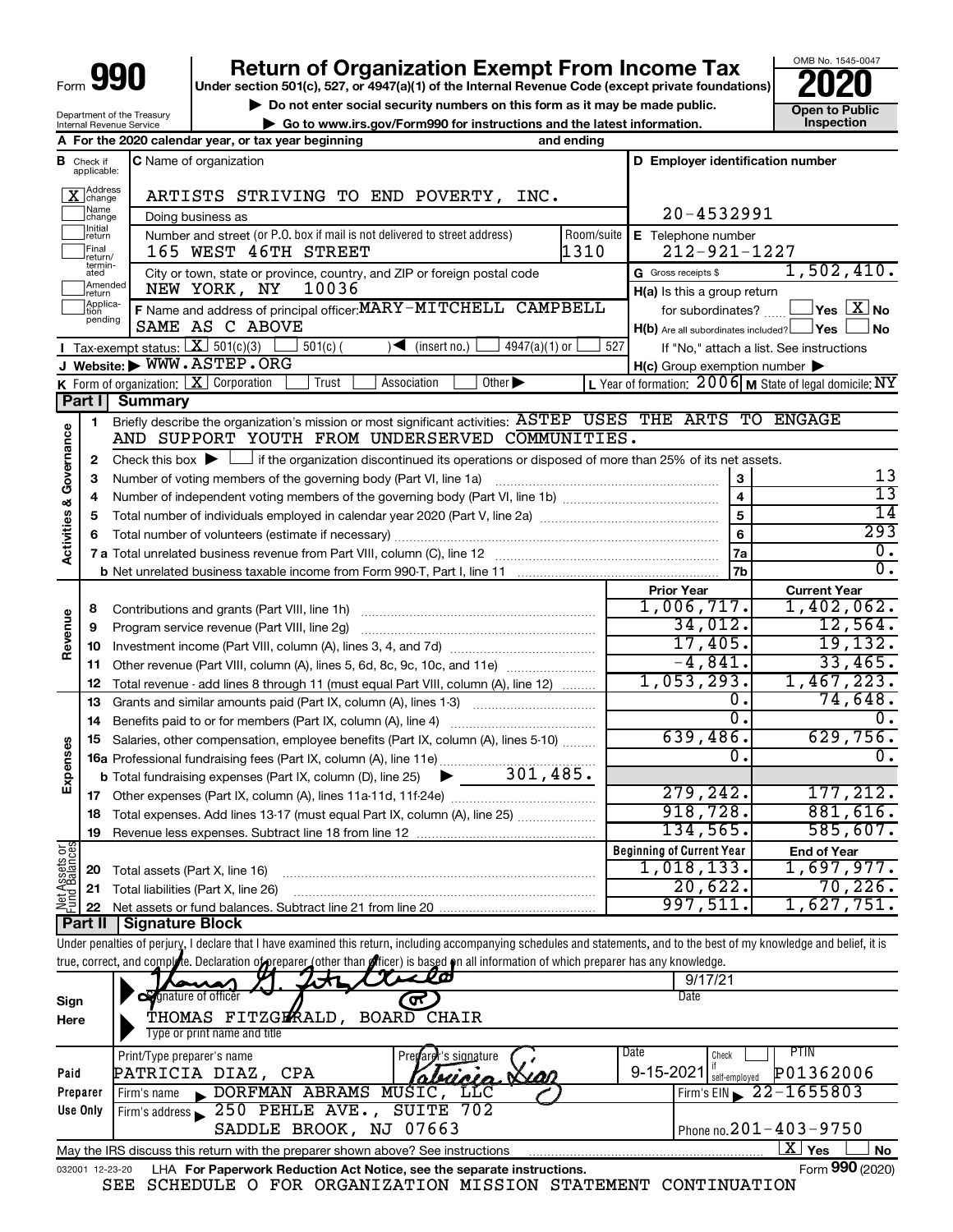|              | 20-4532991<br>ARTISTS STRIVING TO END POVERTY, INC.<br>Page 2<br>Form 990 (2020)                                                               |
|--------------|------------------------------------------------------------------------------------------------------------------------------------------------|
|              | <b>Part III Statement of Program Service Accomplishments</b>                                                                                   |
|              | $\overline{\mathbf{X}}$                                                                                                                        |
| 1            | Briefly describe the organization's mission:<br>ARTISTS STRIVING TO END POVERTY WAS CONCEIVED BY BROADWAY MUSICAL                              |
|              | DIRECTOR MARY-MITCHELL CAMPBELL AND JUILLIARD STUDENTS TO<br><b>TRANSFORM</b>                                                                  |
|              | THE LIVES OF YOUTH USING THE MOST POWERFUL TOOL THEY HAVE-THEIR ART.                                                                           |
|              | TODAY, ASTEP CONNECTS PERFORMING AND VISUAL ARTISTS WITH YOUTH FROM                                                                            |
| $\mathbf{2}$ | Did the organization undertake any significant program services during the year which were not listed on the                                   |
|              | $\Box$ Yes $[\overline{\mathrm{X}}]$ No<br>prior Form 990 or 990-EZ?                                                                           |
|              | If "Yes," describe these new services on Schedule O.                                                                                           |
| 3            | $\boxed{\text{X}}$ Yes<br>l No<br>Did the organization cease conducting, or make significant changes in how it conducts, any program services? |
|              | If "Yes," describe these changes on Schedule O.                                                                                                |
| 4            | Describe the organization's program service accomplishments for each of its three largest program services, as measured by expenses.           |
|              | Section 501(c)(3) and 501(c)(4) organizations are required to report the amount of grants and allocations to others, the total expenses, and   |
|              | revenue, if any, for each program service reported.                                                                                            |
| 4a           | 82, 389. including grants of \$ 9, 000. ) (Revenue \$<br>$\overline{0 \cdot}$<br>) (Expenses \$<br>(Code:                                      |
|              | PROGRAM DEVELOPMENT                                                                                                                            |
|              |                                                                                                                                                |
|              | IS COMMITTED TO RESEARCHING AND DEVELOPING NEW PARTNERSHIPS<br>ASTEP<br>IN                                                                     |
|              | ORDER TO EXTEND AND STRENGTHEN OUR PROGRAM INFRASTRUCTURE<br>TО<br>IMPACT                                                                      |
|              | MORE YOUTH IN THE U.S. AND AROUND THE WORLD. THIS INITIATIVE<br>FOCUSES<br><b>ON</b>                                                           |
|              | INCREASING NYC-BASED VOLUNTEER OPPORTUNITIES;<br>THE FOLLOWING:<br>TRAVEL TO<br>CONDUCT SITE VISITS AND ASSESSMENTS OF POTENTIAL PARTNERS;     |
|              | INCREASING                                                                                                                                     |
|              | VOLUNTEER ARTIST RECRUITMENT EFFORTS THROUGH PRESENTATIONS AND<br>WORKSHOPS AT COLLEGES AND ARTS-BASED INSTITUTIONS AND THE FORMATION OF       |
|              | CHAPTERS;                                                                                                                                      |
|              | AND TARGETING FUNDRAISING OPPORTUNITIES THROUGH LOCAL EVENTS.                                                                                  |
|              |                                                                                                                                                |
| 4b           | including grants of $\sqrt[6]{\frac{4}{148}}$ , $\sqrt[148]{\frac{148}{148}}$ , (Revenue \$<br>2,564.<br>112,750.                              |
|              | (Expenses \$<br>(Code:<br>- NEW YORK CITY<br>ASTEP<br>ON STAGE!                                                                                |
|              |                                                                                                                                                |
|              | ASTEP CONNECTED PERFORMING ARTISTS WITH AFTER-SCHOOL<br>PROGRAMS AT                                                                            |
|              | IN NYC TO PROVIDE<br>YOUTH-SERVING COMMUNITY ORGANIZATIONS<br>A SAFE SPACE<br>IN                                                               |
|              | WHICH YOUTH CAN ACQUIRE SKILLS IN THE ARTS AND LEARN<br>TO USE ARTISTIC                                                                        |
|              | THINK CREATIVELY, AND IMPROVE THEIR<br>TOOLS TO COMMUNICATE EFFECTIVELY,                                                                       |
|              | COLLABORATION AND PROBLEM-SOLVING SKILLS.                                                                                                      |
|              |                                                                                                                                                |
|              |                                                                                                                                                |
|              |                                                                                                                                                |
|              |                                                                                                                                                |
|              |                                                                                                                                                |
| 4c           | $\overline{122}$ , $\overline{494}$ including grants of \$<br>10,000.<br>(Code:<br>) (Expenses \$<br>) (Revenue \$                             |
|              | ASTEP AT INTERNATIONAL RESCUE COMMITTEE'S REFUGEE YOUTH PROGRAM - NEW                                                                          |
|              | YORK CITY                                                                                                                                      |
|              |                                                                                                                                                |
|              | ASTEP PROVIDED THE CREATIVE ARTS CLASSES THE REFUGEE YOUTH SUMMER                                                                              |
|              | ACADEMY, A SIX-WEEK CAMP FOR THE IRC'S REFUGEE YOUTH PROGRAM (RYP),                                                                            |
|              | WHICH SUPPORTS THE PERSONAL GROWTH, CULTURAL ADJUSTMENT, AND EDUCATION                                                                         |
|              | OF MULTICULTURAL REFUGEE/ASYLEE YOUTH AND HELPS THEM SUCCESSFULLY                                                                              |
|              | TRANSITION INTO THE US SCHOOL SYSTEM.                                                                                                          |
|              |                                                                                                                                                |
|              |                                                                                                                                                |
|              |                                                                                                                                                |
|              |                                                                                                                                                |
|              | 4d Other program services (Describe on Schedule O.)<br>69, 532. including grants of \$<br>$1,500.$ (Revenue \$)                                |
|              | (Expenses \$<br>387, 165.                                                                                                                      |
|              | 4e Total program service expenses<br>Form 990 (2020)                                                                                           |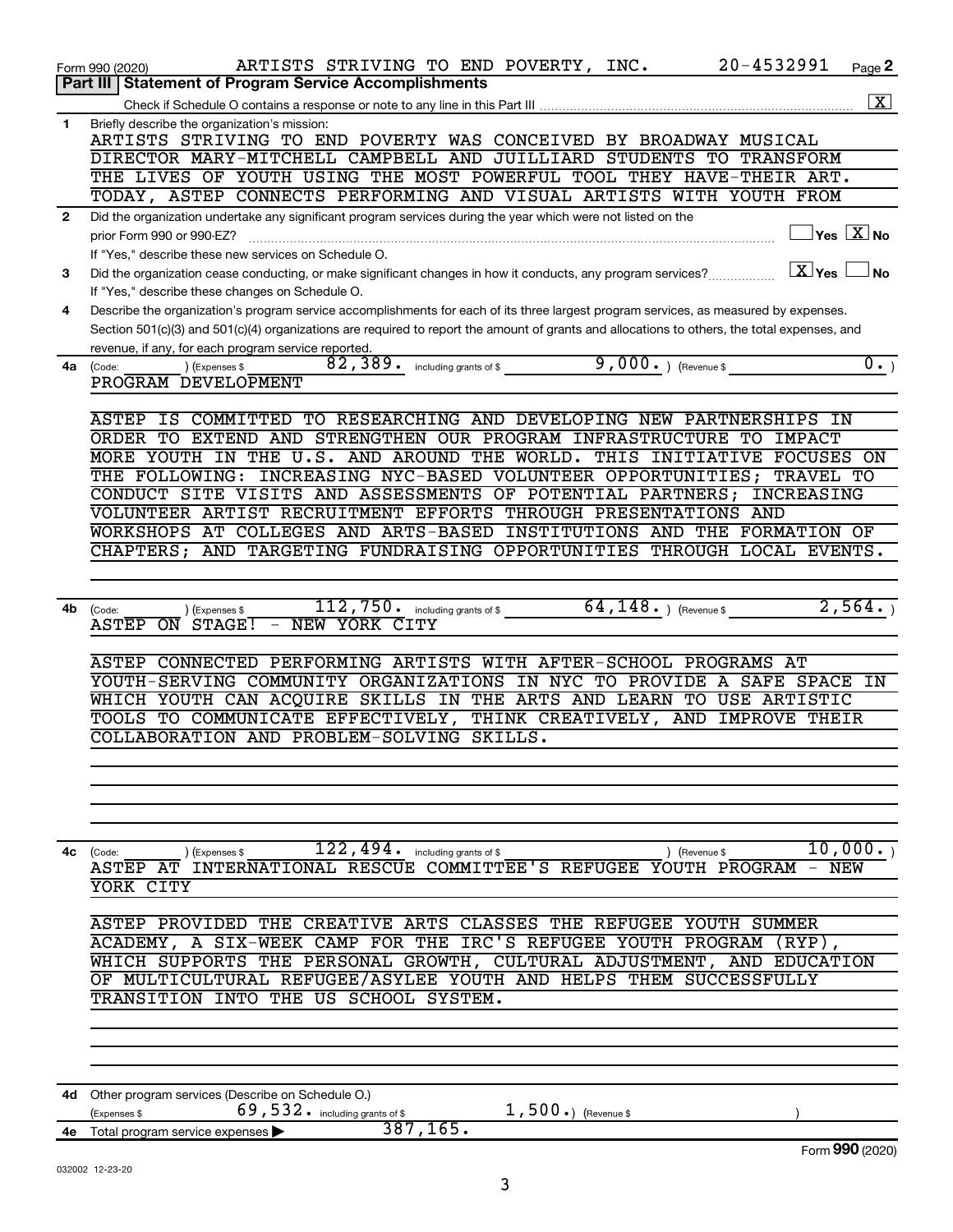**Part IV Checklist of Required Schedules**

032003 12-23-20

| Form 990 (2020) |  |  | ARTISTS STRIVING TO END POVERTY, J |  |  |  | INC. | 20-4532991 | Page |  |
|-----------------|--|--|------------------------------------|--|--|--|------|------------|------|--|
|-----------------|--|--|------------------------------------|--|--|--|------|------------|------|--|

|    |                                                                                                                                                                 |                 | Yes | No                      |
|----|-----------------------------------------------------------------------------------------------------------------------------------------------------------------|-----------------|-----|-------------------------|
| 1. | Is the organization described in section $501(c)(3)$ or $4947(a)(1)$ (other than a private foundation)?                                                         |                 |     |                         |
|    | If "Yes," complete Schedule A                                                                                                                                   | 1               | х   |                         |
| 2  | Is the organization required to complete Schedule B, Schedule of Contributors? [11] the organization required to complete Schedule B, Schedule of Contributors? | $\mathbf{2}$    | х   |                         |
| 3  | Did the organization engage in direct or indirect political campaign activities on behalf of or in opposition to candidates for                                 |                 |     |                         |
|    | public office? If "Yes," complete Schedule C, Part I                                                                                                            | з               |     | х                       |
| 4  | Section 501(c)(3) organizations. Did the organization engage in lobbying activities, or have a section 501(h) election in effect                                |                 |     |                         |
|    |                                                                                                                                                                 | 4               |     | х                       |
| 5  | Is the organization a section 501(c)(4), 501(c)(5), or 501(c)(6) organization that receives membership dues, assessments, or                                    | 5               |     | х                       |
|    | Did the organization maintain any donor advised funds or any similar funds or accounts for which donors have the right to                                       |                 |     |                         |
| 6  | provide advice on the distribution or investment of amounts in such funds or accounts? If "Yes," complete Schedule D, Part I                                    | 6               |     | х                       |
| 7  | Did the organization receive or hold a conservation easement, including easements to preserve open space,                                                       |                 |     |                         |
|    |                                                                                                                                                                 | $\overline{7}$  |     | х                       |
| 8  | Did the organization maintain collections of works of art, historical treasures, or other similar assets? If "Yes," complete                                    |                 |     |                         |
|    |                                                                                                                                                                 | 8               |     | x                       |
| 9  | Did the organization report an amount in Part X, line 21, for escrow or custodial account liability, serve as a custodian for                                   |                 |     |                         |
|    | amounts not listed in Part X; or provide credit counseling, debt management, credit repair, or debt negotiation services?                                       |                 |     |                         |
|    |                                                                                                                                                                 | 9               |     | x                       |
| 10 | Did the organization, directly or through a related organization, hold assets in donor-restricted endowments                                                    |                 |     |                         |
|    |                                                                                                                                                                 | 10              |     | x                       |
| 11 | If the organization's answer to any of the following questions is "Yes," then complete Schedule D, Parts VI, VII, VIII, IX, or X                                |                 |     |                         |
|    | as applicable.                                                                                                                                                  |                 |     |                         |
|    | a Did the organization report an amount for land, buildings, and equipment in Part X, line 10? If "Yes," complete Schedule D,                                   |                 |     |                         |
|    | Part VI                                                                                                                                                         | 11a             | х   |                         |
|    | <b>b</b> Did the organization report an amount for investments - other securities in Part X, line 12, that is 5% or more of its total                           |                 |     |                         |
|    |                                                                                                                                                                 | 11b             |     | х                       |
|    | c Did the organization report an amount for investments - program related in Part X, line 13, that is 5% or more of its total                                   |                 |     | х                       |
|    | d Did the organization report an amount for other assets in Part X, line 15, that is 5% or more of its total assets reported in                                 | 11c             |     |                         |
|    |                                                                                                                                                                 | 11d             |     | х                       |
|    |                                                                                                                                                                 | 11e             | х   |                         |
| f  | Did the organization's separate or consolidated financial statements for the tax year include a footnote that addresses                                         |                 |     |                         |
|    | the organization's liability for uncertain tax positions under FIN 48 (ASC 740)? If "Yes," complete Schedule D, Part X                                          | 11f             | х   |                         |
|    | 12a Did the organization obtain separate, independent audited financial statements for the tax year? If "Yes," complete                                         |                 |     |                         |
|    | Schedule D, Parts XI and XII                                                                                                                                    | 12a             | x   |                         |
|    | <b>b</b> Was the organization included in consolidated, independent audited financial statements for the tax year?                                              |                 |     |                         |
|    | If "Yes," and if the organization answered "No" to line 12a, then completing Schedule D, Parts XI and XII is optional www.                                      | 12b             |     | 77                      |
| 13 | Is the organization a school described in section $170(b)(1)(A)(ii)?$ If "Yes," complete Schedule E                                                             | 13              |     | $\overline{\mathbf{X}}$ |
|    | 14a Did the organization maintain an office, employees, or agents outside of the United States?                                                                 | 14a             |     | х                       |
|    | <b>b</b> Did the organization have aggregate revenues or expenses of more than \$10,000 from grantmaking, fundraising, business,                                |                 |     |                         |
|    | investment, and program service activities outside the United States, or aggregate foreign investments valued at \$100,000                                      |                 | х   |                         |
|    | Did the organization report on Part IX, column (A), line 3, more than \$5,000 of grants or other assistance to or for any                                       | 14b             |     |                         |
| 15 |                                                                                                                                                                 | 15              |     | х                       |
| 16 | Did the organization report on Part IX, column (A), line 3, more than \$5,000 of aggregate grants or other assistance to                                        |                 |     |                         |
|    |                                                                                                                                                                 | 16              |     | х                       |
| 17 | Did the organization report a total of more than \$15,000 of expenses for professional fundraising services on Part IX,                                         |                 |     |                         |
|    |                                                                                                                                                                 | 17              |     | х                       |
| 18 | Did the organization report more than \$15,000 total of fundraising event gross income and contributions on Part VIII, lines                                    |                 |     |                         |
|    |                                                                                                                                                                 | 18              | x   |                         |
| 19 | Did the organization report more than \$15,000 of gross income from gaming activities on Part VIII, line 9a? If "Yes,"                                          |                 |     |                         |
|    |                                                                                                                                                                 | 19              |     | x                       |
|    |                                                                                                                                                                 | 20a             |     | х                       |
|    |                                                                                                                                                                 | 20 <sub>b</sub> |     |                         |
| 21 | Did the organization report more than \$5,000 of grants or other assistance to any domestic organization or                                                     |                 | х   |                         |
|    |                                                                                                                                                                 | 21              |     |                         |

Form (2020) **990**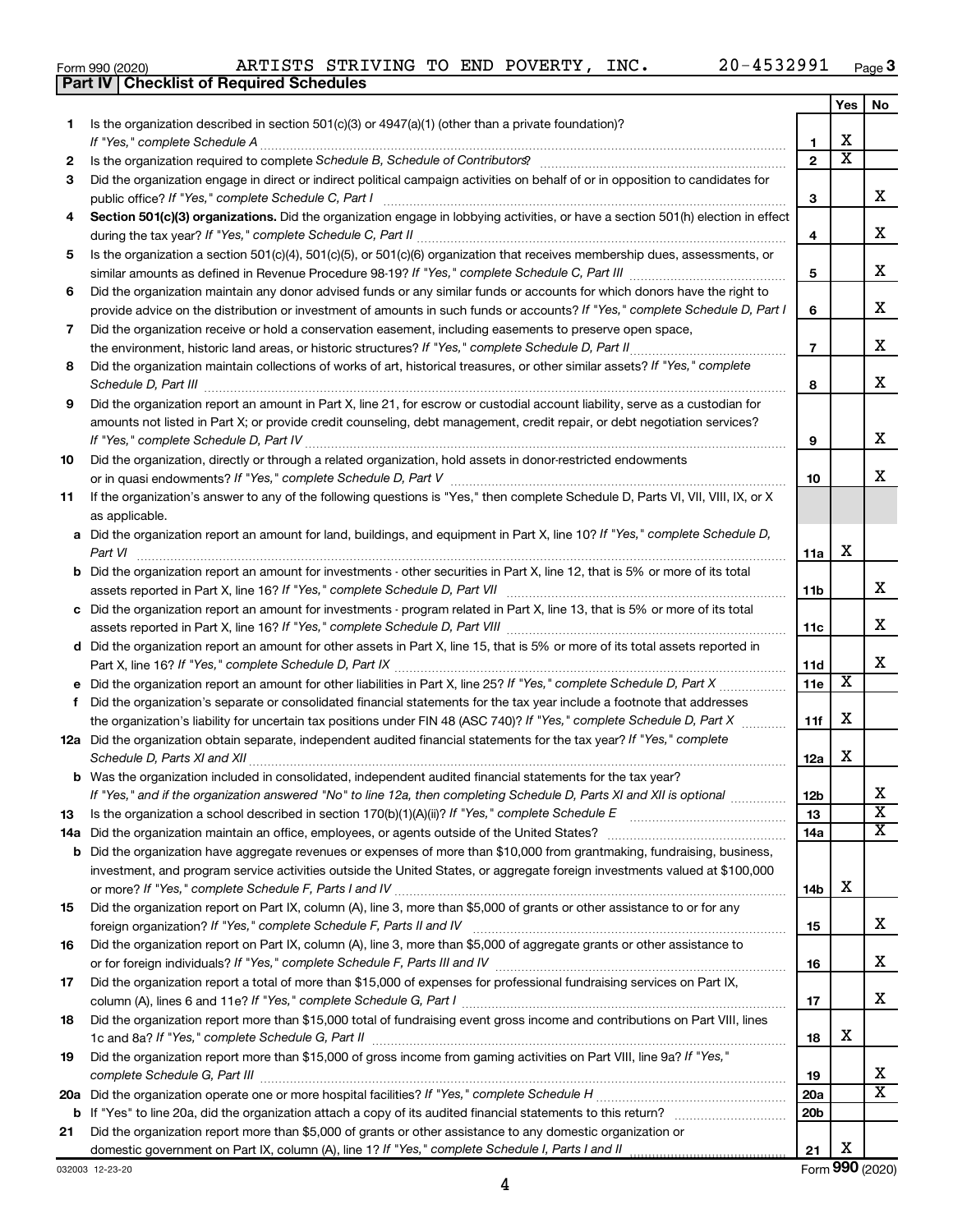|  | Form 990 (2020) |
|--|-----------------|
|  |                 |

*(continued)* **Part IV Checklist of Required Schedules**

|               |                                                                                                                                                                 |                 | Yes | No                    |
|---------------|-----------------------------------------------------------------------------------------------------------------------------------------------------------------|-----------------|-----|-----------------------|
| 22            | Did the organization report more than \$5,000 of grants or other assistance to or for domestic individuals on                                                   |                 |     |                       |
|               | Part IX, column (A), line 2? If "Yes," complete Schedule I, Parts I and III [11]] [11]] [11] [11] [11] [11] [1                                                  | 22              |     | х                     |
| 23            | Did the organization answer "Yes" to Part VII, Section A, line 3, 4, or 5 about compensation of the organization's current                                      |                 |     |                       |
|               | and former officers, directors, trustees, key employees, and highest compensated employees? If "Yes," complete                                                  |                 |     |                       |
|               | Schedule J                                                                                                                                                      | 23              |     | х                     |
|               | 24a Did the organization have a tax-exempt bond issue with an outstanding principal amount of more than \$100,000 as of the                                     |                 |     |                       |
|               | last day of the year, that was issued after December 31, 2002? If "Yes," answer lines 24b through 24d and complete                                              |                 |     |                       |
|               | Schedule K. If "No," go to line 25a                                                                                                                             | 24a             |     | x                     |
|               |                                                                                                                                                                 | 24 <sub>b</sub> |     |                       |
|               | c Did the organization maintain an escrow account other than a refunding escrow at any time during the year to defease                                          |                 |     |                       |
|               |                                                                                                                                                                 | 24c             |     |                       |
|               |                                                                                                                                                                 | 24d             |     |                       |
|               | 25a Section 501(c)(3), 501(c)(4), and 501(c)(29) organizations. Did the organization engage in an excess benefit                                                |                 |     | х                     |
|               |                                                                                                                                                                 | 25a             |     |                       |
|               | <b>b</b> Is the organization aware that it engaged in an excess benefit transaction with a disqualified person in a prior year, and                             |                 |     |                       |
|               | that the transaction has not been reported on any of the organization's prior Forms 990 or 990-EZ? If "Yes," complete<br>Schedule L, Part I                     | 25 <sub>b</sub> |     | х                     |
| 26            | Did the organization report any amount on Part X, line 5 or 22, for receivables from or payables to any current                                                 |                 |     |                       |
|               | or former officer, director, trustee, key employee, creator or founder, substantial contributor, or 35%                                                         |                 |     |                       |
|               | controlled entity or family member of any of these persons? If "Yes," complete Schedule L, Part II                                                              | 26              |     | х                     |
| 27            | Did the organization provide a grant or other assistance to any current or former officer, director, trustee, key employee,                                     |                 |     |                       |
|               | creator or founder, substantial contributor or employee thereof, a grant selection committee member, or to a 35% controlled                                     |                 |     |                       |
|               | entity (including an employee thereof) or family member of any of these persons? If "Yes," complete Schedule L, Part III                                        | 27              |     | x                     |
| 28            | Was the organization a party to a business transaction with one of the following parties (see Schedule L, Part IV                                               |                 |     |                       |
|               | instructions, for applicable filing thresholds, conditions, and exceptions):                                                                                    |                 |     |                       |
|               | a A current or former officer, director, trustee, key employee, creator or founder, or substantial contributor? If                                              |                 |     |                       |
|               |                                                                                                                                                                 | 28a             |     | х                     |
|               |                                                                                                                                                                 | 28 <sub>b</sub> |     | $\overline{\text{x}}$ |
|               | c A 35% controlled entity of one or more individuals and/or organizations described in lines 28a or 28b?/f                                                      |                 |     |                       |
|               |                                                                                                                                                                 | 28c             |     | х                     |
| 29            |                                                                                                                                                                 | 29              |     | $\overline{\text{x}}$ |
| 30            | Did the organization receive contributions of art, historical treasures, or other similar assets, or qualified conservation                                     |                 |     |                       |
|               |                                                                                                                                                                 | 30              |     | х                     |
| 31            | Did the organization liquidate, terminate, or dissolve and cease operations? If "Yes," complete Schedule N, Part I                                              | 31              |     | $\overline{\text{x}}$ |
| 32            | Did the organization sell, exchange, dispose of, or transfer more than 25% of its net assets? If "Yes," complete                                                |                 |     |                       |
|               | Schedule N, Part II                                                                                                                                             | 32              |     | х                     |
| 33            | Did the organization own 100% of an entity disregarded as separate from the organization under Regulations                                                      |                 |     |                       |
|               |                                                                                                                                                                 | 33              |     | х                     |
| 34            | Was the organization related to any tax-exempt or taxable entity? If "Yes," complete Schedule R, Part II, III, or IV, and                                       |                 |     |                       |
|               | Part V, line 1                                                                                                                                                  | 34              |     | х                     |
|               |                                                                                                                                                                 | 35a             |     | $\overline{\text{X}}$ |
|               | b If "Yes" to line 35a, did the organization receive any payment from or engage in any transaction with a controlled entity                                     |                 |     |                       |
|               |                                                                                                                                                                 | 35b             |     |                       |
| 36            | Section 501(c)(3) organizations. Did the organization make any transfers to an exempt non-charitable related organization?                                      |                 |     | x                     |
|               |                                                                                                                                                                 | 36              |     |                       |
| 37            | Did the organization conduct more than 5% of its activities through an entity that is not a related organization                                                |                 |     | X                     |
|               | and that is treated as a partnership for federal income tax purposes? If "Yes," complete Schedule R, Part VI                                                    | 37              |     |                       |
| 38            | Did the organization complete Schedule O and provide explanations in Schedule O for Part VI, lines 11b and 19?                                                  | 38              | х   |                       |
| <b>Part V</b> | Note: All Form 990 filers are required to complete Schedule O<br><b>Statements Regarding Other IRS Filings and Tax Compliance</b>                               |                 |     |                       |
|               | Check if Schedule O contains a response or note to any line in this Part V [11] [12] Check if Schedule O contains a response or note to any line in this Part V |                 |     |                       |
|               |                                                                                                                                                                 |                 | Yes | No                    |
|               | 14<br>1a                                                                                                                                                        |                 |     |                       |
|               | 0<br>1b                                                                                                                                                         |                 |     |                       |
|               | c Did the organization comply with backup withholding rules for reportable payments to vendors and reportable gaming                                            |                 |     |                       |
|               |                                                                                                                                                                 | 1c              |     |                       |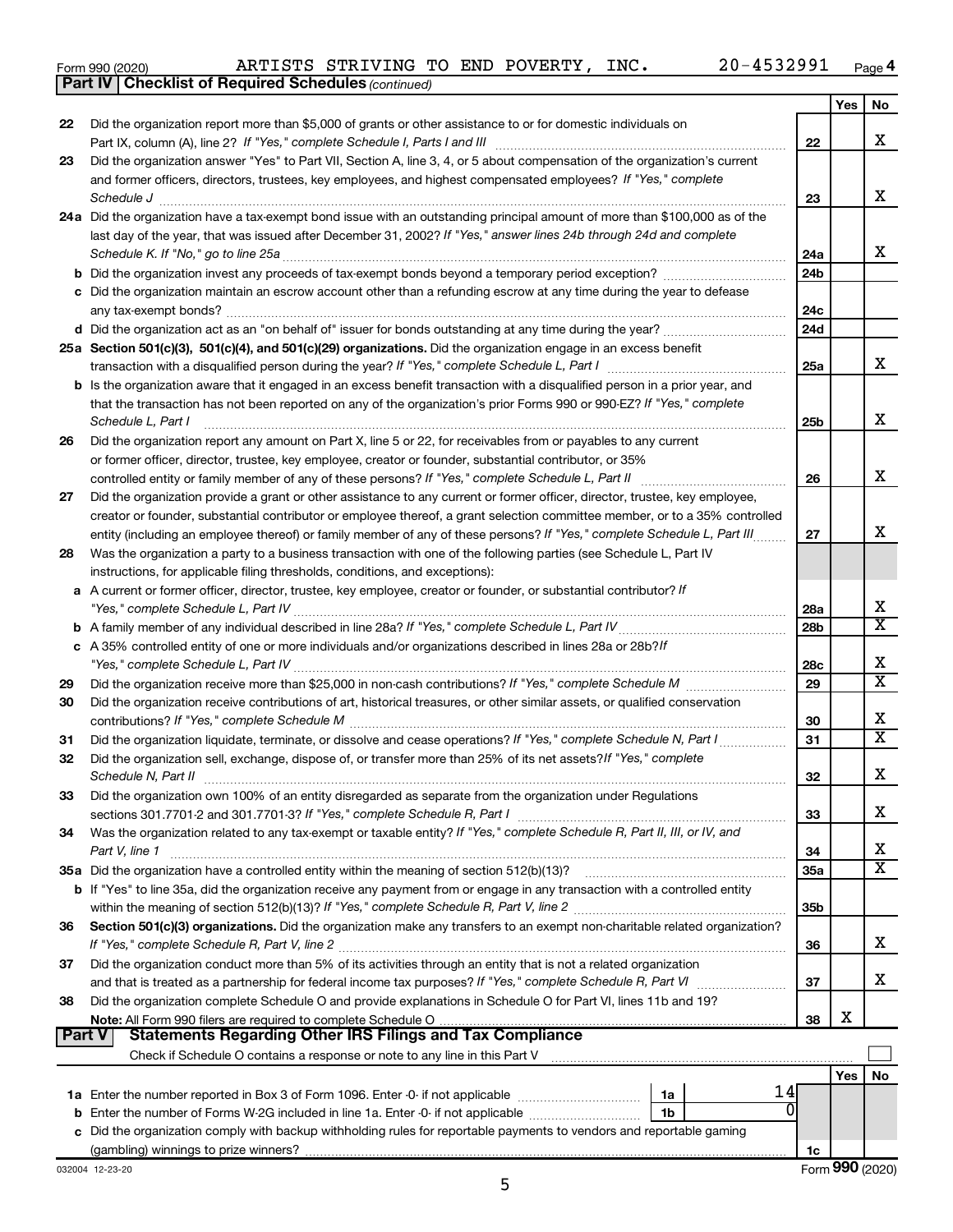| 4532991<br>۵۵۰<br>INC.<br>TO<br>POVERTY,<br>STRIVING<br>ARTISTS<br>END<br>Form 990 (2020) | Page <b>5</b> |
|-------------------------------------------------------------------------------------------|---------------|
|-------------------------------------------------------------------------------------------|---------------|

| Part V | <b>Statements Regarding Other IRS Filings and Tax Compliance (continued)</b>                                                                    |                 |     |                         |  |
|--------|-------------------------------------------------------------------------------------------------------------------------------------------------|-----------------|-----|-------------------------|--|
|        |                                                                                                                                                 |                 | Yes | No                      |  |
|        | 2a Enter the number of employees reported on Form W-3, Transmittal of Wage and Tax Statements,                                                  |                 |     |                         |  |
|        | 14<br>filed for the calendar year ending with or within the year covered by this return<br>2a                                                   |                 |     |                         |  |
|        |                                                                                                                                                 | 2 <sub>b</sub>  | х   |                         |  |
|        |                                                                                                                                                 |                 |     |                         |  |
| За     | Did the organization have unrelated business gross income of \$1,000 or more during the year?                                                   | За              |     | х                       |  |
| b      |                                                                                                                                                 | 3b              |     |                         |  |
|        | 4a At any time during the calendar year, did the organization have an interest in, or a signature or other authority over, a                    |                 |     |                         |  |
|        | financial account in a foreign country (such as a bank account, securities account, or other financial account)?                                | 4a              |     | x                       |  |
|        | <b>b</b> If "Yes," enter the name of the foreign country $\blacktriangleright$                                                                  |                 |     |                         |  |
|        | See instructions for filing requirements for FinCEN Form 114, Report of Foreign Bank and Financial Accounts (FBAR).                             |                 |     |                         |  |
| 5a     |                                                                                                                                                 | 5a              |     | x                       |  |
| b      |                                                                                                                                                 | 5b              |     | $\overline{\texttt{X}}$ |  |
| с      |                                                                                                                                                 | 5c              |     |                         |  |
| 6а     | Does the organization have annual gross receipts that are normally greater than \$100,000, and did the organization solicit                     |                 |     |                         |  |
|        |                                                                                                                                                 | 6a              |     | х                       |  |
|        | <b>b</b> If "Yes," did the organization include with every solicitation an express statement that such contributions or gifts                   |                 |     |                         |  |
|        |                                                                                                                                                 | 6b              |     |                         |  |
| 7      | Organizations that may receive deductible contributions under section 170(c).                                                                   |                 |     |                         |  |
| а      | Did the organization receive a payment in excess of \$75 made partly as a contribution and partly for goods and services provided to the payor? | 7a              | х   |                         |  |
| b      |                                                                                                                                                 | 7b              | х   |                         |  |
| с      | Did the organization sell, exchange, or otherwise dispose of tangible personal property for which it was required                               |                 |     |                         |  |
|        |                                                                                                                                                 | 7c              |     | x                       |  |
|        | 7d                                                                                                                                              |                 |     |                         |  |
| е      | Did the organization receive any funds, directly or indirectly, to pay premiums on a personal benefit contract?                                 | 7е<br>7f        |     |                         |  |
| Ť.     |                                                                                                                                                 |                 |     |                         |  |
| g      | If the organization received a contribution of qualified intellectual property, did the organization file Form 8899 as required?                | 7g              |     |                         |  |
| h      | If the organization received a contribution of cars, boats, airplanes, or other vehicles, did the organization file a Form 1098-C?              | 7h              |     |                         |  |
| 8      | Sponsoring organizations maintaining donor advised funds. Did a donor advised fund maintained by the                                            |                 |     |                         |  |
|        | sponsoring organization have excess business holdings at any time during the year?                                                              | 8               |     |                         |  |
| 9      | Sponsoring organizations maintaining donor advised funds.                                                                                       |                 |     |                         |  |
| а      | Did the sponsoring organization make any taxable distributions under section 4966?                                                              | 9а              |     |                         |  |
| b      |                                                                                                                                                 | 9b              |     |                         |  |
| 10     | Section 501(c)(7) organizations. Enter:                                                                                                         |                 |     |                         |  |
| а      | 10a                                                                                                                                             |                 |     |                         |  |
|        | <b>b</b> Gross receipts, included on Form 990, Part VIII, line 12, for public use of club facilities <i>manameron</i> .<br>10b                  |                 |     |                         |  |
| 11     | Section 501(c)(12) organizations. Enter:                                                                                                        |                 |     |                         |  |
| а      | 11a                                                                                                                                             |                 |     |                         |  |
|        | b Gross income from other sources (Do not net amounts due or paid to other sources against                                                      |                 |     |                         |  |
|        | 11b<br>12a Section 4947(a)(1) non-exempt charitable trusts. Is the organization filing Form 990 in lieu of Form 1041?                           |                 |     |                         |  |
|        | <b>b</b> If "Yes," enter the amount of tax-exempt interest received or accrued during the year<br>12 <sub>b</sub>                               | 12a             |     |                         |  |
| 13     | Section 501(c)(29) qualified nonprofit health insurance issuers.                                                                                |                 |     |                         |  |
|        | a Is the organization licensed to issue qualified health plans in more than one state?                                                          | 13a             |     |                         |  |
|        | Note: See the instructions for additional information the organization must report on Schedule O.                                               |                 |     |                         |  |
|        | <b>b</b> Enter the amount of reserves the organization is required to maintain by the states in which the                                       |                 |     |                         |  |
|        | 13b                                                                                                                                             |                 |     |                         |  |
| с      | 13c                                                                                                                                             |                 |     |                         |  |
| 14a    | Did the organization receive any payments for indoor tanning services during the tax year?                                                      | 14a             |     | X                       |  |
| b      | If "Yes," has it filed a Form 720 to report these payments? If "No," provide an explanation on Schedule O                                       | 14 <sub>b</sub> |     |                         |  |
| 15     | Is the organization subject to the section 4960 tax on payment(s) of more than \$1,000,000 in remuneration or                                   |                 |     |                         |  |
|        | excess parachute payment(s) during the year?                                                                                                    | 15              |     | x                       |  |
|        | If "Yes," see instructions and file Form 4720, Schedule N.                                                                                      |                 |     |                         |  |
| 16     | Is the organization an educational institution subject to the section 4968 excise tax on net investment income?                                 | 16              |     | x                       |  |
|        | If "Yes," complete Form 4720, Schedule O.                                                                                                       |                 |     |                         |  |
|        |                                                                                                                                                 |                 |     |                         |  |

Form (2020) **990**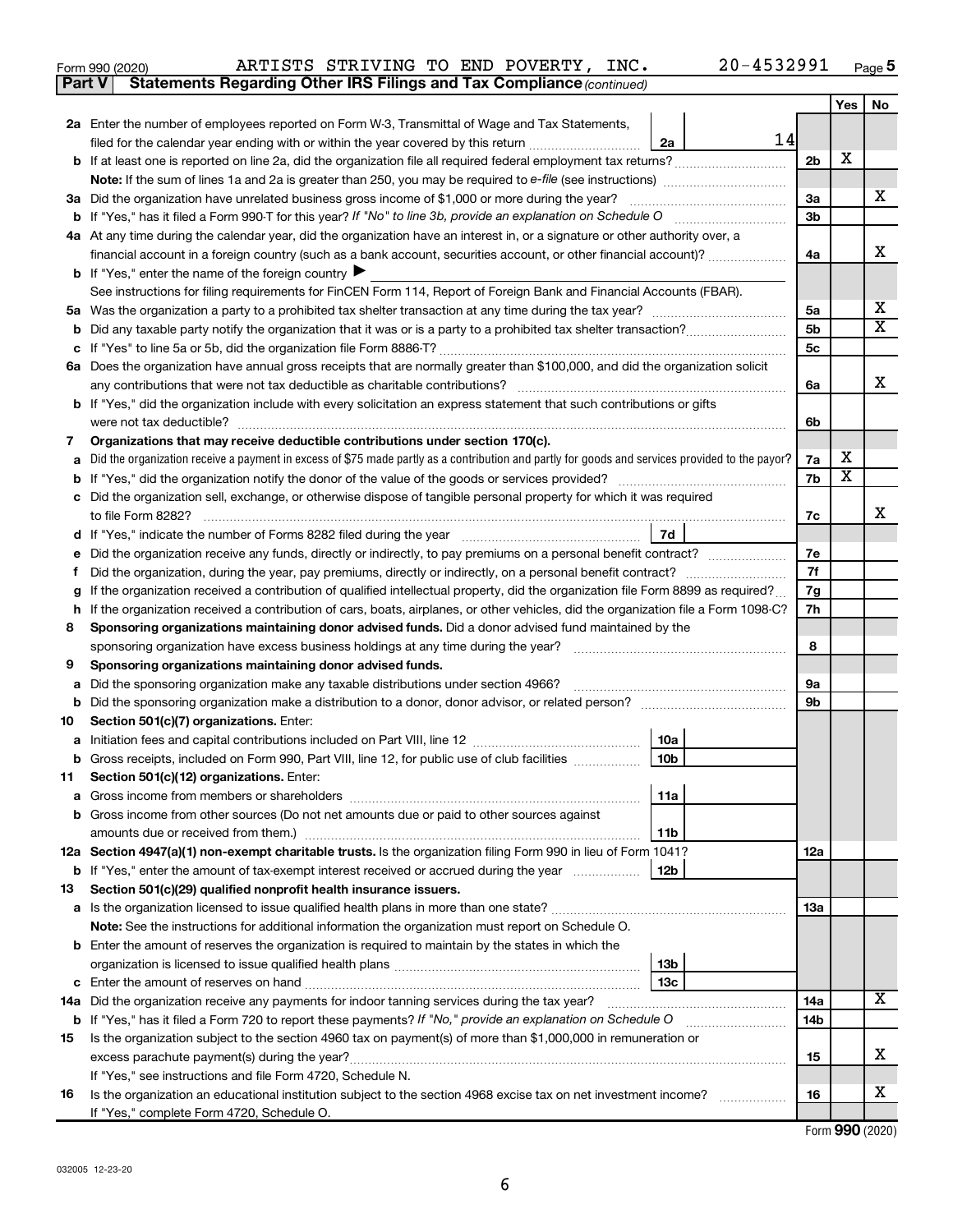| Form 990 (2020) |  |
|-----------------|--|
|-----------------|--|

## Form 990 (2020) ARTISTS STRIVING TO END POVERTY, INC. 20-4532991 Page

**6**

| Part VI   Governance, Management, and Disclosure For each "Yes" response to lines 2 through 7b below, and for a "No" response |
|-------------------------------------------------------------------------------------------------------------------------------|
| to line 8a, 8b, or 10b below, describe the circumstances, processes, or changes on Schedule O. See instructions.              |

|     |                                                                                                                                                                                                                                |                 |        | $\mathbf{X}$            |
|-----|--------------------------------------------------------------------------------------------------------------------------------------------------------------------------------------------------------------------------------|-----------------|--------|-------------------------|
|     | <b>Section A. Governing Body and Management</b>                                                                                                                                                                                |                 |        |                         |
|     |                                                                                                                                                                                                                                |                 | Yes    | No                      |
|     | 13<br><b>1a</b> Enter the number of voting members of the governing body at the end of the tax year<br>1a                                                                                                                      |                 |        |                         |
|     | If there are material differences in voting rights among members of the governing body, or if the governing                                                                                                                    |                 |        |                         |
|     | body delegated broad authority to an executive committee or similar committee, explain on Schedule O.                                                                                                                          |                 |        |                         |
| b   | 13<br>Enter the number of voting members included on line 1a, above, who are independent<br>1b                                                                                                                                 |                 |        |                         |
| 2   | Did any officer, director, trustee, or key employee have a family relationship or a business relationship with any other                                                                                                       |                 |        |                         |
|     | officer, director, trustee, or key employee?                                                                                                                                                                                   | $\mathbf{2}$    | х      |                         |
| 3   | Did the organization delegate control over management duties customarily performed by or under the direct supervision                                                                                                          |                 |        |                         |
|     |                                                                                                                                                                                                                                | 3               |        | x                       |
| 4   | Did the organization make any significant changes to its governing documents since the prior Form 990 was filed?                                                                                                               | 4               |        | $\overline{\textbf{x}}$ |
| 5   |                                                                                                                                                                                                                                | 5               |        | $\overline{\textbf{x}}$ |
| 6   |                                                                                                                                                                                                                                | 6               |        | $\overline{\textbf{x}}$ |
|     | 7a Did the organization have members, stockholders, or other persons who had the power to elect or appoint one or                                                                                                              |                 |        |                         |
|     |                                                                                                                                                                                                                                | 7a              |        | х                       |
|     | <b>b</b> Are any governance decisions of the organization reserved to (or subject to approval by) members, stockholders, or                                                                                                    |                 |        |                         |
|     | persons other than the governing body?                                                                                                                                                                                         | 7b              |        | x                       |
| 8   | Did the organization contemporaneously document the meetings held or written actions undertaken during the year by the following:                                                                                              |                 |        |                         |
| a   |                                                                                                                                                                                                                                | 8а              | х      |                         |
| b   |                                                                                                                                                                                                                                | 8b              | х      |                         |
| 9   | Is there any officer, director, trustee, or key employee listed in Part VII, Section A, who cannot be reached at the                                                                                                           |                 |        |                         |
|     |                                                                                                                                                                                                                                | 9               |        | x                       |
|     | <b>Section B. Policies</b> (This Section B requests information about policies not required by the Internal Revenue Code.)                                                                                                     |                 |        |                         |
|     |                                                                                                                                                                                                                                |                 | Yes    | No                      |
|     |                                                                                                                                                                                                                                | 10a             |        | x                       |
|     | <b>b</b> If "Yes," did the organization have written policies and procedures governing the activities of such chapters, affiliates,                                                                                            |                 |        |                         |
|     | and branches to ensure their operations are consistent with the organization's exempt purposes? www.www.www.www.                                                                                                               | 10b             |        |                         |
|     | 11a Has the organization provided a complete copy of this Form 990 to all members of its governing body before filing the form?                                                                                                | 11a             | X      |                         |
|     | <b>b</b> Describe in Schedule O the process, if any, used by the organization to review this Form 990.                                                                                                                         |                 |        |                         |
| 12a |                                                                                                                                                                                                                                | 12a             | X      |                         |
| b   | Were officers, directors, or trustees, and key employees required to disclose annually interests that could give rise to conflicts?                                                                                            | 12 <sub>b</sub> | X      |                         |
| с   | Did the organization regularly and consistently monitor and enforce compliance with the policy? If "Yes," describe                                                                                                             |                 |        |                         |
|     | in Schedule O how this was done                                                                                                                                                                                                | 12c             | X      |                         |
| 13  |                                                                                                                                                                                                                                | 13              | х      |                         |
| 14  |                                                                                                                                                                                                                                | 14              | X      |                         |
| 15  | Did the process for determining compensation of the following persons include a review and approval by independent                                                                                                             |                 |        |                         |
|     | persons, comparability data, and contemporaneous substantiation of the deliberation and decision?                                                                                                                              |                 |        |                         |
| а   | The organization's CEO, Executive Director, or top management official manufactured content of the organization's CEO, Executive Director, or top management official manufactured content of the organization's CEO, Executiv | 15a             | х<br>X |                         |
|     |                                                                                                                                                                                                                                | <b>15b</b>      |        |                         |
|     | If "Yes" to line 15a or 15b, describe the process in Schedule O (see instructions).                                                                                                                                            |                 |        |                         |
|     | 16a Did the organization invest in, contribute assets to, or participate in a joint venture or similar arrangement with a                                                                                                      |                 |        |                         |
|     | taxable entity during the year?                                                                                                                                                                                                | 16a             |        | x                       |
|     | <b>b</b> If "Yes," did the organization follow a written policy or procedure requiring the organization to evaluate its participation                                                                                          |                 |        |                         |
|     | in joint venture arrangements under applicable federal tax law, and take steps to safeguard the organization's                                                                                                                 |                 |        |                         |
|     | exempt status with respect to such arrangements?                                                                                                                                                                               | 16b             |        |                         |
|     | <b>Section C. Disclosure</b><br>List the states with which a copy of this Form 990 is required to be filed <b>&gt;NY, NJ, CT, CA, NC, SC, MA, FL, PA</b>                                                                       |                 |        |                         |
| 17  | Section 6104 requires an organization to make its Forms 1023 (1024 or 1024-A, if applicable), 990, and 990-T (Section 501(c)(3)s only) available                                                                               |                 |        |                         |
| 18  | for public inspection. Indicate how you made these available. Check all that apply.                                                                                                                                            |                 |        |                         |
|     | $\lfloor x \rfloor$ Upon request<br>  X   Own website<br>$\lfloor X \rfloor$ Another's website<br>Other (explain on Schedule O)                                                                                                |                 |        |                         |
|     | Describe on Schedule O whether (and if so, how) the organization made its governing documents, conflict of interest policy, and financial                                                                                      |                 |        |                         |
| 19  | statements available to the public during the tax year.                                                                                                                                                                        |                 |        |                         |
| 20  | State the name, address, and telephone number of the person who possesses the organization's books and records                                                                                                                 |                 |        |                         |
|     |                                                                                                                                                                                                                                |                 |        |                         |

LISA CAPPARELLI - 212-921-1227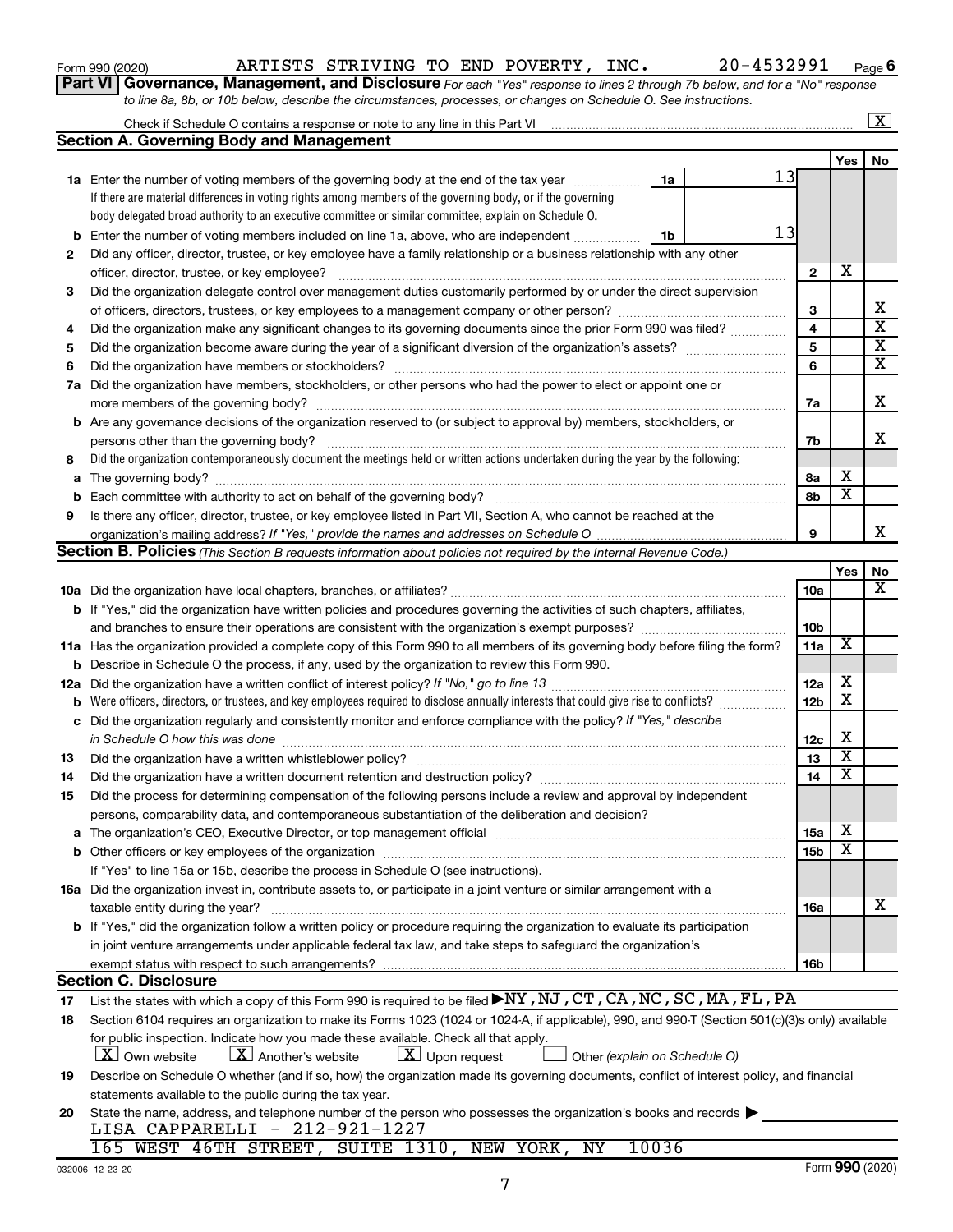| Form 990 (2020)                                                                                   |                                                                                                                | ARTISTS STRIVING TO END POVERTY, INC. |  |  | 20-4532991 | Page |
|---------------------------------------------------------------------------------------------------|----------------------------------------------------------------------------------------------------------------|---------------------------------------|--|--|------------|------|
| <b>Part VII</b> Compensation of Officers, Directors, Trustees, Key Employees, Highest Compensated |                                                                                                                |                                       |  |  |            |      |
|                                                                                                   | ■ considered a considered to change of the Line Constantine of the constant of the constant of the constant of |                                       |  |  |            |      |

## **Employees, and Independent Contractors**

Check if Schedule O contains a response or note to any line in this Part VII

**Section A. Officers, Directors, Trustees, Key Employees, and Highest Compensated Employees**

**1a**  Complete this table for all persons required to be listed. Report compensation for the calendar year ending with or within the organization's tax year.  $\bullet$  List all of the organization's current officers, directors, trustees (whether individuals or organizations), regardless of amount of compensation.

Enter -0- in columns (D), (E), and (F) if no compensation was paid.

**•** List all of the organization's current key employees, if any. See instructions for definition of "key employee."

• List the organization's five *current* highest compensated employees (other than an officer, director, trustee, or key employee) who received reportable compensation (Box 5 of Form W-2 and/or Box 7 of Form 1099-MISC) of more than \$100,000 from the organization and any related organizations.

 $\bullet$  List all of the organization's former officers, key employees, and highest compensated employees who received more than \$100,000 of reportable compensation from the organization and any related organizations.

**•** List all of the organization's former directors or trustees that received, in the capacity as a former director or trustee of the organization, more than \$10,000 of reportable compensation from the organization and any related organizations.

See instructions for the order in which to list the persons above.

Check this box if neither the organization nor any related organization compensated any current officer, director, or trustee.  $\overline{a}$ 

| Position<br>Name and title<br>Reportable<br>Reportable<br>Estimated<br>Average<br>(do not check more than one<br>compensation<br>hours per<br>box, unless person is both an<br>compensation<br>amount of<br>officer and a director/trustee)<br>from related<br>other<br>week<br>from<br>Individual trustee or director<br>the<br>(list any<br>organizations<br>compensation<br>(W-2/1099-MISC)<br>hours for<br>organization<br>from the<br>Highest compensated<br>employee<br>nstitutional trustee<br>(W-2/1099-MISC)<br>related<br>organization<br>Key employee<br>organizations<br>and related<br>below<br>organizations<br>Former<br>Officer<br>line)<br>1.00<br>MARK CANAVERA<br>(1)<br>$\mathbf X$<br>$\mathbf 0$<br>$\mathbf 0$ .<br>$\mathbf 0$ .<br><b>BOARD MEMBER</b><br>1.00<br>(2)<br><b>JEFFREY KORN</b><br>X<br>$\mathbf 0$<br>0<br>0.<br>BOARD MEMBER<br>1.00<br>STEVEN FARKAS<br>(3)<br>X<br>0<br>$\mathbf 0$<br>$\mathbf 0$ .<br><b>BOARD MEMBER</b><br>1.00<br>LAURA CHITTICK<br>(4)<br>$\mathbf X$<br>$\mathbf 0$<br>$\mathbf 0$ .<br>$\mathbf 0$ .<br><b>BOARD MEMBER</b><br>1.00<br>TRUPTI DOSHI<br>(5)<br>X<br>$\mathbf 0$<br>$\mathbf 0$<br>$\mathbf 0$ .<br>BOARD MEMBER<br>1.00<br>SAM MINTZ - (TERM JAN 2020)<br>(6)<br>$\mathbf 0$<br>$\mathbf 0$<br>X<br>$0$ .<br><b>BOARD MEMBER</b><br>1.00<br>HENRY SHAM<br>(7)<br>0<br>$\mathbf 0$<br>X<br>$\mathbf 0$ .<br><b>BOARD MEMBER</b><br>1.00<br>LAURA BRAY - (TERM SEPT 2020)<br>(8)<br>$\mathbf 0$ .<br>X<br>$\mathbf 0$<br>$\mathbf 0$<br>BOARD MEMBER<br>1.00<br><b>GABRIELLE SPEAKS</b><br>(9)<br>0.<br>X<br>0<br>$\mathbf 0$ .<br><b>BOARD MEMBER</b><br>1.00<br>(10) JACOB HADAD<br>$\mathbf 0$<br>$\mathbf 0$<br>$0$ .<br>$\mathbf X$<br><b>BOARD MEMBER</b><br>1.00<br>(11) SAMEER GARG<br>X<br>0<br>$\mathbf 0$ .<br>$\mathbf 0$ .<br><b>BOARD MEMBER</b><br>5.00<br>(12) THOMAS FITZGERALD<br>$\mathbf{0}$ .<br>$\mathbf 0$ .<br>$0$ .<br>$\mathbf X$<br>$\mathbf X$<br><b>CHAIR</b><br>5.00<br>(13) JAIMIE MAYER PHINNEY<br>X<br>$\mathbf X$<br>$\mathbf 0$ .<br>0<br>0.<br>VICE CHAIR<br>5.00<br>(14) SHERYL CALABRO<br>$\mathbf X$<br>$\mathbf 0$ .<br>$\mathbf 0$ .<br>$\mathbf X$<br>$\mathbf 0$ .<br><b>SECRETARY</b><br>5.00<br>(15) SHERI SARKISIAN<br>$\rm X$<br>$\mathbf 0$ .<br>$\mathbf X$<br>$\mathbf 0$ .<br>0.<br><b>TREASURER</b><br>40.00<br>(16) MARY-MITCHELL CAMPBELL<br>58,192.<br>$\mathbf X$<br>0.<br>13,210.<br>CO-EXECUTIVE DIRECTOR<br>40.00<br>(17) DAVINIA TROUGHTON<br>$\mathbf X$<br>58,192.<br>$\mathbf 0$ .<br>37,597.<br>DIRECTOR OF FINANCE AND OPERATIONS | (A) | (C)<br>(B) |  |  |  |  |  | (D) | (E) | (F) |
|-----------------------------------------------------------------------------------------------------------------------------------------------------------------------------------------------------------------------------------------------------------------------------------------------------------------------------------------------------------------------------------------------------------------------------------------------------------------------------------------------------------------------------------------------------------------------------------------------------------------------------------------------------------------------------------------------------------------------------------------------------------------------------------------------------------------------------------------------------------------------------------------------------------------------------------------------------------------------------------------------------------------------------------------------------------------------------------------------------------------------------------------------------------------------------------------------------------------------------------------------------------------------------------------------------------------------------------------------------------------------------------------------------------------------------------------------------------------------------------------------------------------------------------------------------------------------------------------------------------------------------------------------------------------------------------------------------------------------------------------------------------------------------------------------------------------------------------------------------------------------------------------------------------------------------------------------------------------------------------------------------------------------------------------------------------------------------------------------------------------------------------------------------------------------------------------------------------------------------------------------------------------------------------------------------------------------------------------------------------------------------------------------------------------------------------------------------------------------------------------------------------------------------------------------------------------------------------|-----|------------|--|--|--|--|--|-----|-----|-----|
|                                                                                                                                                                                                                                                                                                                                                                                                                                                                                                                                                                                                                                                                                                                                                                                                                                                                                                                                                                                                                                                                                                                                                                                                                                                                                                                                                                                                                                                                                                                                                                                                                                                                                                                                                                                                                                                                                                                                                                                                                                                                                                                                                                                                                                                                                                                                                                                                                                                                                                                                                                                   |     |            |  |  |  |  |  |     |     |     |
|                                                                                                                                                                                                                                                                                                                                                                                                                                                                                                                                                                                                                                                                                                                                                                                                                                                                                                                                                                                                                                                                                                                                                                                                                                                                                                                                                                                                                                                                                                                                                                                                                                                                                                                                                                                                                                                                                                                                                                                                                                                                                                                                                                                                                                                                                                                                                                                                                                                                                                                                                                                   |     |            |  |  |  |  |  |     |     |     |
|                                                                                                                                                                                                                                                                                                                                                                                                                                                                                                                                                                                                                                                                                                                                                                                                                                                                                                                                                                                                                                                                                                                                                                                                                                                                                                                                                                                                                                                                                                                                                                                                                                                                                                                                                                                                                                                                                                                                                                                                                                                                                                                                                                                                                                                                                                                                                                                                                                                                                                                                                                                   |     |            |  |  |  |  |  |     |     |     |
|                                                                                                                                                                                                                                                                                                                                                                                                                                                                                                                                                                                                                                                                                                                                                                                                                                                                                                                                                                                                                                                                                                                                                                                                                                                                                                                                                                                                                                                                                                                                                                                                                                                                                                                                                                                                                                                                                                                                                                                                                                                                                                                                                                                                                                                                                                                                                                                                                                                                                                                                                                                   |     |            |  |  |  |  |  |     |     |     |
|                                                                                                                                                                                                                                                                                                                                                                                                                                                                                                                                                                                                                                                                                                                                                                                                                                                                                                                                                                                                                                                                                                                                                                                                                                                                                                                                                                                                                                                                                                                                                                                                                                                                                                                                                                                                                                                                                                                                                                                                                                                                                                                                                                                                                                                                                                                                                                                                                                                                                                                                                                                   |     |            |  |  |  |  |  |     |     |     |
|                                                                                                                                                                                                                                                                                                                                                                                                                                                                                                                                                                                                                                                                                                                                                                                                                                                                                                                                                                                                                                                                                                                                                                                                                                                                                                                                                                                                                                                                                                                                                                                                                                                                                                                                                                                                                                                                                                                                                                                                                                                                                                                                                                                                                                                                                                                                                                                                                                                                                                                                                                                   |     |            |  |  |  |  |  |     |     |     |
|                                                                                                                                                                                                                                                                                                                                                                                                                                                                                                                                                                                                                                                                                                                                                                                                                                                                                                                                                                                                                                                                                                                                                                                                                                                                                                                                                                                                                                                                                                                                                                                                                                                                                                                                                                                                                                                                                                                                                                                                                                                                                                                                                                                                                                                                                                                                                                                                                                                                                                                                                                                   |     |            |  |  |  |  |  |     |     |     |
|                                                                                                                                                                                                                                                                                                                                                                                                                                                                                                                                                                                                                                                                                                                                                                                                                                                                                                                                                                                                                                                                                                                                                                                                                                                                                                                                                                                                                                                                                                                                                                                                                                                                                                                                                                                                                                                                                                                                                                                                                                                                                                                                                                                                                                                                                                                                                                                                                                                                                                                                                                                   |     |            |  |  |  |  |  |     |     |     |
|                                                                                                                                                                                                                                                                                                                                                                                                                                                                                                                                                                                                                                                                                                                                                                                                                                                                                                                                                                                                                                                                                                                                                                                                                                                                                                                                                                                                                                                                                                                                                                                                                                                                                                                                                                                                                                                                                                                                                                                                                                                                                                                                                                                                                                                                                                                                                                                                                                                                                                                                                                                   |     |            |  |  |  |  |  |     |     |     |
|                                                                                                                                                                                                                                                                                                                                                                                                                                                                                                                                                                                                                                                                                                                                                                                                                                                                                                                                                                                                                                                                                                                                                                                                                                                                                                                                                                                                                                                                                                                                                                                                                                                                                                                                                                                                                                                                                                                                                                                                                                                                                                                                                                                                                                                                                                                                                                                                                                                                                                                                                                                   |     |            |  |  |  |  |  |     |     |     |
|                                                                                                                                                                                                                                                                                                                                                                                                                                                                                                                                                                                                                                                                                                                                                                                                                                                                                                                                                                                                                                                                                                                                                                                                                                                                                                                                                                                                                                                                                                                                                                                                                                                                                                                                                                                                                                                                                                                                                                                                                                                                                                                                                                                                                                                                                                                                                                                                                                                                                                                                                                                   |     |            |  |  |  |  |  |     |     |     |
|                                                                                                                                                                                                                                                                                                                                                                                                                                                                                                                                                                                                                                                                                                                                                                                                                                                                                                                                                                                                                                                                                                                                                                                                                                                                                                                                                                                                                                                                                                                                                                                                                                                                                                                                                                                                                                                                                                                                                                                                                                                                                                                                                                                                                                                                                                                                                                                                                                                                                                                                                                                   |     |            |  |  |  |  |  |     |     |     |
|                                                                                                                                                                                                                                                                                                                                                                                                                                                                                                                                                                                                                                                                                                                                                                                                                                                                                                                                                                                                                                                                                                                                                                                                                                                                                                                                                                                                                                                                                                                                                                                                                                                                                                                                                                                                                                                                                                                                                                                                                                                                                                                                                                                                                                                                                                                                                                                                                                                                                                                                                                                   |     |            |  |  |  |  |  |     |     |     |
|                                                                                                                                                                                                                                                                                                                                                                                                                                                                                                                                                                                                                                                                                                                                                                                                                                                                                                                                                                                                                                                                                                                                                                                                                                                                                                                                                                                                                                                                                                                                                                                                                                                                                                                                                                                                                                                                                                                                                                                                                                                                                                                                                                                                                                                                                                                                                                                                                                                                                                                                                                                   |     |            |  |  |  |  |  |     |     |     |
|                                                                                                                                                                                                                                                                                                                                                                                                                                                                                                                                                                                                                                                                                                                                                                                                                                                                                                                                                                                                                                                                                                                                                                                                                                                                                                                                                                                                                                                                                                                                                                                                                                                                                                                                                                                                                                                                                                                                                                                                                                                                                                                                                                                                                                                                                                                                                                                                                                                                                                                                                                                   |     |            |  |  |  |  |  |     |     |     |
|                                                                                                                                                                                                                                                                                                                                                                                                                                                                                                                                                                                                                                                                                                                                                                                                                                                                                                                                                                                                                                                                                                                                                                                                                                                                                                                                                                                                                                                                                                                                                                                                                                                                                                                                                                                                                                                                                                                                                                                                                                                                                                                                                                                                                                                                                                                                                                                                                                                                                                                                                                                   |     |            |  |  |  |  |  |     |     |     |
|                                                                                                                                                                                                                                                                                                                                                                                                                                                                                                                                                                                                                                                                                                                                                                                                                                                                                                                                                                                                                                                                                                                                                                                                                                                                                                                                                                                                                                                                                                                                                                                                                                                                                                                                                                                                                                                                                                                                                                                                                                                                                                                                                                                                                                                                                                                                                                                                                                                                                                                                                                                   |     |            |  |  |  |  |  |     |     |     |
|                                                                                                                                                                                                                                                                                                                                                                                                                                                                                                                                                                                                                                                                                                                                                                                                                                                                                                                                                                                                                                                                                                                                                                                                                                                                                                                                                                                                                                                                                                                                                                                                                                                                                                                                                                                                                                                                                                                                                                                                                                                                                                                                                                                                                                                                                                                                                                                                                                                                                                                                                                                   |     |            |  |  |  |  |  |     |     |     |
|                                                                                                                                                                                                                                                                                                                                                                                                                                                                                                                                                                                                                                                                                                                                                                                                                                                                                                                                                                                                                                                                                                                                                                                                                                                                                                                                                                                                                                                                                                                                                                                                                                                                                                                                                                                                                                                                                                                                                                                                                                                                                                                                                                                                                                                                                                                                                                                                                                                                                                                                                                                   |     |            |  |  |  |  |  |     |     |     |
|                                                                                                                                                                                                                                                                                                                                                                                                                                                                                                                                                                                                                                                                                                                                                                                                                                                                                                                                                                                                                                                                                                                                                                                                                                                                                                                                                                                                                                                                                                                                                                                                                                                                                                                                                                                                                                                                                                                                                                                                                                                                                                                                                                                                                                                                                                                                                                                                                                                                                                                                                                                   |     |            |  |  |  |  |  |     |     |     |
|                                                                                                                                                                                                                                                                                                                                                                                                                                                                                                                                                                                                                                                                                                                                                                                                                                                                                                                                                                                                                                                                                                                                                                                                                                                                                                                                                                                                                                                                                                                                                                                                                                                                                                                                                                                                                                                                                                                                                                                                                                                                                                                                                                                                                                                                                                                                                                                                                                                                                                                                                                                   |     |            |  |  |  |  |  |     |     |     |
|                                                                                                                                                                                                                                                                                                                                                                                                                                                                                                                                                                                                                                                                                                                                                                                                                                                                                                                                                                                                                                                                                                                                                                                                                                                                                                                                                                                                                                                                                                                                                                                                                                                                                                                                                                                                                                                                                                                                                                                                                                                                                                                                                                                                                                                                                                                                                                                                                                                                                                                                                                                   |     |            |  |  |  |  |  |     |     |     |
|                                                                                                                                                                                                                                                                                                                                                                                                                                                                                                                                                                                                                                                                                                                                                                                                                                                                                                                                                                                                                                                                                                                                                                                                                                                                                                                                                                                                                                                                                                                                                                                                                                                                                                                                                                                                                                                                                                                                                                                                                                                                                                                                                                                                                                                                                                                                                                                                                                                                                                                                                                                   |     |            |  |  |  |  |  |     |     |     |
|                                                                                                                                                                                                                                                                                                                                                                                                                                                                                                                                                                                                                                                                                                                                                                                                                                                                                                                                                                                                                                                                                                                                                                                                                                                                                                                                                                                                                                                                                                                                                                                                                                                                                                                                                                                                                                                                                                                                                                                                                                                                                                                                                                                                                                                                                                                                                                                                                                                                                                                                                                                   |     |            |  |  |  |  |  |     |     |     |
|                                                                                                                                                                                                                                                                                                                                                                                                                                                                                                                                                                                                                                                                                                                                                                                                                                                                                                                                                                                                                                                                                                                                                                                                                                                                                                                                                                                                                                                                                                                                                                                                                                                                                                                                                                                                                                                                                                                                                                                                                                                                                                                                                                                                                                                                                                                                                                                                                                                                                                                                                                                   |     |            |  |  |  |  |  |     |     |     |
|                                                                                                                                                                                                                                                                                                                                                                                                                                                                                                                                                                                                                                                                                                                                                                                                                                                                                                                                                                                                                                                                                                                                                                                                                                                                                                                                                                                                                                                                                                                                                                                                                                                                                                                                                                                                                                                                                                                                                                                                                                                                                                                                                                                                                                                                                                                                                                                                                                                                                                                                                                                   |     |            |  |  |  |  |  |     |     |     |
|                                                                                                                                                                                                                                                                                                                                                                                                                                                                                                                                                                                                                                                                                                                                                                                                                                                                                                                                                                                                                                                                                                                                                                                                                                                                                                                                                                                                                                                                                                                                                                                                                                                                                                                                                                                                                                                                                                                                                                                                                                                                                                                                                                                                                                                                                                                                                                                                                                                                                                                                                                                   |     |            |  |  |  |  |  |     |     |     |
|                                                                                                                                                                                                                                                                                                                                                                                                                                                                                                                                                                                                                                                                                                                                                                                                                                                                                                                                                                                                                                                                                                                                                                                                                                                                                                                                                                                                                                                                                                                                                                                                                                                                                                                                                                                                                                                                                                                                                                                                                                                                                                                                                                                                                                                                                                                                                                                                                                                                                                                                                                                   |     |            |  |  |  |  |  |     |     |     |
|                                                                                                                                                                                                                                                                                                                                                                                                                                                                                                                                                                                                                                                                                                                                                                                                                                                                                                                                                                                                                                                                                                                                                                                                                                                                                                                                                                                                                                                                                                                                                                                                                                                                                                                                                                                                                                                                                                                                                                                                                                                                                                                                                                                                                                                                                                                                                                                                                                                                                                                                                                                   |     |            |  |  |  |  |  |     |     |     |
|                                                                                                                                                                                                                                                                                                                                                                                                                                                                                                                                                                                                                                                                                                                                                                                                                                                                                                                                                                                                                                                                                                                                                                                                                                                                                                                                                                                                                                                                                                                                                                                                                                                                                                                                                                                                                                                                                                                                                                                                                                                                                                                                                                                                                                                                                                                                                                                                                                                                                                                                                                                   |     |            |  |  |  |  |  |     |     |     |
|                                                                                                                                                                                                                                                                                                                                                                                                                                                                                                                                                                                                                                                                                                                                                                                                                                                                                                                                                                                                                                                                                                                                                                                                                                                                                                                                                                                                                                                                                                                                                                                                                                                                                                                                                                                                                                                                                                                                                                                                                                                                                                                                                                                                                                                                                                                                                                                                                                                                                                                                                                                   |     |            |  |  |  |  |  |     |     |     |
|                                                                                                                                                                                                                                                                                                                                                                                                                                                                                                                                                                                                                                                                                                                                                                                                                                                                                                                                                                                                                                                                                                                                                                                                                                                                                                                                                                                                                                                                                                                                                                                                                                                                                                                                                                                                                                                                                                                                                                                                                                                                                                                                                                                                                                                                                                                                                                                                                                                                                                                                                                                   |     |            |  |  |  |  |  |     |     |     |
|                                                                                                                                                                                                                                                                                                                                                                                                                                                                                                                                                                                                                                                                                                                                                                                                                                                                                                                                                                                                                                                                                                                                                                                                                                                                                                                                                                                                                                                                                                                                                                                                                                                                                                                                                                                                                                                                                                                                                                                                                                                                                                                                                                                                                                                                                                                                                                                                                                                                                                                                                                                   |     |            |  |  |  |  |  |     |     |     |
|                                                                                                                                                                                                                                                                                                                                                                                                                                                                                                                                                                                                                                                                                                                                                                                                                                                                                                                                                                                                                                                                                                                                                                                                                                                                                                                                                                                                                                                                                                                                                                                                                                                                                                                                                                                                                                                                                                                                                                                                                                                                                                                                                                                                                                                                                                                                                                                                                                                                                                                                                                                   |     |            |  |  |  |  |  |     |     |     |
|                                                                                                                                                                                                                                                                                                                                                                                                                                                                                                                                                                                                                                                                                                                                                                                                                                                                                                                                                                                                                                                                                                                                                                                                                                                                                                                                                                                                                                                                                                                                                                                                                                                                                                                                                                                                                                                                                                                                                                                                                                                                                                                                                                                                                                                                                                                                                                                                                                                                                                                                                                                   |     |            |  |  |  |  |  |     |     |     |
|                                                                                                                                                                                                                                                                                                                                                                                                                                                                                                                                                                                                                                                                                                                                                                                                                                                                                                                                                                                                                                                                                                                                                                                                                                                                                                                                                                                                                                                                                                                                                                                                                                                                                                                                                                                                                                                                                                                                                                                                                                                                                                                                                                                                                                                                                                                                                                                                                                                                                                                                                                                   |     |            |  |  |  |  |  |     |     |     |
|                                                                                                                                                                                                                                                                                                                                                                                                                                                                                                                                                                                                                                                                                                                                                                                                                                                                                                                                                                                                                                                                                                                                                                                                                                                                                                                                                                                                                                                                                                                                                                                                                                                                                                                                                                                                                                                                                                                                                                                                                                                                                                                                                                                                                                                                                                                                                                                                                                                                                                                                                                                   |     |            |  |  |  |  |  |     |     |     |
|                                                                                                                                                                                                                                                                                                                                                                                                                                                                                                                                                                                                                                                                                                                                                                                                                                                                                                                                                                                                                                                                                                                                                                                                                                                                                                                                                                                                                                                                                                                                                                                                                                                                                                                                                                                                                                                                                                                                                                                                                                                                                                                                                                                                                                                                                                                                                                                                                                                                                                                                                                                   |     |            |  |  |  |  |  |     |     |     |
|                                                                                                                                                                                                                                                                                                                                                                                                                                                                                                                                                                                                                                                                                                                                                                                                                                                                                                                                                                                                                                                                                                                                                                                                                                                                                                                                                                                                                                                                                                                                                                                                                                                                                                                                                                                                                                                                                                                                                                                                                                                                                                                                                                                                                                                                                                                                                                                                                                                                                                                                                                                   |     |            |  |  |  |  |  |     |     |     |
|                                                                                                                                                                                                                                                                                                                                                                                                                                                                                                                                                                                                                                                                                                                                                                                                                                                                                                                                                                                                                                                                                                                                                                                                                                                                                                                                                                                                                                                                                                                                                                                                                                                                                                                                                                                                                                                                                                                                                                                                                                                                                                                                                                                                                                                                                                                                                                                                                                                                                                                                                                                   |     |            |  |  |  |  |  |     |     |     |
|                                                                                                                                                                                                                                                                                                                                                                                                                                                                                                                                                                                                                                                                                                                                                                                                                                                                                                                                                                                                                                                                                                                                                                                                                                                                                                                                                                                                                                                                                                                                                                                                                                                                                                                                                                                                                                                                                                                                                                                                                                                                                                                                                                                                                                                                                                                                                                                                                                                                                                                                                                                   |     |            |  |  |  |  |  |     |     |     |
|                                                                                                                                                                                                                                                                                                                                                                                                                                                                                                                                                                                                                                                                                                                                                                                                                                                                                                                                                                                                                                                                                                                                                                                                                                                                                                                                                                                                                                                                                                                                                                                                                                                                                                                                                                                                                                                                                                                                                                                                                                                                                                                                                                                                                                                                                                                                                                                                                                                                                                                                                                                   |     |            |  |  |  |  |  |     |     |     |

Form (2020) **990**

**7**

 $\Box$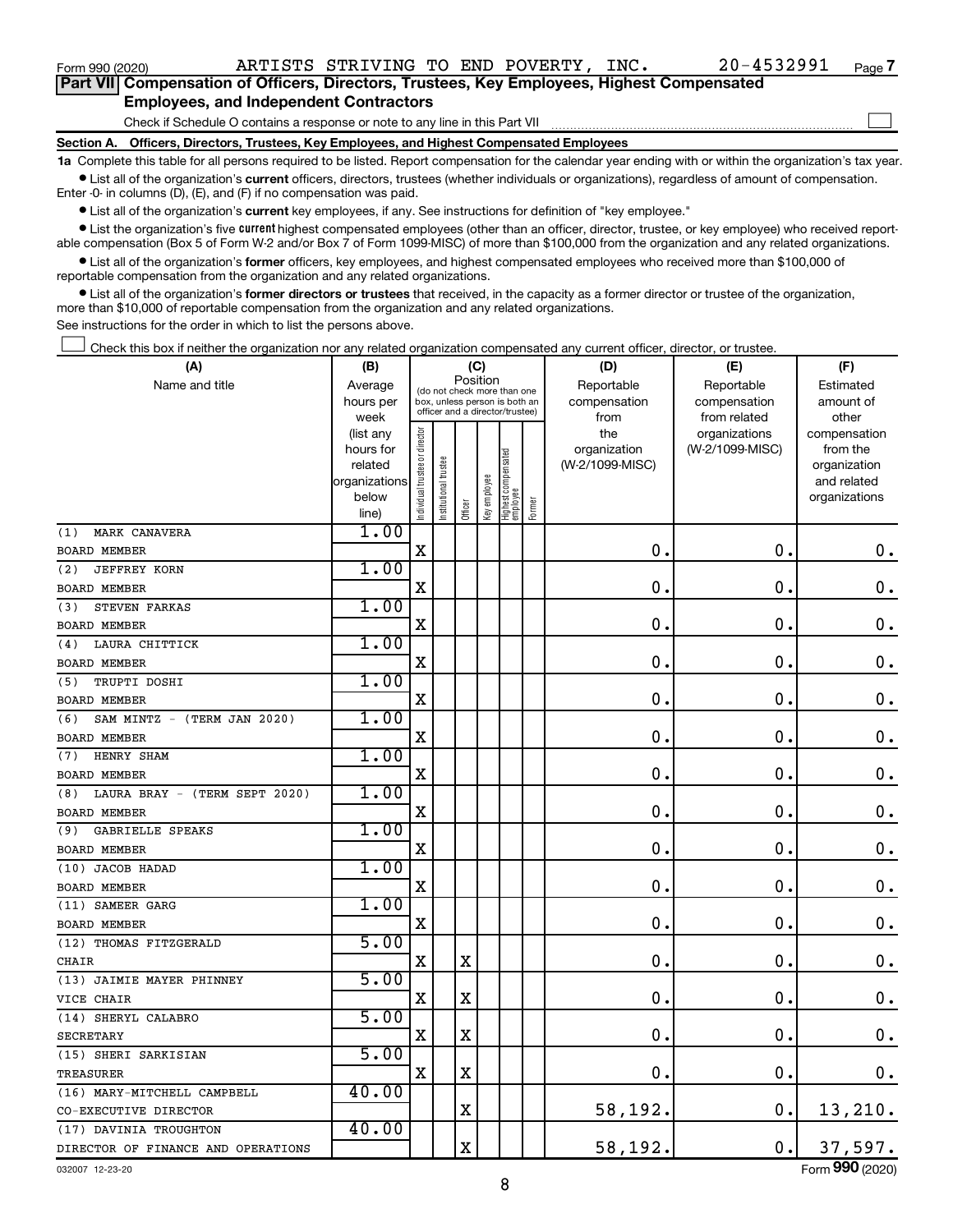|    | ARTISTS STRIVING TO END POVERTY, INC.<br>Form 990 (2020)                                                                             |                        |                                |                       |          |                                                   |        |                         | 20-4532991      |                  |                             | Page 8           |
|----|--------------------------------------------------------------------------------------------------------------------------------------|------------------------|--------------------------------|-----------------------|----------|---------------------------------------------------|--------|-------------------------|-----------------|------------------|-----------------------------|------------------|
|    | <b>Part VII</b><br>Section A. Officers, Directors, Trustees, Key Employees, and Highest Compensated Employees (continued)            |                        |                                |                       |          |                                                   |        |                         |                 |                  |                             |                  |
|    | (A)                                                                                                                                  | (B)                    |                                |                       | (C)      |                                                   |        | (D)                     | (E)             |                  | (F)                         |                  |
|    | Name and title                                                                                                                       | Average                |                                |                       | Position | (do not check more than one                       |        | Reportable              | Reportable      |                  | Estimated                   |                  |
|    |                                                                                                                                      | hours per              |                                |                       |          | box, unless person is both an                     |        | compensation            | compensation    |                  | amount of                   |                  |
|    |                                                                                                                                      | week                   |                                |                       |          | officer and a director/trustee)                   |        | from                    | from related    |                  | other                       |                  |
|    |                                                                                                                                      | (list any<br>hours for |                                |                       |          |                                                   |        | the                     | organizations   |                  | compensation                |                  |
|    |                                                                                                                                      | related                |                                |                       |          |                                                   |        | organization            | (W-2/1099-MISC) |                  | from the                    |                  |
|    |                                                                                                                                      | organizations          |                                |                       |          |                                                   |        | (W-2/1099-MISC)         |                 |                  | organization<br>and related |                  |
|    |                                                                                                                                      | below                  |                                |                       |          |                                                   |        |                         |                 |                  | organizations               |                  |
|    |                                                                                                                                      | line)                  | Individual trustee or director | Institutional trustee | Officer  | Highest compensated<br>  employee<br>Key employee | Former |                         |                 |                  |                             |                  |
|    |                                                                                                                                      |                        |                                |                       |          |                                                   |        |                         |                 |                  |                             |                  |
|    |                                                                                                                                      |                        |                                |                       |          |                                                   |        |                         |                 |                  |                             |                  |
|    |                                                                                                                                      |                        |                                |                       |          |                                                   |        |                         |                 |                  |                             |                  |
|    |                                                                                                                                      |                        |                                |                       |          |                                                   |        |                         |                 |                  |                             |                  |
|    |                                                                                                                                      |                        |                                |                       |          |                                                   |        |                         |                 |                  |                             |                  |
|    |                                                                                                                                      |                        |                                |                       |          |                                                   |        |                         |                 |                  |                             |                  |
|    |                                                                                                                                      |                        |                                |                       |          |                                                   |        |                         |                 |                  |                             |                  |
|    |                                                                                                                                      |                        |                                |                       |          |                                                   |        |                         |                 |                  |                             |                  |
|    |                                                                                                                                      |                        |                                |                       |          |                                                   |        |                         |                 |                  |                             |                  |
|    |                                                                                                                                      |                        |                                |                       |          |                                                   |        |                         |                 |                  |                             |                  |
|    |                                                                                                                                      |                        |                                |                       |          |                                                   |        |                         |                 |                  |                             |                  |
|    |                                                                                                                                      |                        |                                |                       |          |                                                   |        |                         |                 |                  |                             |                  |
|    |                                                                                                                                      |                        |                                |                       |          |                                                   |        |                         |                 |                  |                             |                  |
|    |                                                                                                                                      |                        |                                |                       |          |                                                   |        |                         |                 |                  |                             |                  |
|    |                                                                                                                                      |                        |                                |                       |          |                                                   |        |                         |                 |                  |                             |                  |
|    |                                                                                                                                      |                        |                                |                       |          |                                                   |        |                         |                 |                  |                             |                  |
|    |                                                                                                                                      |                        |                                |                       |          |                                                   |        |                         |                 |                  |                             |                  |
|    |                                                                                                                                      |                        |                                |                       |          |                                                   |        |                         |                 |                  |                             |                  |
|    |                                                                                                                                      |                        |                                |                       |          |                                                   |        |                         |                 | $\overline{0}$ . | 50,807.                     |                  |
|    |                                                                                                                                      |                        |                                |                       |          |                                                   |        |                         |                 |                  |                             |                  |
|    |                                                                                                                                      |                        |                                |                       |          |                                                   |        | 116, 384.               |                 |                  |                             |                  |
|    | c Total from continuation sheets to Part VII, Section A manufactured by                                                              |                        |                                |                       |          |                                                   |        | $\overline{0}$ .        |                 | $\overline{0}$ . |                             | $\overline{0}$ . |
|    |                                                                                                                                      |                        |                                |                       |          |                                                   |        | 116,384.                |                 | $\overline{0}$ . | 50,807.                     |                  |
| 2  | Total number of individuals (including but not limited to those listed above) who received more than \$100,000 of reportable         |                        |                                |                       |          |                                                   |        |                         |                 |                  |                             |                  |
|    | compensation from the organization $\blacktriangleright$                                                                             |                        |                                |                       |          |                                                   |        |                         |                 |                  |                             | 0                |
|    |                                                                                                                                      |                        |                                |                       |          |                                                   |        |                         |                 |                  | Yes                         | No               |
| 3  | Did the organization list any former officer, director, trustee, key employee, or highest compensated employee on                    |                        |                                |                       |          |                                                   |        |                         |                 |                  |                             |                  |
|    | line 1a? If "Yes," complete Schedule J for such individual [11] manufacture manufacture in the set of the set o                      |                        |                                |                       |          |                                                   |        |                         |                 | 3                |                             | х                |
|    | For any individual listed on line 1a, is the sum of reportable compensation and other compensation from the organization             |                        |                                |                       |          |                                                   |        |                         |                 |                  |                             |                  |
|    | and related organizations greater than \$150,000? If "Yes," complete Schedule J for such individual                                  |                        |                                |                       |          |                                                   |        |                         |                 | 4                |                             | x                |
| 5  | Did any person listed on line 1a receive or accrue compensation from any unrelated organization or individual for services           |                        |                                |                       |          |                                                   |        |                         |                 |                  |                             |                  |
|    |                                                                                                                                      |                        |                                |                       |          |                                                   |        |                         |                 | 5                |                             | х                |
|    | <b>Section B. Independent Contractors</b>                                                                                            |                        |                                |                       |          |                                                   |        |                         |                 |                  |                             |                  |
| 1. | Complete this table for your five highest compensated independent contractors that received more than \$100,000 of compensation from |                        |                                |                       |          |                                                   |        |                         |                 |                  |                             |                  |
|    | the organization. Report compensation for the calendar year ending with or within the organization's tax year.                       |                        |                                |                       |          |                                                   |        |                         |                 |                  |                             |                  |
|    | (A)                                                                                                                                  |                        |                                |                       |          |                                                   |        | (B)                     |                 |                  | (C)                         |                  |
|    | Name and business address                                                                                                            |                        |                                | <b>NONE</b>           |          |                                                   |        | Description of services |                 |                  | Compensation                |                  |
|    |                                                                                                                                      |                        |                                |                       |          |                                                   |        |                         |                 |                  |                             |                  |
|    |                                                                                                                                      |                        |                                |                       |          |                                                   |        |                         |                 |                  |                             |                  |
|    |                                                                                                                                      |                        |                                |                       |          |                                                   |        |                         |                 |                  |                             |                  |
|    |                                                                                                                                      |                        |                                |                       |          |                                                   |        |                         |                 |                  |                             |                  |
|    |                                                                                                                                      |                        |                                |                       |          |                                                   |        |                         |                 |                  |                             |                  |
|    |                                                                                                                                      |                        |                                |                       |          |                                                   |        |                         |                 |                  |                             |                  |
|    |                                                                                                                                      |                        |                                |                       |          |                                                   |        |                         |                 |                  |                             |                  |
|    |                                                                                                                                      |                        |                                |                       |          |                                                   |        |                         |                 |                  |                             |                  |
|    |                                                                                                                                      |                        |                                |                       |          |                                                   |        |                         |                 |                  |                             |                  |
|    |                                                                                                                                      |                        |                                |                       |          |                                                   |        |                         |                 |                  |                             |                  |
| 2  | Total number of independent contractors (including but not limited to those listed above) who received more than                     |                        |                                |                       |          |                                                   |        |                         |                 |                  |                             |                  |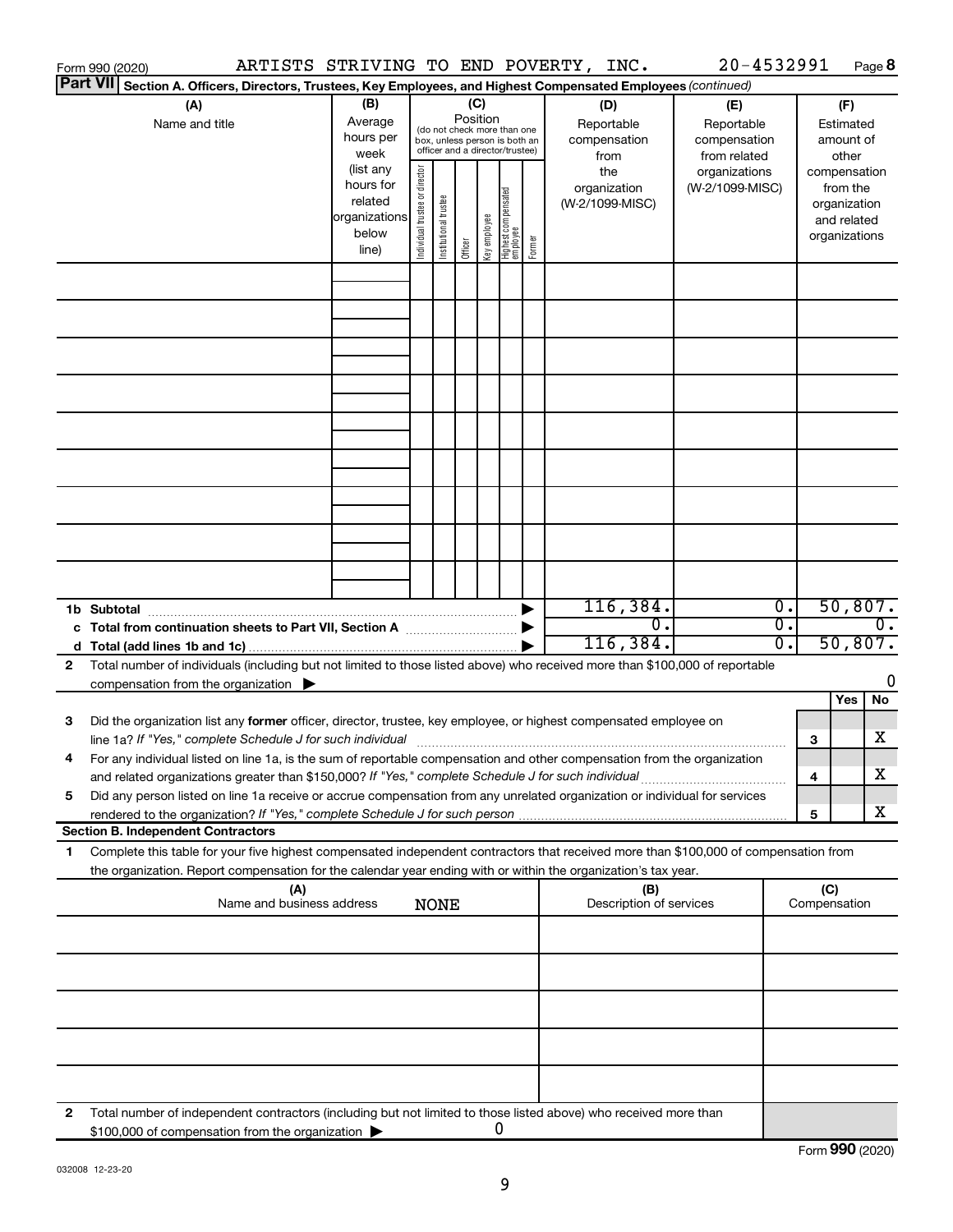|                                                           |                  |   | Form 990 (2020)                                                                                                      |                |                |                 |                      | ARTISTS STRIVING TO END POVERTY, INC. |                                              | 20-4532991                           | Page 9                                                          |
|-----------------------------------------------------------|------------------|---|----------------------------------------------------------------------------------------------------------------------|----------------|----------------|-----------------|----------------------|---------------------------------------|----------------------------------------------|--------------------------------------|-----------------------------------------------------------------|
|                                                           | <b>Part VIII</b> |   | <b>Statement of Revenue</b>                                                                                          |                |                |                 |                      |                                       |                                              |                                      |                                                                 |
|                                                           |                  |   |                                                                                                                      |                |                |                 |                      |                                       |                                              |                                      |                                                                 |
|                                                           |                  |   |                                                                                                                      |                |                |                 |                      | (A)<br>Total revenue                  | (B)<br>Related or exempt<br>function revenue | (C)<br>Unrelated<br>business revenue | (D)<br>Revenue excluded<br>from tax under<br>sections 512 - 514 |
|                                                           |                  |   | 1 a Federated campaigns                                                                                              |                | 1a             |                 |                      |                                       |                                              |                                      |                                                                 |
| Contributions, Gifts, Grants<br>and Other Similar Amounts |                  |   | <b>b</b> Membership dues                                                                                             |                | 1 <sub>b</sub> |                 |                      |                                       |                                              |                                      |                                                                 |
|                                                           |                  |   | c Fundraising events                                                                                                 |                | 1 <sub>c</sub> |                 | 2,500.               |                                       |                                              |                                      |                                                                 |
|                                                           |                  |   | d Related organizations                                                                                              |                | 1 <sub>d</sub> |                 |                      |                                       |                                              |                                      |                                                                 |
|                                                           |                  |   | e Government grants (contributions)                                                                                  |                | 1e             |                 | 134,500.             |                                       |                                              |                                      |                                                                 |
|                                                           |                  |   | f All other contributions, gifts, grants, and                                                                        |                |                |                 |                      |                                       |                                              |                                      |                                                                 |
|                                                           |                  |   | similar amounts not included above                                                                                   |                | 1f             |                 | 1,265,062.           |                                       |                                              |                                      |                                                                 |
|                                                           |                  |   | g Noncash contributions included in lines 1a-1f                                                                      |                | 1g   \$        |                 |                      |                                       |                                              |                                      |                                                                 |
|                                                           |                  |   |                                                                                                                      |                |                |                 |                      | $\blacktriangleright$ 1,402,062.      |                                              |                                      |                                                                 |
|                                                           |                  |   |                                                                                                                      |                |                |                 | <b>Business Code</b> | 12,564.                               |                                              |                                      |                                                                 |
|                                                           |                  |   | 2 a PROGRAM FEES                                                                                                     |                |                |                 | 611710               |                                       | 12,564.                                      |                                      |                                                                 |
|                                                           |                  | b |                                                                                                                      |                |                |                 |                      |                                       |                                              |                                      |                                                                 |
|                                                           |                  | c | <u> 1989 - Johann John Stein, markin fan it ferstjer fan it ferstjer fan it ferstjer fan it ferstjer fan it fers</u> |                |                |                 |                      |                                       |                                              |                                      |                                                                 |
| Program Service<br>Revenue                                |                  | d | the control of the control of the control of the control of the control of                                           |                |                |                 |                      |                                       |                                              |                                      |                                                                 |
|                                                           |                  |   |                                                                                                                      |                |                |                 |                      |                                       |                                              |                                      |                                                                 |
|                                                           |                  | a |                                                                                                                      |                |                |                 |                      | 12,564.                               |                                              |                                      |                                                                 |
|                                                           | 3                |   | Investment income (including dividends, interest, and                                                                |                |                |                 |                      |                                       |                                              |                                      |                                                                 |
|                                                           |                  |   |                                                                                                                      |                |                |                 |                      | 11,477.                               |                                              |                                      | 11,477.                                                         |
|                                                           | 4                |   | Income from investment of tax-exempt bond proceeds                                                                   |                |                |                 |                      |                                       |                                              |                                      |                                                                 |
|                                                           | 5                |   |                                                                                                                      |                |                |                 |                      |                                       |                                              |                                      |                                                                 |
|                                                           |                  |   |                                                                                                                      |                | (i) Real       |                 | (ii) Personal        |                                       |                                              |                                      |                                                                 |
|                                                           |                  |   | <b>6 a</b> Gross rents                                                                                               | 6a             |                |                 |                      |                                       |                                              |                                      |                                                                 |
|                                                           |                  | b | Less: rental expenses                                                                                                | 6 <sub>b</sub> |                |                 |                      |                                       |                                              |                                      |                                                                 |
|                                                           |                  | с | Rental income or (loss)                                                                                              | 6c             |                |                 |                      |                                       |                                              |                                      |                                                                 |
|                                                           |                  |   | d Net rental income or (loss)<br>7 a Gross amount from sales of                                                      |                | (i) Securities |                 | (ii) Other           |                                       |                                              |                                      |                                                                 |
|                                                           |                  |   | assets other than inventory                                                                                          | 7a             | 30,000.        |                 |                      |                                       |                                              |                                      |                                                                 |
|                                                           |                  |   | <b>b</b> Less: cost or other basis                                                                                   |                |                |                 |                      |                                       |                                              |                                      |                                                                 |
|                                                           |                  |   | and sales expenses                                                                                                   | 7b             | 22,345.        |                 |                      |                                       |                                              |                                      |                                                                 |
| evenue                                                    |                  |   | c Gain or (loss)                                                                                                     | 7c             | 7,655.         |                 |                      |                                       |                                              |                                      |                                                                 |
|                                                           |                  |   |                                                                                                                      |                |                |                 |                      | 7,655.                                |                                              |                                      | 7,655.                                                          |
| Other R                                                   |                  |   | 8 a Gross income from fundraising events (not                                                                        |                |                |                 |                      |                                       |                                              |                                      |                                                                 |
|                                                           |                  |   | $2$ , $500$ $\cdot$ of<br>including \$                                                                               |                |                |                 |                      |                                       |                                              |                                      |                                                                 |
|                                                           |                  |   | contributions reported on line 1c). See                                                                              |                |                |                 |                      |                                       |                                              |                                      |                                                                 |
|                                                           |                  |   |                                                                                                                      |                |                | l 8a l          | 42,670.              |                                       |                                              |                                      |                                                                 |
|                                                           |                  |   |                                                                                                                      |                |                | 8 <sub>b</sub>  | 12,610.              | 30,060.                               |                                              |                                      | 30,060.                                                         |
|                                                           |                  |   | c Net income or (loss) from fundraising events<br>9 a Gross income from gaming activities. See                       |                |                |                 |                      |                                       |                                              |                                      |                                                                 |
|                                                           |                  |   |                                                                                                                      |                |                | 9a              |                      |                                       |                                              |                                      |                                                                 |
|                                                           |                  |   |                                                                                                                      |                |                | 9b              |                      |                                       |                                              |                                      |                                                                 |
|                                                           |                  |   | c Net income or (loss) from gaming activities                                                                        |                |                |                 |                      |                                       |                                              |                                      |                                                                 |
|                                                           |                  |   | 10 a Gross sales of inventory, less returns                                                                          |                |                |                 |                      |                                       |                                              |                                      |                                                                 |
|                                                           |                  |   |                                                                                                                      |                |                | 10a             | 3,637.               |                                       |                                              |                                      |                                                                 |
|                                                           |                  |   | <b>b</b> Less: cost of goods sold                                                                                    |                |                | 10 <sub>b</sub> | 232.                 |                                       |                                              |                                      |                                                                 |
|                                                           |                  |   | c Net income or (loss) from sales of inventory                                                                       |                |                |                 |                      | 3,405.                                |                                              |                                      | 3,405.                                                          |
|                                                           |                  |   |                                                                                                                      |                |                |                 | <b>Business Code</b> |                                       |                                              |                                      |                                                                 |
|                                                           | 11a              |   |                                                                                                                      |                |                |                 |                      |                                       |                                              |                                      |                                                                 |
|                                                           |                  | b |                                                                                                                      |                |                |                 |                      |                                       |                                              |                                      |                                                                 |
| Miscellaneous<br>Revenue                                  |                  | c |                                                                                                                      |                |                |                 |                      |                                       |                                              |                                      |                                                                 |
|                                                           |                  |   |                                                                                                                      |                |                |                 |                      |                                       |                                              |                                      |                                                                 |
|                                                           | 12               |   |                                                                                                                      |                |                |                 |                      | $\blacktriangleright$ 1,467,223.      | 12,564.                                      | $\overline{0}$ .                     | 52,597.                                                         |

032009 12-23-20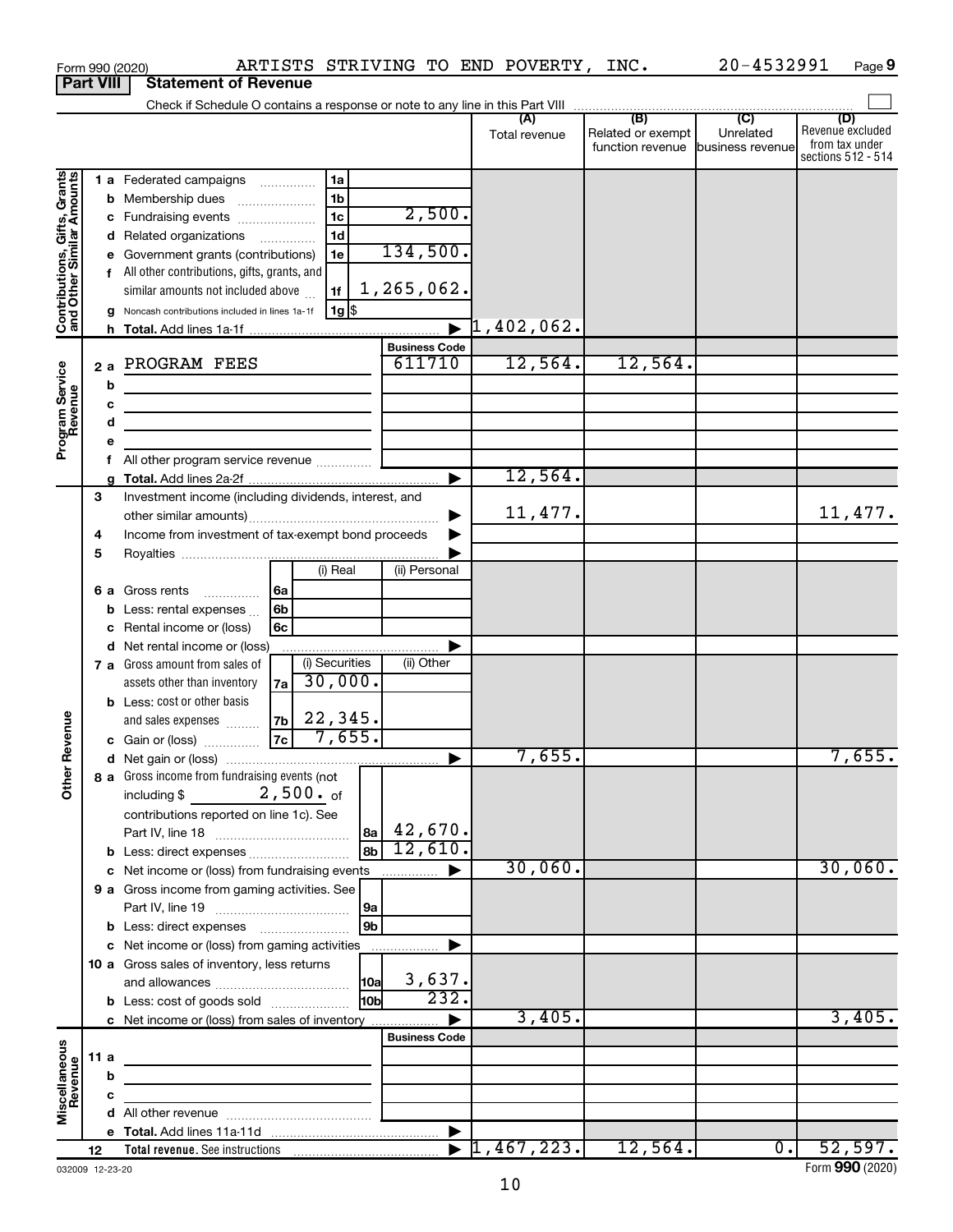*Section 501(c)(3) and 501(c)(4) organizations must complete all columns. All other organizations must complete column (A).*

|              | Do not include amounts reported on lines 6b,<br>7b, 8b, 9b, and 10b of Part VIII.                    | (A)<br>Total expenses | (B)<br>Program service<br>expenses | (C)<br>Management and<br>general expenses | (D)<br>Fundraising<br>expenses |
|--------------|------------------------------------------------------------------------------------------------------|-----------------------|------------------------------------|-------------------------------------------|--------------------------------|
| 1.           | Grants and other assistance to domestic organizations                                                |                       |                                    |                                           |                                |
|              | and domestic governments. See Part IV, line 21                                                       | 74,648.               | 74,648.                            |                                           |                                |
| $\mathbf{2}$ | Grants and other assistance to domestic                                                              |                       |                                    |                                           |                                |
|              | individuals. See Part IV, line 22                                                                    |                       |                                    |                                           |                                |
| 3            | Grants and other assistance to foreign                                                               |                       |                                    |                                           |                                |
|              | organizations, foreign governments, and foreign                                                      |                       |                                    |                                           |                                |
|              | individuals. See Part IV, lines 15 and 16                                                            |                       |                                    |                                           |                                |
| 4            | Benefits paid to or for members                                                                      |                       |                                    |                                           |                                |
| 5            | Compensation of current officers, directors,                                                         |                       |                                    |                                           |                                |
|              | trustees, and key employees                                                                          | 167,191.              | 8,294.                             | 16,587.                                   | 142,310.                       |
| 6            | Compensation not included above to disqualified                                                      |                       |                                    |                                           |                                |
|              | persons (as defined under section 4958(f)(1)) and                                                    |                       |                                    |                                           |                                |
|              | persons described in section 4958(c)(3)(B)                                                           | 357,501.              | 181,341.                           | 67,502.                                   | 108,658.                       |
| 7<br>8       | Other salaries and wages<br>Pension plan accruals and contributions (include                         |                       |                                    |                                           |                                |
|              | section 401(k) and 403(b) employer contributions)                                                    |                       |                                    |                                           |                                |
| 9            | Other employee benefits                                                                              | 68,870.               | 44,034.                            | 23,301.                                   |                                |
| 10           |                                                                                                      | 36, 194.              | 13,726.                            | 7,209.                                    | $\frac{1,535}{15,259}$         |
| 11           | Fees for services (nonemployees):                                                                    |                       |                                    |                                           |                                |
| a            |                                                                                                      |                       |                                    |                                           |                                |
| b            |                                                                                                      |                       |                                    |                                           |                                |
| с            |                                                                                                      | 28,891.               |                                    | 28,891.                                   |                                |
| d            |                                                                                                      |                       |                                    |                                           |                                |
| e            | Professional fundraising services. See Part IV, line 17                                              |                       |                                    |                                           |                                |
| f            | Investment management fees                                                                           |                       |                                    |                                           |                                |
| g            | Other. (If line 11g amount exceeds 10% of line 25,                                                   |                       |                                    |                                           |                                |
|              | column (A) amount, list line 11g expenses on Sch O.)                                                 | 6,494.                |                                    | 6,494.                                    |                                |
| 12           |                                                                                                      |                       |                                    |                                           |                                |
| 13           |                                                                                                      |                       |                                    |                                           |                                |
| 14           |                                                                                                      |                       |                                    |                                           |                                |
| 15           |                                                                                                      |                       |                                    |                                           |                                |
| 16           |                                                                                                      |                       | 1,377.                             |                                           |                                |
| 17           | Travel                                                                                               | 3,256.                |                                    | 1,879.                                    |                                |
| 18           | Payments of travel or entertainment expenses                                                         |                       |                                    |                                           |                                |
|              | for any federal, state, or local public officials                                                    |                       |                                    |                                           |                                |
| 19<br>20     | Conferences, conventions, and meetings<br>Interest                                                   |                       |                                    |                                           |                                |
|              |                                                                                                      |                       |                                    |                                           |                                |
| 21<br>22     | Depreciation, depletion, and amortization                                                            |                       |                                    |                                           |                                |
| 23           | Insurance                                                                                            | 6,019.                | 4,903.                             | 558.                                      | 558.                           |
| 24           | Other expenses. Itemize expenses not covered                                                         |                       |                                    |                                           |                                |
|              | above (List miscellaneous expenses on line 24e. If                                                   |                       |                                    |                                           |                                |
|              | line 24e amount exceeds 10% of line 25, column (A)<br>amount, list line 24e expenses on Schedule O.) |                       |                                    |                                           |                                |
| a            | VOLUNTEER AND STUDENT<br>Е                                                                           | 53,704.               | 43,804.                            | 2,150.                                    | 7,750.                         |
| b            | OTHER OPERATING EXPENSE                                                                              | 29,523.               | 12,054.                            | 14,713.                                   | 2,756.                         |
| C            | <b>CONTRACTED FEES</b>                                                                               | 26,077.               | 2,984.                             | 434.                                      | 22,659.                        |
| d            | <b>BAD DEBT EXPENSE</b>                                                                              | 20, 316.              |                                    | 20,316.                                   |                                |
| е            | All other expenses                                                                                   | 2,932.                |                                    | 2,932.                                    |                                |
| 25           | Total functional expenses. Add lines 1 through 24e                                                   | 881,616.              | 387, 165.                          | 192,966.                                  | 301,485.                       |
| 26           | <b>Joint costs.</b> Complete this line only if the organization                                      |                       |                                    |                                           |                                |
|              | reported in column (B) joint costs from a combined                                                   |                       |                                    |                                           |                                |
|              | educational campaign and fundraising solicitation.                                                   |                       |                                    |                                           |                                |
|              | Check here<br>if following SOP 98-2 (ASC 958-720)                                                    |                       |                                    |                                           |                                |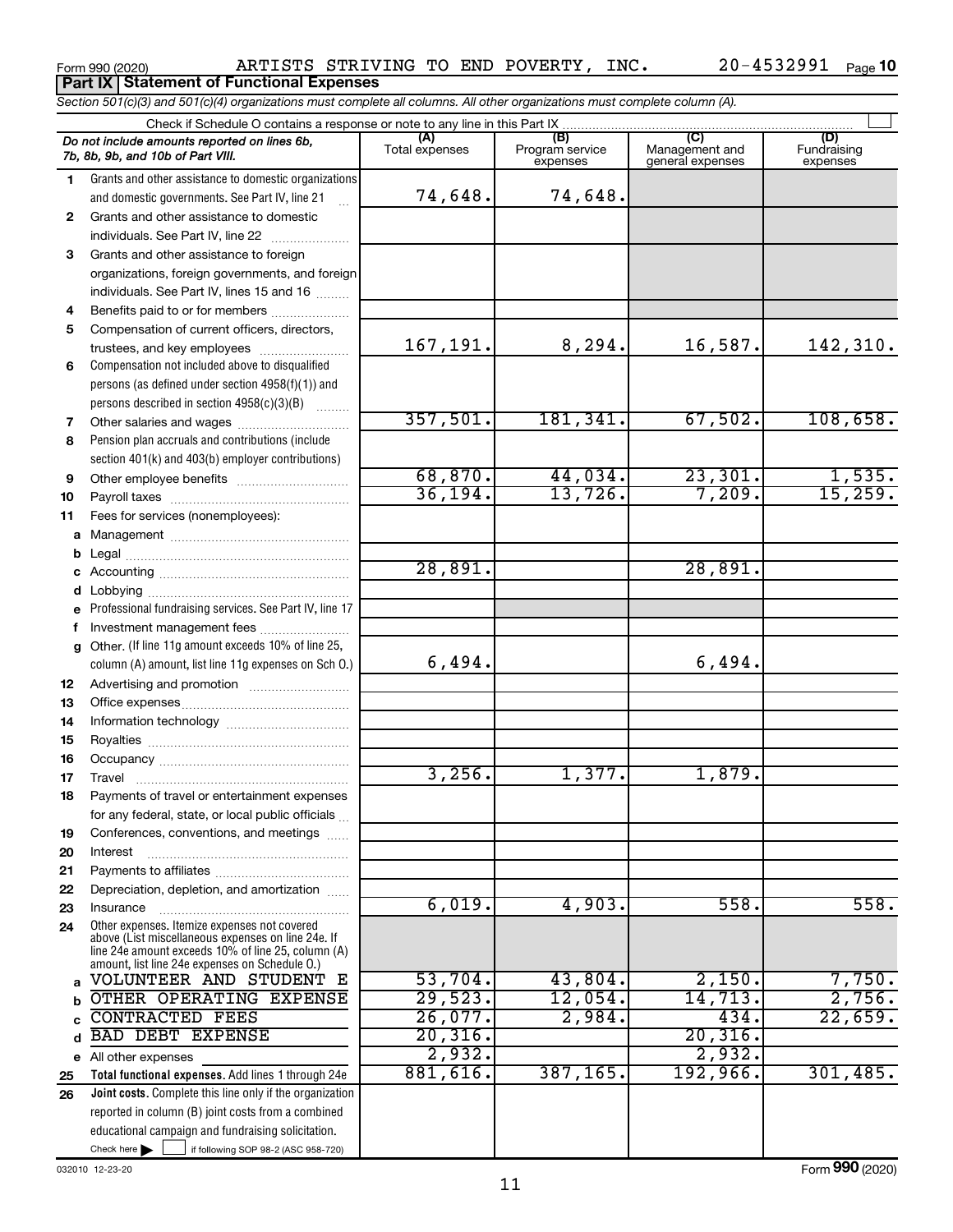| Form 990 (2020) |                             | ARTISTS STRIVING TO END POVERTY, |  | INC. | 20-4532991 | Page 11 |
|-----------------|-----------------------------|----------------------------------|--|------|------------|---------|
|                 | <b>Part X Balance Sheet</b> |                                  |  |      |            |         |

|                             |    |                                                                                                        |                 |                           | (A)<br>Beginning of year |                 | (B)<br>End of year            |
|-----------------------------|----|--------------------------------------------------------------------------------------------------------|-----------------|---------------------------|--------------------------|-----------------|-------------------------------|
|                             | 1  |                                                                                                        |                 |                           | 180,787.                 | $\mathbf{1}$    | 218,593.                      |
|                             | 2  |                                                                                                        |                 |                           | 51,979.                  | $\mathbf{2}$    | 675,854.                      |
|                             | З  |                                                                                                        |                 |                           | 179, 252.                | $\mathbf{3}$    | 140,184.                      |
|                             | 4  |                                                                                                        |                 |                           | 12,769.                  | 4               | 2,564.                        |
|                             | 5  | Loans and other receivables from any current or former officer, director,                              |                 |                           |                          |                 |                               |
|                             |    | trustee, key employee, creator or founder, substantial contributor, or 35%                             |                 |                           |                          |                 |                               |
|                             |    | controlled entity or family member of any of these persons                                             |                 |                           |                          | 5               |                               |
|                             | 6  | Loans and other receivables from other disqualified persons (as defined                                |                 |                           |                          |                 |                               |
|                             |    | under section $4958(f)(1)$ , and persons described in section $4958(c)(3)(B)$                          |                 | $\sim$                    |                          | 6               |                               |
|                             | 7  |                                                                                                        |                 |                           |                          | $\overline{7}$  |                               |
| Assets                      | 8  |                                                                                                        |                 |                           |                          | 8               |                               |
|                             | 9  | Prepaid expenses and deferred charges                                                                  |                 |                           | 3,817.                   | 9               | 6,847.                        |
|                             |    | 10a Land, buildings, and equipment: cost or other                                                      |                 |                           |                          |                 |                               |
|                             |    | basis. Complete Part VI of Schedule D  10a                                                             |                 | $\frac{13,071.}{11,971.}$ |                          |                 |                               |
|                             |    | <b>b</b> Less: accumulated depreciation                                                                | 10 <sub>b</sub> |                           | $0$ .                    | 10 <sub>c</sub> | 1,100.                        |
|                             | 11 |                                                                                                        |                 |                           | 589,529.                 | 11              | 652,835.                      |
|                             | 12 |                                                                                                        |                 |                           |                          | 12              |                               |
|                             | 13 |                                                                                                        |                 |                           |                          | 13              |                               |
|                             | 14 |                                                                                                        |                 |                           |                          | 14              |                               |
|                             | 15 |                                                                                                        |                 |                           |                          | 15              |                               |
|                             | 16 |                                                                                                        |                 |                           | 1,018,133.               | 16              | 1,697,977.                    |
|                             | 17 |                                                                                                        |                 |                           | 20,622.                  | 17              | 60, 226.                      |
|                             | 18 |                                                                                                        |                 |                           |                          | 18              |                               |
|                             | 19 |                                                                                                        |                 |                           |                          | 19              |                               |
|                             | 20 |                                                                                                        |                 |                           |                          | 20              |                               |
|                             | 21 | Escrow or custodial account liability. Complete Part IV of Schedule D                                  |                 |                           |                          | 21              |                               |
|                             | 22 | Loans and other payables to any current or former officer, director,                                   |                 |                           |                          |                 |                               |
| Liabilities                 |    | trustee, key employee, creator or founder, substantial contributor, or 35%                             |                 |                           |                          |                 |                               |
|                             |    | controlled entity or family member of any of these persons [                                           |                 |                           |                          | 22              |                               |
|                             | 23 | Secured mortgages and notes payable to unrelated third parties                                         |                 |                           |                          | 23              |                               |
|                             | 24 | Unsecured notes and loans payable to unrelated third parties                                           |                 |                           |                          | 24              |                               |
|                             | 25 | Other liabilities (including federal income tax, payables to related third                             |                 |                           |                          |                 |                               |
|                             |    | parties, and other liabilities not included on lines 17-24). Complete Part X                           |                 |                           |                          |                 |                               |
|                             |    | of Schedule D                                                                                          |                 |                           | 0.                       | 25              | 10,000.                       |
|                             | 26 | Total liabilities. Add lines 17 through 25                                                             |                 |                           | $\overline{20,622.}$     | 26              | 70, 226.                      |
|                             |    | Organizations that follow FASB ASC 958, check here $\blacktriangleright \lfloor \underline{X} \rfloor$ |                 |                           |                          |                 |                               |
|                             |    | and complete lines 27, 28, 32, and 33.                                                                 |                 |                           |                          |                 |                               |
|                             | 27 |                                                                                                        |                 |                           | 828,011.                 | 27              | $\frac{1,303,739.}{324,012.}$ |
|                             | 28 |                                                                                                        |                 |                           | 169,500.                 | 28              |                               |
|                             |    | Organizations that do not follow FASB ASC 958, check here $\blacktriangleright$                        |                 |                           |                          |                 |                               |
| Net Assets or Fund Balances |    | and complete lines 29 through 33.                                                                      |                 |                           |                          |                 |                               |
|                             | 29 |                                                                                                        |                 |                           |                          | 29              |                               |
|                             | 30 | Paid-in or capital surplus, or land, building, or equipment fund                                       |                 |                           |                          | 30              |                               |
|                             | 31 | Retained earnings, endowment, accumulated income, or other funds                                       |                 |                           |                          | 31              |                               |
|                             | 32 |                                                                                                        |                 |                           | 997,511.                 | 32              | 1,627,751.                    |
|                             | 33 |                                                                                                        |                 |                           | 1,018,133.               | 33              | 1,697,977.                    |

Form (2020) **990**

| Form 990 (2020) |                         |
|-----------------|-------------------------|
|                 | <b>Part X   Balance</b> |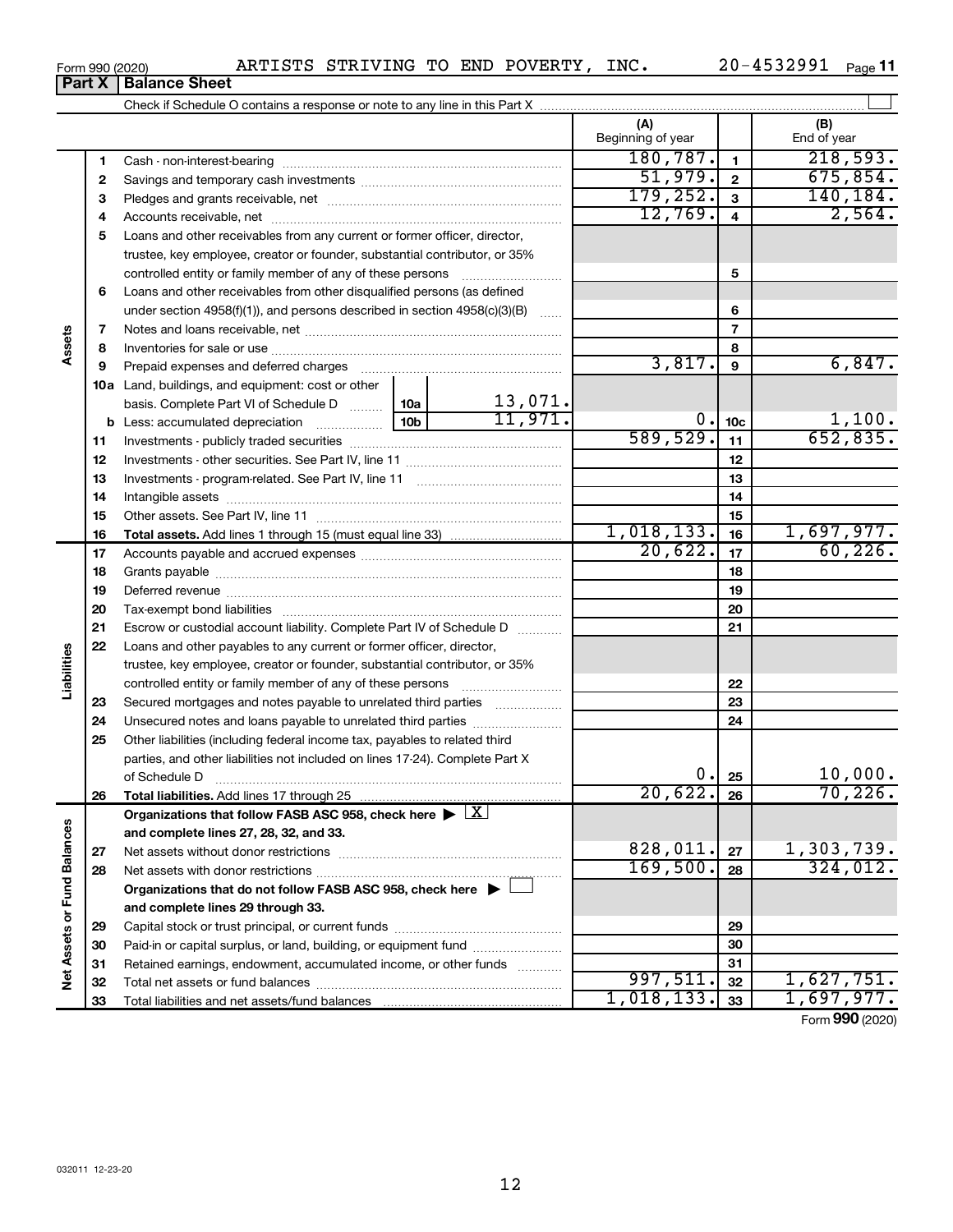|    | ARTISTS STRIVING TO END POVERTY, INC.<br>Form 990 (2020)                                                                                                                                                                       |                | 20-4532991     |     | Page $12$               |
|----|--------------------------------------------------------------------------------------------------------------------------------------------------------------------------------------------------------------------------------|----------------|----------------|-----|-------------------------|
|    | Part XI<br><b>Reconciliation of Net Assets</b>                                                                                                                                                                                 |                |                |     |                         |
|    |                                                                                                                                                                                                                                |                |                |     |                         |
|    |                                                                                                                                                                                                                                |                |                |     |                         |
| 1  |                                                                                                                                                                                                                                | 1              | 1,467,223.     |     |                         |
| 2  |                                                                                                                                                                                                                                | $\overline{2}$ |                |     | 881,616.                |
| 3  | Revenue less expenses. Subtract line 2 from line 1                                                                                                                                                                             | 3              |                |     | 585,607.                |
| 4  |                                                                                                                                                                                                                                | 4              |                |     | 997,511.                |
| 5  | Net unrealized gains (losses) on investments [111] www.marting.community.community.community.community.communi                                                                                                                 | 5              |                |     | 44,633.                 |
| 6  |                                                                                                                                                                                                                                | 6              |                |     |                         |
| 7  | Investment expenses [[11] has a series and a series of the series of the series and series and series and series and series and series and series and series and series and series and series and series and series and series | $\overline{7}$ |                |     |                         |
| 8  | Prior period adjustments www.communication.communication.communication.com/                                                                                                                                                    | 8              |                |     |                         |
| 9  |                                                                                                                                                                                                                                | 9              |                |     | $\overline{0}$ .        |
| 10 | Net assets or fund balances at end of year. Combine lines 3 through 9 (must equal Part X, line 32,                                                                                                                             |                |                |     |                         |
|    |                                                                                                                                                                                                                                | 10             | 1,627,751.     |     |                         |
|    | Part XII Financial Statements and Reporting                                                                                                                                                                                    |                |                |     |                         |
|    |                                                                                                                                                                                                                                |                |                |     | $\overline{\mathbf{x}}$ |
|    |                                                                                                                                                                                                                                |                |                | Yes | <b>No</b>               |
| 1  | $\boxed{\mathbf{X}}$ Accrual $\boxed{\phantom{0}}$ Other<br>Accounting method used to prepare the Form 990: [130] Cash                                                                                                         |                |                |     |                         |
|    | If the organization changed its method of accounting from a prior year or checked "Other," explain in Schedule O.                                                                                                              |                |                |     |                         |
|    | 2a Were the organization's financial statements compiled or reviewed by an independent accountant?                                                                                                                             |                | 2a             |     | x                       |
|    | If "Yes," check a box below to indicate whether the financial statements for the year were compiled or reviewed on a                                                                                                           |                |                |     |                         |
|    | separate basis, consolidated basis, or both:                                                                                                                                                                                   |                |                |     |                         |
|    | Separate basis<br>Consolidated basis<br>Both consolidated and separate basis                                                                                                                                                   |                |                |     |                         |
|    |                                                                                                                                                                                                                                |                | 2 <sub>b</sub> | X   |                         |
|    | If "Yes," check a box below to indicate whether the financial statements for the year were audited on a separate basis,                                                                                                        |                |                |     |                         |
|    | consolidated basis, or both:                                                                                                                                                                                                   |                |                |     |                         |
|    | $\lfloor \underline{X} \rfloor$ Separate basis<br><b>Consolidated basis</b><br>Both consolidated and separate basis                                                                                                            |                |                |     |                         |
|    | c If "Yes" to line 2a or 2b, does the organization have a committee that assumes responsibility for oversight of the audit,                                                                                                    |                |                |     |                         |
|    | review, or compilation of its financial statements and selection of an independent accountant?                                                                                                                                 |                | 2c             | х   |                         |
|    | If the organization changed either its oversight process or selection process during the tax year, explain on Schedule O.                                                                                                      |                |                |     |                         |
|    | 3a As a result of a federal award, was the organization required to undergo an audit or audits as set forth in the Single Audit                                                                                                |                |                |     |                         |
|    |                                                                                                                                                                                                                                |                | 3a             |     | х                       |
|    | b If "Yes," did the organization undergo the required audit or audits? If the organization did not undergo the required audit                                                                                                  |                |                |     |                         |
|    |                                                                                                                                                                                                                                |                | 3 <sub>b</sub> |     |                         |

Form (2020) **990**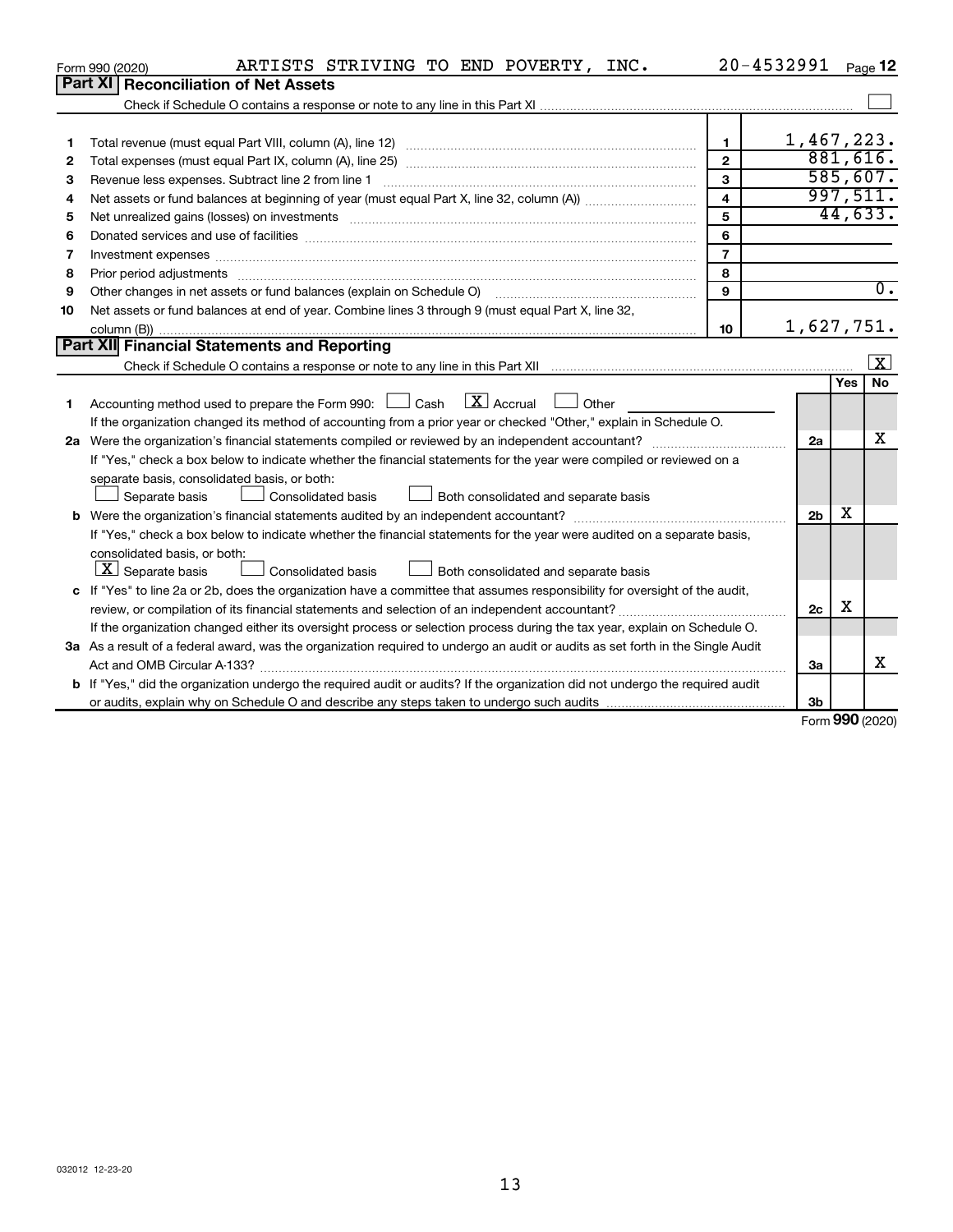**SCHEDULE A**

Form 990 or 990-EZ) **Public Charity Status and Public Support**<br>
Complete if the organization is a section 501(c)(3) organization or a section<br> **2020 4947(a)(1) nonexempt charitable trust.**

**| Attach to Form 990 or Form 990-EZ.** 

| OMB No. 1545-0047                   |
|-------------------------------------|
| 020                                 |
| <b>Open to Public</b><br>Inspection |

|       |                      | Department of the Treasury<br>▶ Attach to Form 990 or Form 990-EZ.<br>Internal Revenue Service                                              |  |                                                                          |                                                                                                                                              |                             |                                 | <b>Open to Public</b><br><b>Inspection</b> |  |                            |
|-------|----------------------|---------------------------------------------------------------------------------------------------------------------------------------------|--|--------------------------------------------------------------------------|----------------------------------------------------------------------------------------------------------------------------------------------|-----------------------------|---------------------------------|--------------------------------------------|--|----------------------------|
|       |                      | Go to www.irs.gov/Form990 for instructions and the latest information.<br><b>Employer identification number</b><br>Name of the organization |  |                                                                          |                                                                                                                                              |                             |                                 |                                            |  |                            |
|       |                      |                                                                                                                                             |  |                                                                          | ARTISTS STRIVING TO END POVERTY, INC.                                                                                                        |                             |                                 |                                            |  | 20-4532991                 |
|       | Part I               |                                                                                                                                             |  |                                                                          | Reason for Public Charity Status. (All organizations must complete this part.) See instructions.                                             |                             |                                 |                                            |  |                            |
|       |                      |                                                                                                                                             |  |                                                                          | The organization is not a private foundation because it is: (For lines 1 through 12, check only one box.)                                    |                             |                                 |                                            |  |                            |
| 1     |                      |                                                                                                                                             |  |                                                                          | A church, convention of churches, or association of churches described in section 170(b)(1)(A)(i).                                           |                             |                                 |                                            |  |                            |
| 2     |                      |                                                                                                                                             |  |                                                                          | A school described in section 170(b)(1)(A)(ii). (Attach Schedule E (Form 990 or 990-EZ).)                                                    |                             |                                 |                                            |  |                            |
| 3     |                      |                                                                                                                                             |  |                                                                          | A hospital or a cooperative hospital service organization described in section 170(b)(1)(A)(iii).                                            |                             |                                 |                                            |  |                            |
| 4     |                      |                                                                                                                                             |  |                                                                          | A medical research organization operated in conjunction with a hospital described in section 170(b)(1)(A)(iii). Enter the hospital's name,   |                             |                                 |                                            |  |                            |
|       |                      | city, and state:                                                                                                                            |  |                                                                          |                                                                                                                                              |                             |                                 |                                            |  |                            |
| 5     |                      |                                                                                                                                             |  |                                                                          | An organization operated for the benefit of a college or university owned or operated by a governmental unit described in                    |                             |                                 |                                            |  |                            |
|       |                      |                                                                                                                                             |  | section 170(b)(1)(A)(iv). (Complete Part II.)                            |                                                                                                                                              |                             |                                 |                                            |  |                            |
| 6     |                      |                                                                                                                                             |  |                                                                          | A federal, state, or local government or governmental unit described in section 170(b)(1)(A)(v).                                             |                             |                                 |                                            |  |                            |
| 7     |                      |                                                                                                                                             |  |                                                                          | An organization that normally receives a substantial part of its support from a governmental unit or from the general public described in    |                             |                                 |                                            |  |                            |
|       |                      |                                                                                                                                             |  | section 170(b)(1)(A)(vi). (Complete Part II.)                            |                                                                                                                                              |                             |                                 |                                            |  |                            |
| 8     |                      |                                                                                                                                             |  |                                                                          | A community trust described in section 170(b)(1)(A)(vi). (Complete Part II.)                                                                 |                             |                                 |                                            |  |                            |
| 9     |                      |                                                                                                                                             |  |                                                                          | An agricultural research organization described in section 170(b)(1)(A)(ix) operated in conjunction with a land-grant college                |                             |                                 |                                            |  |                            |
|       |                      |                                                                                                                                             |  |                                                                          | or university or a non-land-grant college of agriculture (see instructions). Enter the name, city, and state of the college or               |                             |                                 |                                            |  |                            |
|       |                      | university:                                                                                                                                 |  |                                                                          |                                                                                                                                              |                             |                                 |                                            |  |                            |
| 10    | $\boxed{\mathbf{X}}$ |                                                                                                                                             |  |                                                                          | An organization that normally receives (1) more than 33 1/3% of its support from contributions, membership fees, and gross receipts from     |                             |                                 |                                            |  |                            |
|       |                      |                                                                                                                                             |  |                                                                          | activities related to its exempt functions, subject to certain exceptions; and (2) no more than 33 1/3% of its support from gross investment |                             |                                 |                                            |  |                            |
|       |                      |                                                                                                                                             |  |                                                                          | income and unrelated business taxable income (less section 511 tax) from businesses acquired by the organization after June 30, 1975.        |                             |                                 |                                            |  |                            |
| 11    |                      |                                                                                                                                             |  | See section 509(a)(2). (Complete Part III.)                              | An organization organized and operated exclusively to test for public safety. See section 509(a)(4).                                         |                             |                                 |                                            |  |                            |
| 12    |                      |                                                                                                                                             |  |                                                                          | An organization organized and operated exclusively for the benefit of, to perform the functions of, or to carry out the purposes of one or   |                             |                                 |                                            |  |                            |
|       |                      |                                                                                                                                             |  |                                                                          | more publicly supported organizations described in section 509(a)(1) or section 509(a)(2). See section 509(a)(3). Check the box in           |                             |                                 |                                            |  |                            |
|       |                      |                                                                                                                                             |  |                                                                          | lines 12a through 12d that describes the type of supporting organization and complete lines 12e, 12f, and 12g.                               |                             |                                 |                                            |  |                            |
| а     |                      |                                                                                                                                             |  |                                                                          | Type I. A supporting organization operated, supervised, or controlled by its supported organization(s), typically by giving                  |                             |                                 |                                            |  |                            |
|       |                      |                                                                                                                                             |  |                                                                          | the supported organization(s) the power to regularly appoint or elect a majority of the directors or trustees of the supporting              |                             |                                 |                                            |  |                            |
|       |                      |                                                                                                                                             |  | organization. You must complete Part IV, Sections A and B.               |                                                                                                                                              |                             |                                 |                                            |  |                            |
| b     |                      |                                                                                                                                             |  |                                                                          | Type II. A supporting organization supervised or controlled in connection with its supported organization(s), by having                      |                             |                                 |                                            |  |                            |
|       |                      |                                                                                                                                             |  |                                                                          | control or management of the supporting organization vested in the same persons that control or manage the supported                         |                             |                                 |                                            |  |                            |
|       |                      |                                                                                                                                             |  | organization(s). You must complete Part IV, Sections A and C.            |                                                                                                                                              |                             |                                 |                                            |  |                            |
| с     |                      |                                                                                                                                             |  |                                                                          | Type III functionally integrated. A supporting organization operated in connection with, and functionally integrated with,                   |                             |                                 |                                            |  |                            |
|       |                      |                                                                                                                                             |  |                                                                          | its supported organization(s) (see instructions). You must complete Part IV, Sections A, D, and E.                                           |                             |                                 |                                            |  |                            |
| d     |                      |                                                                                                                                             |  |                                                                          | Type III non-functionally integrated. A supporting organization operated in connection with its supported organization(s)                    |                             |                                 |                                            |  |                            |
|       |                      |                                                                                                                                             |  |                                                                          | that is not functionally integrated. The organization generally must satisfy a distribution requirement and an attentiveness                 |                             |                                 |                                            |  |                            |
|       |                      |                                                                                                                                             |  |                                                                          | requirement (see instructions). You must complete Part IV, Sections A and D, and Part V.                                                     |                             |                                 |                                            |  |                            |
| е     |                      |                                                                                                                                             |  |                                                                          | Check this box if the organization received a written determination from the IRS that it is a Type I, Type II, Type III                      |                             |                                 |                                            |  |                            |
|       |                      |                                                                                                                                             |  |                                                                          | functionally integrated, or Type III non-functionally integrated supporting organization.                                                    |                             |                                 |                                            |  |                            |
|       |                      |                                                                                                                                             |  | g Provide the following information about the supported organization(s). |                                                                                                                                              |                             |                                 |                                            |  |                            |
|       |                      | (i) Name of supported                                                                                                                       |  | (ii) EIN                                                                 | (iii) Type of organization                                                                                                                   | in your governing document? | (iv) Is the organization listed | (v) Amount of monetary                     |  | (vi) Amount of other       |
|       |                      | organization                                                                                                                                |  |                                                                          | (described on lines 1-10<br>above (see instructions))                                                                                        | Yes                         | No                              | support (see instructions)                 |  | support (see instructions) |
|       |                      |                                                                                                                                             |  |                                                                          |                                                                                                                                              |                             |                                 |                                            |  |                            |
|       |                      |                                                                                                                                             |  |                                                                          |                                                                                                                                              |                             |                                 |                                            |  |                            |
|       |                      |                                                                                                                                             |  |                                                                          |                                                                                                                                              |                             |                                 |                                            |  |                            |
|       |                      |                                                                                                                                             |  |                                                                          |                                                                                                                                              |                             |                                 |                                            |  |                            |
|       |                      |                                                                                                                                             |  |                                                                          |                                                                                                                                              |                             |                                 |                                            |  |                            |
|       |                      |                                                                                                                                             |  |                                                                          |                                                                                                                                              |                             |                                 |                                            |  |                            |
|       |                      |                                                                                                                                             |  |                                                                          |                                                                                                                                              |                             |                                 |                                            |  |                            |
|       |                      |                                                                                                                                             |  |                                                                          |                                                                                                                                              |                             |                                 |                                            |  |                            |
|       |                      |                                                                                                                                             |  |                                                                          |                                                                                                                                              |                             |                                 |                                            |  |                            |
| Total |                      |                                                                                                                                             |  |                                                                          |                                                                                                                                              |                             |                                 |                                            |  |                            |
|       |                      |                                                                                                                                             |  |                                                                          |                                                                                                                                              |                             |                                 |                                            |  |                            |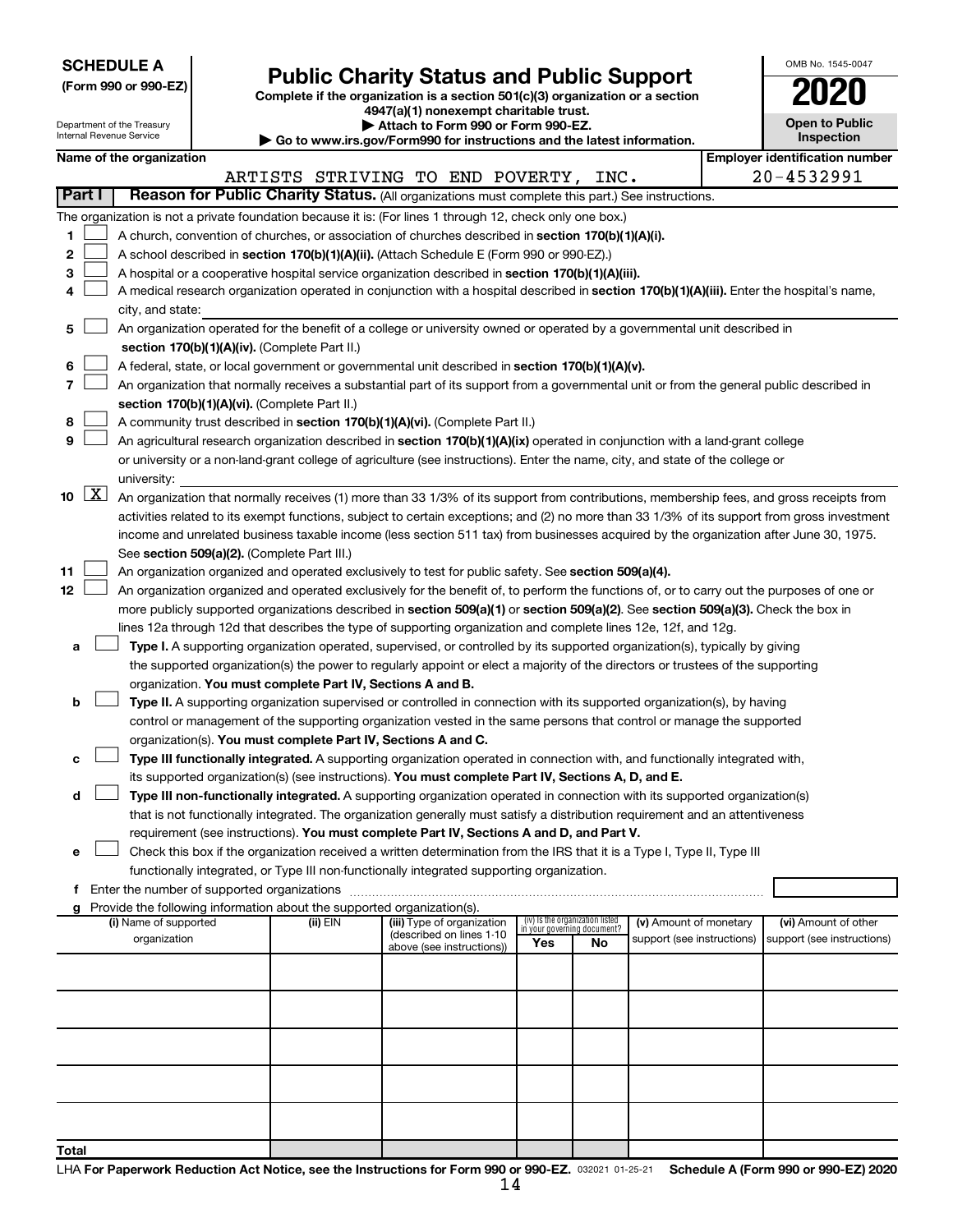## 20-4532991 Page 2 Schedule A (Form 990 or 990-EZ) 2020 Page ARTISTS STRIVING TO END POVERTY, INC. 20-4532991

(Complete only if you checked the box on line 5, 7, or 8 of Part I or if the organization failed to qualify under Part III. If the organization **Part II Support Schedule for Organizations Described in Sections 170(b)(1)(A)(iv) and 170(b)(1)(A)(vi)**

fails to qualify under the tests listed below, please complete Part III.)

| Calendar year (or fiscal year beginning in)<br>(a) 2016<br>(b) 2017<br>$(c)$ 2018<br>$(d)$ 2019<br>(e) 2020<br>(f) Total<br>1 Gifts, grants, contributions, and<br>membership fees received. (Do not<br>include any "unusual grants.")<br>2 Tax revenues levied for the organ-<br>ization's benefit and either paid to<br>or expended on its behalf<br>3 The value of services or facilities<br>furnished by a governmental unit to<br>the organization without charge<br>4 Total. Add lines 1 through 3<br>The portion of total contributions<br>5<br>by each person (other than a<br>governmental unit or publicly<br>supported organization) included<br>on line 1 that exceeds 2% of the<br>amount shown on line 11,<br>column (f)<br>6 Public support. Subtract line 5 from line 4.<br><b>Section B. Total Support</b><br>Calendar year (or fiscal year beginning in)<br>(a) 2016<br>(b) 2017<br>$(c)$ 2018<br>$(d)$ 2019<br>(f) Total<br>(e) 2020<br>7 Amounts from line 4<br>Gross income from interest,<br>8<br>dividends, payments received on<br>securities loans, rents, royalties,<br>and income from similar sources<br>Net income from unrelated business<br>9<br>activities, whether or not the<br>business is regularly carried on<br>10 Other income. Do not include gain<br>or loss from the sale of capital<br>assets (Explain in Part VI.)<br>11 Total support. Add lines 7 through 10<br>12<br><b>12</b> Gross receipts from related activities, etc. (see instructions)<br>13 First 5 years. If the Form 990 is for the organization's first, second, third, fourth, or fifth tax year as a section 501(c)(3)<br><b>Section C. Computation of Public Support Percentage</b><br>14<br>%<br>15<br>%<br>16a 33 1/3% support test - 2020. If the organization did not check the box on line 13, and line 14 is 33 1/3% or more, check this box and<br>b 33 1/3% support test - 2019. If the organization did not check a box on line 13 or 16a, and line 15 is 33 1/3% or more, check this box<br>17a 10% -facts-and-circumstances test - 2020. If the organization did not check a box on line 13, 16a, or 16b, and line 14 is 10% or more,<br>and if the organization meets the facts-and-circumstances test, check this box and stop here. Explain in Part VI how the organization<br>meets the facts-and-circumstances test. The organization qualifies as a publicly supported organization<br>b 10% -facts-and-circumstances test - 2019. If the organization did not check a box on line 13, 16a, 16b, or 17a, and line 15 is 10% or | <b>Section A. Public Support</b> |  |  |  |
|---------------------------------------------------------------------------------------------------------------------------------------------------------------------------------------------------------------------------------------------------------------------------------------------------------------------------------------------------------------------------------------------------------------------------------------------------------------------------------------------------------------------------------------------------------------------------------------------------------------------------------------------------------------------------------------------------------------------------------------------------------------------------------------------------------------------------------------------------------------------------------------------------------------------------------------------------------------------------------------------------------------------------------------------------------------------------------------------------------------------------------------------------------------------------------------------------------------------------------------------------------------------------------------------------------------------------------------------------------------------------------------------------------------------------------------------------------------------------------------------------------------------------------------------------------------------------------------------------------------------------------------------------------------------------------------------------------------------------------------------------------------------------------------------------------------------------------------------------------------------------------------------------------------------------------------------------------------------------------------------------------------------------------------------------------------------------------------------------------------------------------------------------------------------------------------------------------------------------------------------------------------------------------------------------------------------------------------------------------------------------------------------------------------------------------------------------------------------------------------------------------------------------------------------------------------|----------------------------------|--|--|--|
|                                                                                                                                                                                                                                                                                                                                                                                                                                                                                                                                                                                                                                                                                                                                                                                                                                                                                                                                                                                                                                                                                                                                                                                                                                                                                                                                                                                                                                                                                                                                                                                                                                                                                                                                                                                                                                                                                                                                                                                                                                                                                                                                                                                                                                                                                                                                                                                                                                                                                                                                                               |                                  |  |  |  |
|                                                                                                                                                                                                                                                                                                                                                                                                                                                                                                                                                                                                                                                                                                                                                                                                                                                                                                                                                                                                                                                                                                                                                                                                                                                                                                                                                                                                                                                                                                                                                                                                                                                                                                                                                                                                                                                                                                                                                                                                                                                                                                                                                                                                                                                                                                                                                                                                                                                                                                                                                               |                                  |  |  |  |
|                                                                                                                                                                                                                                                                                                                                                                                                                                                                                                                                                                                                                                                                                                                                                                                                                                                                                                                                                                                                                                                                                                                                                                                                                                                                                                                                                                                                                                                                                                                                                                                                                                                                                                                                                                                                                                                                                                                                                                                                                                                                                                                                                                                                                                                                                                                                                                                                                                                                                                                                                               |                                  |  |  |  |
|                                                                                                                                                                                                                                                                                                                                                                                                                                                                                                                                                                                                                                                                                                                                                                                                                                                                                                                                                                                                                                                                                                                                                                                                                                                                                                                                                                                                                                                                                                                                                                                                                                                                                                                                                                                                                                                                                                                                                                                                                                                                                                                                                                                                                                                                                                                                                                                                                                                                                                                                                               |                                  |  |  |  |
|                                                                                                                                                                                                                                                                                                                                                                                                                                                                                                                                                                                                                                                                                                                                                                                                                                                                                                                                                                                                                                                                                                                                                                                                                                                                                                                                                                                                                                                                                                                                                                                                                                                                                                                                                                                                                                                                                                                                                                                                                                                                                                                                                                                                                                                                                                                                                                                                                                                                                                                                                               |                                  |  |  |  |
|                                                                                                                                                                                                                                                                                                                                                                                                                                                                                                                                                                                                                                                                                                                                                                                                                                                                                                                                                                                                                                                                                                                                                                                                                                                                                                                                                                                                                                                                                                                                                                                                                                                                                                                                                                                                                                                                                                                                                                                                                                                                                                                                                                                                                                                                                                                                                                                                                                                                                                                                                               |                                  |  |  |  |
|                                                                                                                                                                                                                                                                                                                                                                                                                                                                                                                                                                                                                                                                                                                                                                                                                                                                                                                                                                                                                                                                                                                                                                                                                                                                                                                                                                                                                                                                                                                                                                                                                                                                                                                                                                                                                                                                                                                                                                                                                                                                                                                                                                                                                                                                                                                                                                                                                                                                                                                                                               |                                  |  |  |  |
|                                                                                                                                                                                                                                                                                                                                                                                                                                                                                                                                                                                                                                                                                                                                                                                                                                                                                                                                                                                                                                                                                                                                                                                                                                                                                                                                                                                                                                                                                                                                                                                                                                                                                                                                                                                                                                                                                                                                                                                                                                                                                                                                                                                                                                                                                                                                                                                                                                                                                                                                                               |                                  |  |  |  |
|                                                                                                                                                                                                                                                                                                                                                                                                                                                                                                                                                                                                                                                                                                                                                                                                                                                                                                                                                                                                                                                                                                                                                                                                                                                                                                                                                                                                                                                                                                                                                                                                                                                                                                                                                                                                                                                                                                                                                                                                                                                                                                                                                                                                                                                                                                                                                                                                                                                                                                                                                               |                                  |  |  |  |
|                                                                                                                                                                                                                                                                                                                                                                                                                                                                                                                                                                                                                                                                                                                                                                                                                                                                                                                                                                                                                                                                                                                                                                                                                                                                                                                                                                                                                                                                                                                                                                                                                                                                                                                                                                                                                                                                                                                                                                                                                                                                                                                                                                                                                                                                                                                                                                                                                                                                                                                                                               |                                  |  |  |  |
|                                                                                                                                                                                                                                                                                                                                                                                                                                                                                                                                                                                                                                                                                                                                                                                                                                                                                                                                                                                                                                                                                                                                                                                                                                                                                                                                                                                                                                                                                                                                                                                                                                                                                                                                                                                                                                                                                                                                                                                                                                                                                                                                                                                                                                                                                                                                                                                                                                                                                                                                                               |                                  |  |  |  |
|                                                                                                                                                                                                                                                                                                                                                                                                                                                                                                                                                                                                                                                                                                                                                                                                                                                                                                                                                                                                                                                                                                                                                                                                                                                                                                                                                                                                                                                                                                                                                                                                                                                                                                                                                                                                                                                                                                                                                                                                                                                                                                                                                                                                                                                                                                                                                                                                                                                                                                                                                               |                                  |  |  |  |
|                                                                                                                                                                                                                                                                                                                                                                                                                                                                                                                                                                                                                                                                                                                                                                                                                                                                                                                                                                                                                                                                                                                                                                                                                                                                                                                                                                                                                                                                                                                                                                                                                                                                                                                                                                                                                                                                                                                                                                                                                                                                                                                                                                                                                                                                                                                                                                                                                                                                                                                                                               |                                  |  |  |  |
|                                                                                                                                                                                                                                                                                                                                                                                                                                                                                                                                                                                                                                                                                                                                                                                                                                                                                                                                                                                                                                                                                                                                                                                                                                                                                                                                                                                                                                                                                                                                                                                                                                                                                                                                                                                                                                                                                                                                                                                                                                                                                                                                                                                                                                                                                                                                                                                                                                                                                                                                                               |                                  |  |  |  |
|                                                                                                                                                                                                                                                                                                                                                                                                                                                                                                                                                                                                                                                                                                                                                                                                                                                                                                                                                                                                                                                                                                                                                                                                                                                                                                                                                                                                                                                                                                                                                                                                                                                                                                                                                                                                                                                                                                                                                                                                                                                                                                                                                                                                                                                                                                                                                                                                                                                                                                                                                               |                                  |  |  |  |
|                                                                                                                                                                                                                                                                                                                                                                                                                                                                                                                                                                                                                                                                                                                                                                                                                                                                                                                                                                                                                                                                                                                                                                                                                                                                                                                                                                                                                                                                                                                                                                                                                                                                                                                                                                                                                                                                                                                                                                                                                                                                                                                                                                                                                                                                                                                                                                                                                                                                                                                                                               |                                  |  |  |  |
|                                                                                                                                                                                                                                                                                                                                                                                                                                                                                                                                                                                                                                                                                                                                                                                                                                                                                                                                                                                                                                                                                                                                                                                                                                                                                                                                                                                                                                                                                                                                                                                                                                                                                                                                                                                                                                                                                                                                                                                                                                                                                                                                                                                                                                                                                                                                                                                                                                                                                                                                                               |                                  |  |  |  |
|                                                                                                                                                                                                                                                                                                                                                                                                                                                                                                                                                                                                                                                                                                                                                                                                                                                                                                                                                                                                                                                                                                                                                                                                                                                                                                                                                                                                                                                                                                                                                                                                                                                                                                                                                                                                                                                                                                                                                                                                                                                                                                                                                                                                                                                                                                                                                                                                                                                                                                                                                               |                                  |  |  |  |
|                                                                                                                                                                                                                                                                                                                                                                                                                                                                                                                                                                                                                                                                                                                                                                                                                                                                                                                                                                                                                                                                                                                                                                                                                                                                                                                                                                                                                                                                                                                                                                                                                                                                                                                                                                                                                                                                                                                                                                                                                                                                                                                                                                                                                                                                                                                                                                                                                                                                                                                                                               |                                  |  |  |  |
|                                                                                                                                                                                                                                                                                                                                                                                                                                                                                                                                                                                                                                                                                                                                                                                                                                                                                                                                                                                                                                                                                                                                                                                                                                                                                                                                                                                                                                                                                                                                                                                                                                                                                                                                                                                                                                                                                                                                                                                                                                                                                                                                                                                                                                                                                                                                                                                                                                                                                                                                                               |                                  |  |  |  |
|                                                                                                                                                                                                                                                                                                                                                                                                                                                                                                                                                                                                                                                                                                                                                                                                                                                                                                                                                                                                                                                                                                                                                                                                                                                                                                                                                                                                                                                                                                                                                                                                                                                                                                                                                                                                                                                                                                                                                                                                                                                                                                                                                                                                                                                                                                                                                                                                                                                                                                                                                               |                                  |  |  |  |
|                                                                                                                                                                                                                                                                                                                                                                                                                                                                                                                                                                                                                                                                                                                                                                                                                                                                                                                                                                                                                                                                                                                                                                                                                                                                                                                                                                                                                                                                                                                                                                                                                                                                                                                                                                                                                                                                                                                                                                                                                                                                                                                                                                                                                                                                                                                                                                                                                                                                                                                                                               |                                  |  |  |  |
|                                                                                                                                                                                                                                                                                                                                                                                                                                                                                                                                                                                                                                                                                                                                                                                                                                                                                                                                                                                                                                                                                                                                                                                                                                                                                                                                                                                                                                                                                                                                                                                                                                                                                                                                                                                                                                                                                                                                                                                                                                                                                                                                                                                                                                                                                                                                                                                                                                                                                                                                                               |                                  |  |  |  |
|                                                                                                                                                                                                                                                                                                                                                                                                                                                                                                                                                                                                                                                                                                                                                                                                                                                                                                                                                                                                                                                                                                                                                                                                                                                                                                                                                                                                                                                                                                                                                                                                                                                                                                                                                                                                                                                                                                                                                                                                                                                                                                                                                                                                                                                                                                                                                                                                                                                                                                                                                               |                                  |  |  |  |
|                                                                                                                                                                                                                                                                                                                                                                                                                                                                                                                                                                                                                                                                                                                                                                                                                                                                                                                                                                                                                                                                                                                                                                                                                                                                                                                                                                                                                                                                                                                                                                                                                                                                                                                                                                                                                                                                                                                                                                                                                                                                                                                                                                                                                                                                                                                                                                                                                                                                                                                                                               |                                  |  |  |  |
|                                                                                                                                                                                                                                                                                                                                                                                                                                                                                                                                                                                                                                                                                                                                                                                                                                                                                                                                                                                                                                                                                                                                                                                                                                                                                                                                                                                                                                                                                                                                                                                                                                                                                                                                                                                                                                                                                                                                                                                                                                                                                                                                                                                                                                                                                                                                                                                                                                                                                                                                                               |                                  |  |  |  |
|                                                                                                                                                                                                                                                                                                                                                                                                                                                                                                                                                                                                                                                                                                                                                                                                                                                                                                                                                                                                                                                                                                                                                                                                                                                                                                                                                                                                                                                                                                                                                                                                                                                                                                                                                                                                                                                                                                                                                                                                                                                                                                                                                                                                                                                                                                                                                                                                                                                                                                                                                               |                                  |  |  |  |
|                                                                                                                                                                                                                                                                                                                                                                                                                                                                                                                                                                                                                                                                                                                                                                                                                                                                                                                                                                                                                                                                                                                                                                                                                                                                                                                                                                                                                                                                                                                                                                                                                                                                                                                                                                                                                                                                                                                                                                                                                                                                                                                                                                                                                                                                                                                                                                                                                                                                                                                                                               |                                  |  |  |  |
|                                                                                                                                                                                                                                                                                                                                                                                                                                                                                                                                                                                                                                                                                                                                                                                                                                                                                                                                                                                                                                                                                                                                                                                                                                                                                                                                                                                                                                                                                                                                                                                                                                                                                                                                                                                                                                                                                                                                                                                                                                                                                                                                                                                                                                                                                                                                                                                                                                                                                                                                                               |                                  |  |  |  |
|                                                                                                                                                                                                                                                                                                                                                                                                                                                                                                                                                                                                                                                                                                                                                                                                                                                                                                                                                                                                                                                                                                                                                                                                                                                                                                                                                                                                                                                                                                                                                                                                                                                                                                                                                                                                                                                                                                                                                                                                                                                                                                                                                                                                                                                                                                                                                                                                                                                                                                                                                               |                                  |  |  |  |
|                                                                                                                                                                                                                                                                                                                                                                                                                                                                                                                                                                                                                                                                                                                                                                                                                                                                                                                                                                                                                                                                                                                                                                                                                                                                                                                                                                                                                                                                                                                                                                                                                                                                                                                                                                                                                                                                                                                                                                                                                                                                                                                                                                                                                                                                                                                                                                                                                                                                                                                                                               |                                  |  |  |  |
|                                                                                                                                                                                                                                                                                                                                                                                                                                                                                                                                                                                                                                                                                                                                                                                                                                                                                                                                                                                                                                                                                                                                                                                                                                                                                                                                                                                                                                                                                                                                                                                                                                                                                                                                                                                                                                                                                                                                                                                                                                                                                                                                                                                                                                                                                                                                                                                                                                                                                                                                                               |                                  |  |  |  |
|                                                                                                                                                                                                                                                                                                                                                                                                                                                                                                                                                                                                                                                                                                                                                                                                                                                                                                                                                                                                                                                                                                                                                                                                                                                                                                                                                                                                                                                                                                                                                                                                                                                                                                                                                                                                                                                                                                                                                                                                                                                                                                                                                                                                                                                                                                                                                                                                                                                                                                                                                               |                                  |  |  |  |
|                                                                                                                                                                                                                                                                                                                                                                                                                                                                                                                                                                                                                                                                                                                                                                                                                                                                                                                                                                                                                                                                                                                                                                                                                                                                                                                                                                                                                                                                                                                                                                                                                                                                                                                                                                                                                                                                                                                                                                                                                                                                                                                                                                                                                                                                                                                                                                                                                                                                                                                                                               |                                  |  |  |  |
|                                                                                                                                                                                                                                                                                                                                                                                                                                                                                                                                                                                                                                                                                                                                                                                                                                                                                                                                                                                                                                                                                                                                                                                                                                                                                                                                                                                                                                                                                                                                                                                                                                                                                                                                                                                                                                                                                                                                                                                                                                                                                                                                                                                                                                                                                                                                                                                                                                                                                                                                                               |                                  |  |  |  |
|                                                                                                                                                                                                                                                                                                                                                                                                                                                                                                                                                                                                                                                                                                                                                                                                                                                                                                                                                                                                                                                                                                                                                                                                                                                                                                                                                                                                                                                                                                                                                                                                                                                                                                                                                                                                                                                                                                                                                                                                                                                                                                                                                                                                                                                                                                                                                                                                                                                                                                                                                               |                                  |  |  |  |
|                                                                                                                                                                                                                                                                                                                                                                                                                                                                                                                                                                                                                                                                                                                                                                                                                                                                                                                                                                                                                                                                                                                                                                                                                                                                                                                                                                                                                                                                                                                                                                                                                                                                                                                                                                                                                                                                                                                                                                                                                                                                                                                                                                                                                                                                                                                                                                                                                                                                                                                                                               |                                  |  |  |  |
|                                                                                                                                                                                                                                                                                                                                                                                                                                                                                                                                                                                                                                                                                                                                                                                                                                                                                                                                                                                                                                                                                                                                                                                                                                                                                                                                                                                                                                                                                                                                                                                                                                                                                                                                                                                                                                                                                                                                                                                                                                                                                                                                                                                                                                                                                                                                                                                                                                                                                                                                                               |                                  |  |  |  |
|                                                                                                                                                                                                                                                                                                                                                                                                                                                                                                                                                                                                                                                                                                                                                                                                                                                                                                                                                                                                                                                                                                                                                                                                                                                                                                                                                                                                                                                                                                                                                                                                                                                                                                                                                                                                                                                                                                                                                                                                                                                                                                                                                                                                                                                                                                                                                                                                                                                                                                                                                               |                                  |  |  |  |
|                                                                                                                                                                                                                                                                                                                                                                                                                                                                                                                                                                                                                                                                                                                                                                                                                                                                                                                                                                                                                                                                                                                                                                                                                                                                                                                                                                                                                                                                                                                                                                                                                                                                                                                                                                                                                                                                                                                                                                                                                                                                                                                                                                                                                                                                                                                                                                                                                                                                                                                                                               |                                  |  |  |  |
|                                                                                                                                                                                                                                                                                                                                                                                                                                                                                                                                                                                                                                                                                                                                                                                                                                                                                                                                                                                                                                                                                                                                                                                                                                                                                                                                                                                                                                                                                                                                                                                                                                                                                                                                                                                                                                                                                                                                                                                                                                                                                                                                                                                                                                                                                                                                                                                                                                                                                                                                                               |                                  |  |  |  |
|                                                                                                                                                                                                                                                                                                                                                                                                                                                                                                                                                                                                                                                                                                                                                                                                                                                                                                                                                                                                                                                                                                                                                                                                                                                                                                                                                                                                                                                                                                                                                                                                                                                                                                                                                                                                                                                                                                                                                                                                                                                                                                                                                                                                                                                                                                                                                                                                                                                                                                                                                               |                                  |  |  |  |
|                                                                                                                                                                                                                                                                                                                                                                                                                                                                                                                                                                                                                                                                                                                                                                                                                                                                                                                                                                                                                                                                                                                                                                                                                                                                                                                                                                                                                                                                                                                                                                                                                                                                                                                                                                                                                                                                                                                                                                                                                                                                                                                                                                                                                                                                                                                                                                                                                                                                                                                                                               |                                  |  |  |  |
|                                                                                                                                                                                                                                                                                                                                                                                                                                                                                                                                                                                                                                                                                                                                                                                                                                                                                                                                                                                                                                                                                                                                                                                                                                                                                                                                                                                                                                                                                                                                                                                                                                                                                                                                                                                                                                                                                                                                                                                                                                                                                                                                                                                                                                                                                                                                                                                                                                                                                                                                                               |                                  |  |  |  |
|                                                                                                                                                                                                                                                                                                                                                                                                                                                                                                                                                                                                                                                                                                                                                                                                                                                                                                                                                                                                                                                                                                                                                                                                                                                                                                                                                                                                                                                                                                                                                                                                                                                                                                                                                                                                                                                                                                                                                                                                                                                                                                                                                                                                                                                                                                                                                                                                                                                                                                                                                               |                                  |  |  |  |
|                                                                                                                                                                                                                                                                                                                                                                                                                                                                                                                                                                                                                                                                                                                                                                                                                                                                                                                                                                                                                                                                                                                                                                                                                                                                                                                                                                                                                                                                                                                                                                                                                                                                                                                                                                                                                                                                                                                                                                                                                                                                                                                                                                                                                                                                                                                                                                                                                                                                                                                                                               |                                  |  |  |  |
|                                                                                                                                                                                                                                                                                                                                                                                                                                                                                                                                                                                                                                                                                                                                                                                                                                                                                                                                                                                                                                                                                                                                                                                                                                                                                                                                                                                                                                                                                                                                                                                                                                                                                                                                                                                                                                                                                                                                                                                                                                                                                                                                                                                                                                                                                                                                                                                                                                                                                                                                                               |                                  |  |  |  |
| more, and if the organization meets the facts-and-circumstances test, check this box and stop here. Explain in Part VI how the                                                                                                                                                                                                                                                                                                                                                                                                                                                                                                                                                                                                                                                                                                                                                                                                                                                                                                                                                                                                                                                                                                                                                                                                                                                                                                                                                                                                                                                                                                                                                                                                                                                                                                                                                                                                                                                                                                                                                                                                                                                                                                                                                                                                                                                                                                                                                                                                                                |                                  |  |  |  |
| organization meets the facts-and-circumstances test. The organization qualifies as a publicly supported organization                                                                                                                                                                                                                                                                                                                                                                                                                                                                                                                                                                                                                                                                                                                                                                                                                                                                                                                                                                                                                                                                                                                                                                                                                                                                                                                                                                                                                                                                                                                                                                                                                                                                                                                                                                                                                                                                                                                                                                                                                                                                                                                                                                                                                                                                                                                                                                                                                                          |                                  |  |  |  |
| 18 Private foundation. If the organization did not check a box on line 13, 16a, 16b, 17a, or 17b, check this box and see instructions                                                                                                                                                                                                                                                                                                                                                                                                                                                                                                                                                                                                                                                                                                                                                                                                                                                                                                                                                                                                                                                                                                                                                                                                                                                                                                                                                                                                                                                                                                                                                                                                                                                                                                                                                                                                                                                                                                                                                                                                                                                                                                                                                                                                                                                                                                                                                                                                                         |                                  |  |  |  |

**Schedule A (Form 990 or 990-EZ) 2020**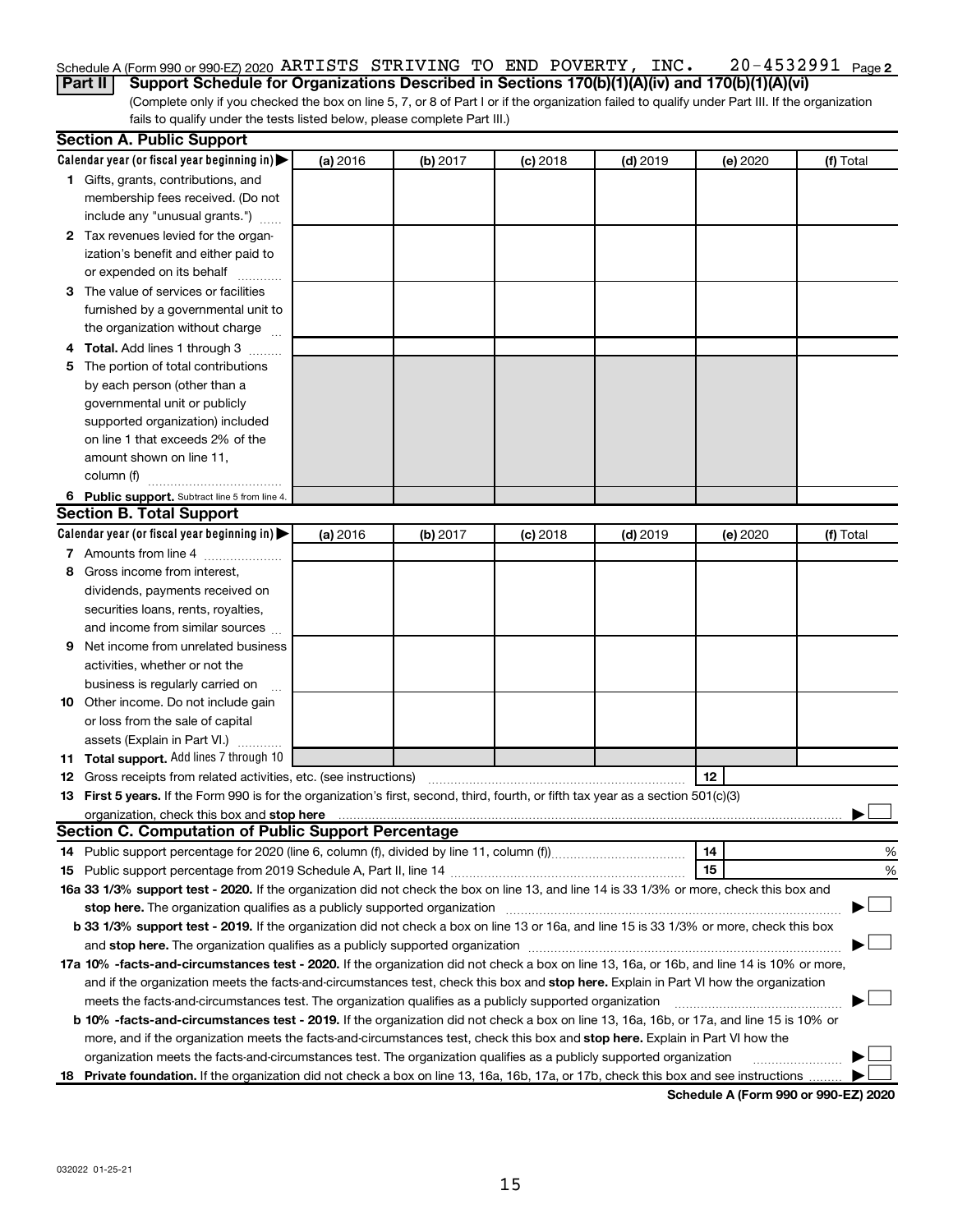## 20-4532991 Page 3 Schedule A (Form 990 or 990-EZ) 2020 Page ARTISTS STRIVING TO END POVERTY, INC. 20-4532991 **Part III Support Schedule for Organizations Described in Section 509(a)(2)**

(Complete only if you checked the box on line 10 of Part I or if the organization failed to qualify under Part II. If the organization fails to qualify under the tests listed below, please complete Part II.)

| <b>Section A. Public Support</b>                                                                                                                 |           |                              |            |            |            |                                    |
|--------------------------------------------------------------------------------------------------------------------------------------------------|-----------|------------------------------|------------|------------|------------|------------------------------------|
| Calendar year (or fiscal year beginning in)                                                                                                      | (a) 2016  | (b) 2017                     | $(c)$ 2018 | $(d)$ 2019 | (e) 2020   | (f) Total                          |
| 1 Gifts, grants, contributions, and                                                                                                              |           |                              |            |            |            |                                    |
| membership fees received. (Do not                                                                                                                |           |                              |            |            |            |                                    |
| include any "unusual grants.")                                                                                                                   | 639,036.  | 706, 789.                    | 738,817.   | 1,006,717. | 1,402,062. | 4,493,421.                         |
| 2 Gross receipts from admissions,                                                                                                                |           |                              |            |            |            |                                    |
| merchandise sold or services per-                                                                                                                |           |                              |            |            |            |                                    |
| formed, or facilities furnished in<br>any activity that is related to the                                                                        |           |                              |            |            |            |                                    |
| organization's tax-exempt purpose                                                                                                                |           | 98, 307. 131, 612. 137, 289. |            | 75,299.    | 58,871.    | 501,378.                           |
| 3 Gross receipts from activities that                                                                                                            |           |                              |            |            |            |                                    |
| are not an unrelated trade or bus-                                                                                                               |           |                              |            |            |            |                                    |
| iness under section 513                                                                                                                          |           |                              |            |            |            |                                    |
| 4 Tax revenues levied for the organ-                                                                                                             |           |                              |            |            |            |                                    |
| ization's benefit and either paid to                                                                                                             |           |                              |            |            |            |                                    |
| or expended on its behalf                                                                                                                        |           |                              |            |            |            |                                    |
| 5 The value of services or facilities                                                                                                            |           |                              |            |            |            |                                    |
| furnished by a governmental unit to                                                                                                              |           |                              |            |            |            |                                    |
| the organization without charge                                                                                                                  |           |                              |            |            |            |                                    |
| 6 Total. Add lines 1 through 5                                                                                                                   | 737, 343. | 838,401.                     | 876, 106.  | 1,082,016  | 1,460,933  | 4,994,799.                         |
| 7a Amounts included on lines 1, 2, and                                                                                                           |           |                              |            |            |            |                                    |
| 3 received from disqualified persons                                                                                                             | 18,300.   | 25,400.                      | 33,665.    | 32,502.    | 24, 385.   | 134,252.                           |
| <b>b</b> Amounts included on lines 2 and 3 received                                                                                              |           |                              |            |            |            |                                    |
| from other than disqualified persons that                                                                                                        |           |                              |            |            |            |                                    |
| exceed the greater of \$5,000 or 1% of the<br>amount on line 13 for the year                                                                     |           |                              |            |            |            | 0.                                 |
| c Add lines 7a and 7b                                                                                                                            | 18,300.   | 25,400.                      | 33,665.    | 32,502.    | 24, 385.   | 134,252.                           |
| 8 Public support. (Subtract line 7c from line 6.)                                                                                                |           |                              |            |            |            | 4,860,547.                         |
| <b>Section B. Total Support</b>                                                                                                                  |           |                              |            |            |            |                                    |
| Calendar year (or fiscal year beginning in)                                                                                                      | (a) 2016  | (b) 2017                     | $(c)$ 2018 | $(d)$ 2019 | (e) 2020   | (f) Total                          |
| 9 Amounts from line 6                                                                                                                            | 737, 343. | 838,401.                     | 876, 106.  | 1,082,016  | 1,460,933  | 4,994,799.                         |
| <b>10a</b> Gross income from interest,                                                                                                           |           |                              |            |            |            |                                    |
| dividends, payments received on                                                                                                                  |           |                              |            |            |            |                                    |
| securities loans, rents, royalties,<br>and income from similar sources                                                                           | 3,795.    | 13,641.                      | 20,008.    | 17,405.    | 19,132.    | 73,981.                            |
| <b>b</b> Unrelated business taxable income                                                                                                       |           |                              |            |            |            |                                    |
| (less section 511 taxes) from businesses                                                                                                         |           |                              |            |            |            |                                    |
| acquired after June 30, 1975                                                                                                                     |           |                              |            |            |            |                                    |
|                                                                                                                                                  | 3,795.    | 13,641.                      | 20,008.    | 17,405.    | 19,132.    | 73,981.                            |
| c Add lines 10a and 10b<br><b>11</b> Net income from unrelated business                                                                          |           |                              |            |            |            |                                    |
| activities not included in line 10b,                                                                                                             |           |                              |            |            |            |                                    |
| whether or not the business is                                                                                                                   |           |                              |            |            |            |                                    |
| regularly carried on<br>12 Other income. Do not include gain                                                                                     |           |                              |            |            |            |                                    |
| or loss from the sale of capital                                                                                                                 |           |                              |            |            |            |                                    |
| assets (Explain in Part VI.)                                                                                                                     |           | $741, 138.$ 852, 042.        | 896, 114.  |            |            |                                    |
| <b>13</b> Total support. (Add lines 9, 10c, 11, and 12.)                                                                                         |           |                              |            | 1,099,421. | 1,480,065. | 5,068,780.                         |
| 14 First 5 years. If the Form 990 is for the organization's first, second, third, fourth, or fifth tax year as a section 501(c)(3) organization, |           |                              |            |            |            |                                    |
| check this box and stop here                                                                                                                     |           |                              |            |            |            |                                    |
| <b>Section C. Computation of Public Support Percentage</b>                                                                                       |           |                              |            |            |            | 95.89                              |
| 15 Public support percentage for 2020 (line 8, column (f), divided by line 13, column (f))                                                       |           |                              |            |            | 15         | %<br>95.59                         |
| 16 Public support percentage from 2019 Schedule A, Part III, line 15                                                                             |           |                              |            |            | 16         | $\%$                               |
| Section D. Computation of Investment Income Percentage                                                                                           |           |                              |            |            |            |                                    |
| 17 Investment income percentage for 2020 (line 10c, column (f), divided by line 13, column (f))                                                  |           |                              |            |            | 17         | 1.46<br>$\%$                       |
| 18 Investment income percentage from 2019 Schedule A, Part III, line 17                                                                          |           |                              |            |            | 18         | 1.40<br>%                          |
| 19a 33 1/3% support tests - 2020. If the organization did not check the box on line 14, and line 15 is more than 33 1/3%, and line 17 is not     |           |                              |            |            |            |                                    |
| more than 33 1/3%, check this box and stop here. The organization qualifies as a publicly supported organization                                 |           |                              |            |            |            | $\blacktriangleright$ $\mathbf{X}$ |
| b 33 1/3% support tests - 2019. If the organization did not check a box on line 14 or line 19a, and line 16 is more than 33 1/3%, and            |           |                              |            |            |            |                                    |
| line 18 is not more than 33 1/3%, check this box and stop here. The organization qualifies as a publicly supported organization                  |           |                              |            |            |            |                                    |
|                                                                                                                                                  |           |                              |            |            |            |                                    |

**Schedule A (Form 990 or 990-EZ) 2020**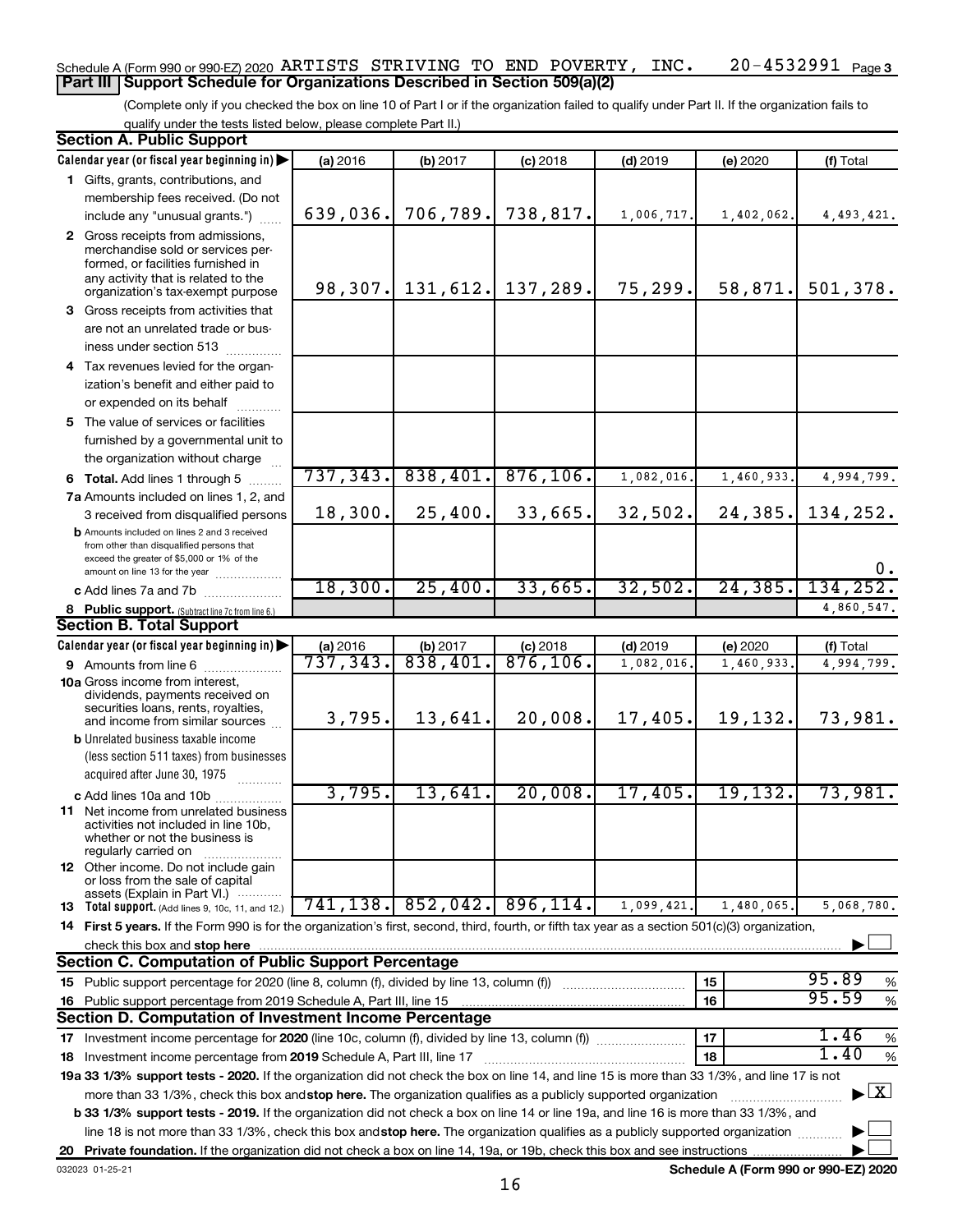## **Part IV Supporting Organizations**

(Complete only if you checked a box in line 12 on Part I. If you checked box 12a, Part I, complete Sections A and B. If you checked box 12b, Part I, complete Sections A and C. If you checked box 12c, Part I, complete Sections A, D, and E. If you checked box 12d, Part I, complete Sections A and D, and complete Part V.)

## **Section A. All Supporting Organizations**

- **1** Are all of the organization's supported organizations listed by name in the organization's governing documents? If "No," describe in Part VI how the supported organizations are designated. If designated by *class or purpose, describe the designation. If historic and continuing relationship, explain.*
- **2** Did the organization have any supported organization that does not have an IRS determination of status under section 509(a)(1) or (2)? If "Yes," explain in Part **VI** how the organization determined that the supported *organization was described in section 509(a)(1) or (2).*
- **3a** Did the organization have a supported organization described in section 501(c)(4), (5), or (6)? If "Yes," answer *lines 3b and 3c below.*
- **b** Did the organization confirm that each supported organization qualified under section 501(c)(4), (5), or (6) and satisfied the public support tests under section 509(a)(2)? If "Yes," describe in Part VI when and how the *organization made the determination.*
- **c** Did the organization ensure that all support to such organizations was used exclusively for section 170(c)(2)(B) purposes? If "Yes," explain in Part VI what controls the organization put in place to ensure such use.
- **4 a** *If* Was any supported organization not organized in the United States ("foreign supported organization")? *"Yes," and if you checked box 12a or 12b in Part I, answer lines 4b and 4c below.*
- **b** Did the organization have ultimate control and discretion in deciding whether to make grants to the foreign supported organization? If "Yes," describe in Part VI how the organization had such control and discretion *despite being controlled or supervised by or in connection with its supported organizations.*
- **c** Did the organization support any foreign supported organization that does not have an IRS determination under sections 501(c)(3) and 509(a)(1) or (2)? If "Yes," explain in Part VI what controls the organization used *to ensure that all support to the foreign supported organization was used exclusively for section 170(c)(2)(B) purposes.*
- **5a** Did the organization add, substitute, or remove any supported organizations during the tax year? If "Yes," answer lines 5b and 5c below (if applicable). Also, provide detail in **Part VI,** including (i) the names and EIN *numbers of the supported organizations added, substituted, or removed; (ii) the reasons for each such action; (iii) the authority under the organization's organizing document authorizing such action; and (iv) how the action was accomplished (such as by amendment to the organizing document).*
- **b Type I or Type II only.** Was any added or substituted supported organization part of a class already designated in the organization's organizing document?
- **c Substitutions only.**  Was the substitution the result of an event beyond the organization's control?
- **6** Did the organization provide support (whether in the form of grants or the provision of services or facilities) to **Part VI.** support or benefit one or more of the filing organization's supported organizations? If "Yes," provide detail in anyone other than (i) its supported organizations, (ii) individuals that are part of the charitable class benefited by one or more of its supported organizations, or (iii) other supporting organizations that also
- **7** Did the organization provide a grant, loan, compensation, or other similar payment to a substantial contributor regard to a substantial contributor? If "Yes," complete Part I of Schedule L (Form 990 or 990-EZ). (as defined in section 4958(c)(3)(C)), a family member of a substantial contributor, or a 35% controlled entity with
- **8** Did the organization make a loan to a disqualified person (as defined in section 4958) not described in line 7? *If "Yes," complete Part I of Schedule L (Form 990 or 990-EZ).*
- **9 a** Was the organization controlled directly or indirectly at any time during the tax year by one or more in section 509(a)(1) or (2))? If "Yes," provide detail in **Part VI.** disqualified persons, as defined in section 4946 (other than foundation managers and organizations described
- **b** Did one or more disqualified persons (as defined in line 9a) hold a controlling interest in any entity in which the supporting organization had an interest? If "Yes," provide detail in Part VI.
- **c** Did a disqualified person (as defined in line 9a) have an ownership interest in, or derive any personal benefit from, assets in which the supporting organization also had an interest? If "Yes," provide detail in Part VI.
- **10 a** Was the organization subject to the excess business holdings rules of section 4943 because of section supporting organizations)? If "Yes," answer line 10b below. 4943(f) (regarding certain Type II supporting organizations, and all Type III non-functionally integrated
	- **b** Did the organization have any excess business holdings in the tax year? (Use Schedule C, Form 4720, to *determine whether the organization had excess business holdings.)*

**1 2 3a 3b 3c 4a 4b 4c 5a 5b 5c 6 7 8 9a 9b 9c 10a**

**Yes No**

**10b**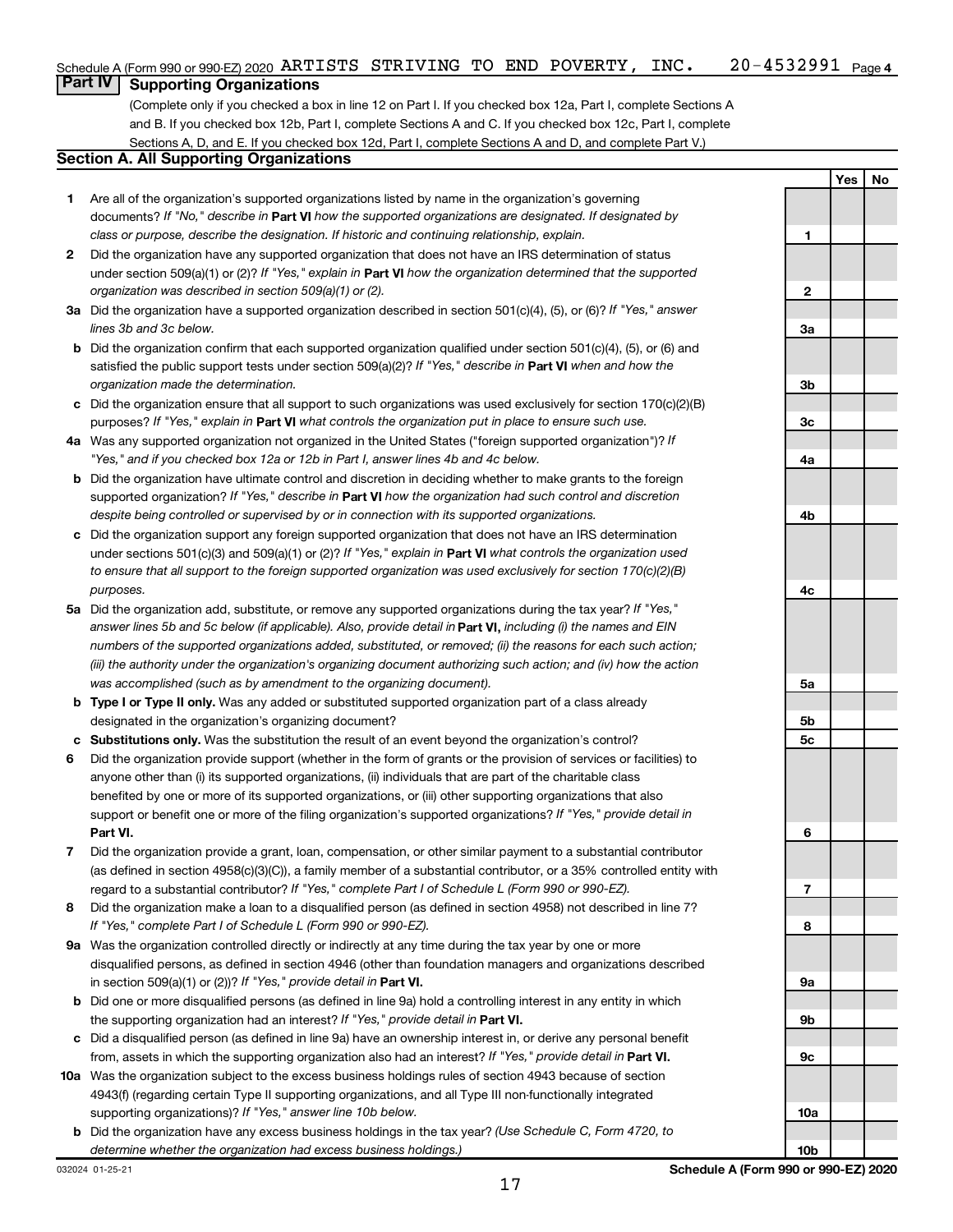## 20-4532991 <sub>Page 5</sub> Schedule A (Form 990 or 990-EZ) 2020 Page ARTISTS STRIVING TO END POVERTY, INC. 20-4532991 **Part IV Supporting Organizations** *(continued)*

|              |                                                                                                                                                                                                                                                                                                                                                                                                                                                                                                                                                                                                                                                                                                                                                                          |                 | Yes        | <b>No</b> |
|--------------|--------------------------------------------------------------------------------------------------------------------------------------------------------------------------------------------------------------------------------------------------------------------------------------------------------------------------------------------------------------------------------------------------------------------------------------------------------------------------------------------------------------------------------------------------------------------------------------------------------------------------------------------------------------------------------------------------------------------------------------------------------------------------|-----------------|------------|-----------|
| 11.          | Has the organization accepted a gift or contribution from any of the following persons?                                                                                                                                                                                                                                                                                                                                                                                                                                                                                                                                                                                                                                                                                  |                 |            |           |
|              | a A person who directly or indirectly controls, either alone or together with persons described in lines 11b and                                                                                                                                                                                                                                                                                                                                                                                                                                                                                                                                                                                                                                                         |                 |            |           |
|              | 11c below, the governing body of a supported organization?                                                                                                                                                                                                                                                                                                                                                                                                                                                                                                                                                                                                                                                                                                               | 11a             |            |           |
|              | <b>b</b> A family member of a person described in line 11a above?                                                                                                                                                                                                                                                                                                                                                                                                                                                                                                                                                                                                                                                                                                        | 11 <sub>b</sub> |            |           |
|              | c A 35% controlled entity of a person described in line 11a or 11b above?If "Yes" to line 11a, 11b, or 11c, provide                                                                                                                                                                                                                                                                                                                                                                                                                                                                                                                                                                                                                                                      |                 |            |           |
|              | detail in Part VI.                                                                                                                                                                                                                                                                                                                                                                                                                                                                                                                                                                                                                                                                                                                                                       | 11c             |            |           |
|              | <b>Section B. Type I Supporting Organizations</b>                                                                                                                                                                                                                                                                                                                                                                                                                                                                                                                                                                                                                                                                                                                        |                 |            |           |
|              |                                                                                                                                                                                                                                                                                                                                                                                                                                                                                                                                                                                                                                                                                                                                                                          |                 | <b>Yes</b> | No        |
| 1            | Did the governing body, members of the governing body, officers acting in their official capacity, or membership of one or<br>more supported organizations have the power to regularly appoint or elect at least a majority of the organization's officers,<br>directors, or trustees at all times during the tax year? If "No," describe in Part VI how the supported organization(s)<br>effectively operated, supervised, or controlled the organization's activities. If the organization had more than one supported<br>organization, describe how the powers to appoint and/or remove officers, directors, or trustees were allocated among the<br>supported organizations and what conditions or restrictions, if any, applied to such powers during the tax year. | 1               |            |           |
| $\mathbf{2}$ | Did the organization operate for the benefit of any supported organization other than the supported                                                                                                                                                                                                                                                                                                                                                                                                                                                                                                                                                                                                                                                                      |                 |            |           |
|              | organization(s) that operated, supervised, or controlled the supporting organization? If "Yes," explain in                                                                                                                                                                                                                                                                                                                                                                                                                                                                                                                                                                                                                                                               |                 |            |           |
|              | Part VI how providing such benefit carried out the purposes of the supported organization(s) that operated,                                                                                                                                                                                                                                                                                                                                                                                                                                                                                                                                                                                                                                                              |                 |            |           |
|              | supervised, or controlled the supporting organization.                                                                                                                                                                                                                                                                                                                                                                                                                                                                                                                                                                                                                                                                                                                   | 2               |            |           |
|              | <b>Section C. Type II Supporting Organizations</b>                                                                                                                                                                                                                                                                                                                                                                                                                                                                                                                                                                                                                                                                                                                       |                 |            |           |
|              |                                                                                                                                                                                                                                                                                                                                                                                                                                                                                                                                                                                                                                                                                                                                                                          |                 | Yes        | No        |
| 1            | Were a majority of the organization's directors or trustees during the tax year also a majority of the directors                                                                                                                                                                                                                                                                                                                                                                                                                                                                                                                                                                                                                                                         |                 |            |           |
|              | or trustees of each of the organization's supported organization(s)? If "No," describe in Part VI how control                                                                                                                                                                                                                                                                                                                                                                                                                                                                                                                                                                                                                                                            |                 |            |           |
|              | or management of the supporting organization was vested in the same persons that controlled or managed                                                                                                                                                                                                                                                                                                                                                                                                                                                                                                                                                                                                                                                                   |                 |            |           |
|              | the supported organization(s).                                                                                                                                                                                                                                                                                                                                                                                                                                                                                                                                                                                                                                                                                                                                           | 1               |            |           |
|              | Section D. All Type III Supporting Organizations                                                                                                                                                                                                                                                                                                                                                                                                                                                                                                                                                                                                                                                                                                                         |                 |            |           |
|              |                                                                                                                                                                                                                                                                                                                                                                                                                                                                                                                                                                                                                                                                                                                                                                          |                 | <b>Yes</b> | No        |
| 1            | Did the organization provide to each of its supported organizations, by the last day of the fifth month of the                                                                                                                                                                                                                                                                                                                                                                                                                                                                                                                                                                                                                                                           |                 |            |           |
|              | organization's tax year, (i) a written notice describing the type and amount of support provided during the prior tax                                                                                                                                                                                                                                                                                                                                                                                                                                                                                                                                                                                                                                                    |                 |            |           |
|              | year, (ii) a copy of the Form 990 that was most recently filed as of the date of notification, and (iii) copies of the                                                                                                                                                                                                                                                                                                                                                                                                                                                                                                                                                                                                                                                   |                 |            |           |
|              |                                                                                                                                                                                                                                                                                                                                                                                                                                                                                                                                                                                                                                                                                                                                                                          | 1               |            |           |
|              | organization's governing documents in effect on the date of notification, to the extent not previously provided?                                                                                                                                                                                                                                                                                                                                                                                                                                                                                                                                                                                                                                                         |                 |            |           |
| 2            | Were any of the organization's officers, directors, or trustees either (i) appointed or elected by the supported                                                                                                                                                                                                                                                                                                                                                                                                                                                                                                                                                                                                                                                         |                 |            |           |
|              | organization(s) or (ii) serving on the governing body of a supported organization? If "No," explain in Part VI how                                                                                                                                                                                                                                                                                                                                                                                                                                                                                                                                                                                                                                                       |                 |            |           |
|              | the organization maintained a close and continuous working relationship with the supported organization(s).                                                                                                                                                                                                                                                                                                                                                                                                                                                                                                                                                                                                                                                              | $\mathbf{2}$    |            |           |
| 3            | By reason of the relationship described in line 2, above, did the organization's supported organizations have a                                                                                                                                                                                                                                                                                                                                                                                                                                                                                                                                                                                                                                                          |                 |            |           |
|              | significant voice in the organization's investment policies and in directing the use of the organization's                                                                                                                                                                                                                                                                                                                                                                                                                                                                                                                                                                                                                                                               |                 |            |           |
|              | income or assets at all times during the tax year? If "Yes," describe in Part VI the role the organization's                                                                                                                                                                                                                                                                                                                                                                                                                                                                                                                                                                                                                                                             |                 |            |           |
|              | supported organizations played in this regard.                                                                                                                                                                                                                                                                                                                                                                                                                                                                                                                                                                                                                                                                                                                           | 3               |            |           |
|              | Section E. Type III Functionally Integrated Supporting Organizations                                                                                                                                                                                                                                                                                                                                                                                                                                                                                                                                                                                                                                                                                                     |                 |            |           |
| 1.           | Check the box next to the method that the organization used to satisfy the Integral Part Test during the yealsee instructions).                                                                                                                                                                                                                                                                                                                                                                                                                                                                                                                                                                                                                                          |                 |            |           |

- **a The organization satisfied the Activities Test. Complete line 2 below.**
- **b** The organization is the parent of each of its supported organizations. Complete line 3 below.
- **c** The organization supported a governmental entity. Describe in Part VI how you supported a governmental entity (see instructions).  $\Box$
- **2 Answer lines 2a and 2b below. Yes No** Activities Test.
- **a** Did substantially all of the organization's activities during the tax year directly further the exempt purposes of the supported organization(s) to which the organization was responsive? If "Yes," then in Part VI identify **those supported organizations and explain**  *how these activities directly furthered their exempt purposes, how the organization was responsive to those supported organizations, and how the organization determined that these activities constituted substantially all of its activities.*
- **b** Did the activities described in line 2a, above, constitute activities that, but for the organization's involvement, **Part VI**  *the reasons for the organization's position that its supported organization(s) would have engaged in* one or more of the organization's supported organization(s) would have been engaged in? If "Yes," explain in *these activities but for the organization's involvement.*
- 3 Parent of Supported Organizations. Answer lines 3a and 3b below.
- **a** Did the organization have the power to regularly appoint or elect a majority of the officers, directors, or trustees of each of the supported organizations? If "Yes" or "No" provide details in Part VI.
- **b** Did the organization exercise a substantial degree of direction over the policies, programs, and activities of each of its supported organizations? If "Yes," describe in Part VI the role played by the organization in this regard.

**Schedule A (Form 990 or 990-EZ) 2020**

**2a**

**2b**

**3a**

**3b**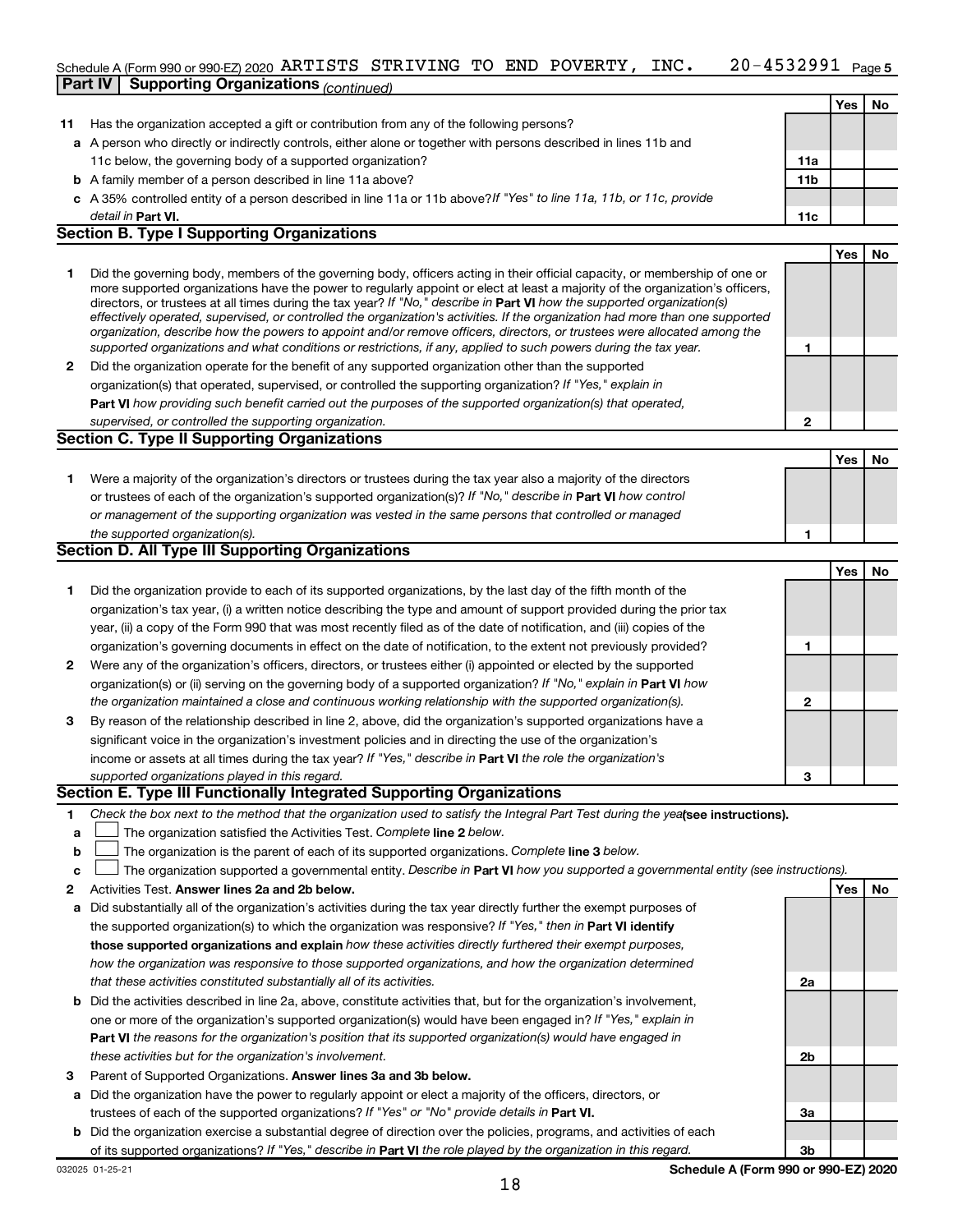1 **Letter See instructions.** Check here if the organization satisfied the Integral Part Test as a qualifying trust on Nov. 20, 1970 (*explain in* Part **VI**). See instructions. All other Type III non-functionally integrated supporting organizations must complete Sections A through E.

|              | Section A - Adjusted Net Income                                             |                | (A) Prior Year | (B) Current Year<br>(optional) |
|--------------|-----------------------------------------------------------------------------|----------------|----------------|--------------------------------|
| 1            | Net short-term capital gain                                                 | 1              |                |                                |
| 2            | Recoveries of prior-year distributions                                      | $\mathbf{2}$   |                |                                |
| 3            | Other gross income (see instructions)                                       | 3              |                |                                |
| 4            | Add lines 1 through 3.                                                      | 4              |                |                                |
| 5            | Depreciation and depletion                                                  | 5              |                |                                |
| 6            | Portion of operating expenses paid or incurred for production or            |                |                |                                |
|              | collection of gross income or for management, conservation, or              |                |                |                                |
|              | maintenance of property held for production of income (see instructions)    | 6              |                |                                |
| 7            | Other expenses (see instructions)                                           | $\overline{7}$ |                |                                |
| 8            | Adjusted Net Income (subtract lines 5, 6, and 7 from line 4)                | 8              |                |                                |
|              | <b>Section B - Minimum Asset Amount</b>                                     |                | (A) Prior Year | (B) Current Year<br>(optional) |
| 1.           | Aggregate fair market value of all non-exempt-use assets (see               |                |                |                                |
|              | instructions for short tax year or assets held for part of year):           |                |                |                                |
|              | a Average monthly value of securities                                       | 1a             |                |                                |
|              | <b>b</b> Average monthly cash balances                                      | 1b             |                |                                |
|              | <b>c</b> Fair market value of other non-exempt-use assets                   | 1c             |                |                                |
|              | d Total (add lines 1a, 1b, and 1c)                                          | 1d             |                |                                |
|              | e Discount claimed for blockage or other factors                            |                |                |                                |
|              | (explain in detail in Part VI):                                             |                |                |                                |
| $\mathbf{2}$ | Acquisition indebtedness applicable to non-exempt-use assets                | $\mathbf{2}$   |                |                                |
| 3            | Subtract line 2 from line 1d.                                               | 3              |                |                                |
| 4            | Cash deemed held for exempt use. Enter 0.015 of line 3 (for greater amount, |                |                |                                |
|              | see instructions)                                                           | 4              |                |                                |
| 5            | Net value of non-exempt-use assets (subtract line 4 from line 3)            | 5              |                |                                |
| 6            | Multiply line 5 by 0.035.                                                   | 6              |                |                                |
| 7            | Recoveries of prior-year distributions                                      | $\overline{7}$ |                |                                |
| 8            | Minimum Asset Amount (add line 7 to line 6)                                 | 8              |                |                                |
|              | <b>Section C - Distributable Amount</b>                                     |                |                | <b>Current Year</b>            |
| 1            | Adjusted net income for prior year (from Section A, line 8, column A)       | 1              |                |                                |
| 2            | Enter 0.85 of line 1.                                                       | $\mathbf{2}$   |                |                                |
| З            | Minimum asset amount for prior year (from Section B, line 8, column A)      | 3              |                |                                |
| 4            | Enter greater of line 2 or line 3.                                          | 4              |                |                                |
| 5            | Income tax imposed in prior year                                            | 5              |                |                                |
| 6            | <b>Distributable Amount.</b> Subtract line 5 from line 4, unless subject to |                |                |                                |
|              | emergency temporary reduction (see instructions).                           | 6              |                |                                |
|              |                                                                             |                |                |                                |

**7** Let Check here if the current year is the organization's first as a non-functionally integrated Type III supporting organization (see instructions).

**Schedule A (Form 990 or 990-EZ) 2020**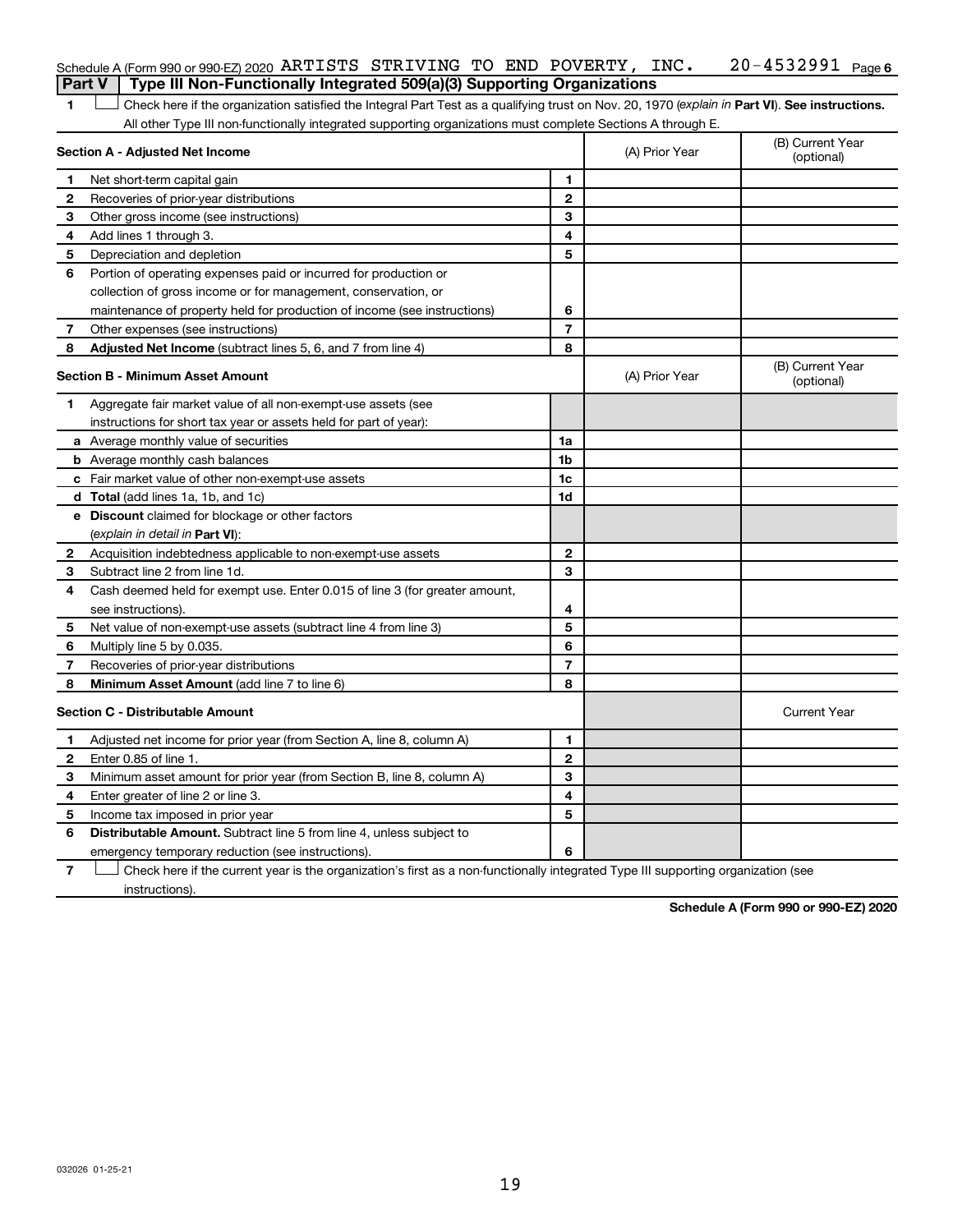## 20-4532991 Page 7 Schedule A (Form 990 or 990-EZ) 2020 Page ARTISTS STRIVING TO END POVERTY, INC. 20-4532991

| <b>Part V</b> | Type III Non-Functionally Integrated 509(a)(3) Supporting Organizations (continued)        |                             |                                       |                                         |
|---------------|--------------------------------------------------------------------------------------------|-----------------------------|---------------------------------------|-----------------------------------------|
|               | <b>Section D - Distributions</b>                                                           |                             |                                       | <b>Current Year</b>                     |
| 1             | Amounts paid to supported organizations to accomplish exempt purposes                      |                             | 1                                     |                                         |
| 2             | Amounts paid to perform activity that directly furthers exempt purposes of supported       |                             |                                       |                                         |
|               | organizations, in excess of income from activity                                           | 2                           |                                       |                                         |
| 3             | Administrative expenses paid to accomplish exempt purposes of supported organizations      |                             | 3                                     |                                         |
| 4             | Amounts paid to acquire exempt-use assets                                                  |                             | 4                                     |                                         |
| 5             | Qualified set-aside amounts (prior IRS approval required - provide details in Part VI)     |                             | 5                                     |                                         |
| 6             | Other distributions ( <i>describe in Part VI</i> ). See instructions.                      |                             | 6                                     |                                         |
| 7             | Total annual distributions. Add lines 1 through 6.                                         |                             | $\overline{7}$                        |                                         |
| 8             | Distributions to attentive supported organizations to which the organization is responsive |                             |                                       |                                         |
|               | (provide details in Part VI). See instructions.                                            |                             | 8                                     |                                         |
| 9             | Distributable amount for 2020 from Section C, line 6                                       |                             | 9                                     |                                         |
| 10            | Line 8 amount divided by line 9 amount                                                     |                             | 10                                    |                                         |
|               |                                                                                            | (i)                         | (ii)                                  | (iii)                                   |
|               | <b>Section E - Distribution Allocations (see instructions)</b>                             | <b>Excess Distributions</b> | <b>Underdistributions</b><br>Pre-2020 | <b>Distributable</b><br>Amount for 2020 |
| 1             | Distributable amount for 2020 from Section C, line 6                                       |                             |                                       |                                         |
| 2             | Underdistributions, if any, for years prior to 2020 (reason-                               |                             |                                       |                                         |
|               | able cause required - explain in Part VI). See instructions.                               |                             |                                       |                                         |
| 3             | Excess distributions carryover, if any, to 2020                                            |                             |                                       |                                         |
|               | a From 2015                                                                                |                             |                                       |                                         |
|               | <b>b</b> From 2016                                                                         |                             |                                       |                                         |
|               | c From 2017                                                                                |                             |                                       |                                         |
|               | d From 2018                                                                                |                             |                                       |                                         |
|               | e From 2019                                                                                |                             |                                       |                                         |
|               | f Total of lines 3a through 3e                                                             |                             |                                       |                                         |
|               | g Applied to underdistributions of prior years                                             |                             |                                       |                                         |
|               | <b>h</b> Applied to 2020 distributable amount                                              |                             |                                       |                                         |
| Ť.            | Carryover from 2015 not applied (see instructions)                                         |                             |                                       |                                         |
|               | Remainder. Subtract lines 3g, 3h, and 3i from line 3f.                                     |                             |                                       |                                         |
| 4             | Distributions for 2020 from Section D,                                                     |                             |                                       |                                         |
|               | $line 7$ :                                                                                 |                             |                                       |                                         |
|               | a Applied to underdistributions of prior years                                             |                             |                                       |                                         |
|               | <b>b</b> Applied to 2020 distributable amount                                              |                             |                                       |                                         |
| С             | Remainder. Subtract lines 4a and 4b from line 4.                                           |                             |                                       |                                         |
| 5             | Remaining underdistributions for years prior to 2020, if                                   |                             |                                       |                                         |
|               | any. Subtract lines 3g and 4a from line 2. For result greater                              |                             |                                       |                                         |
|               | than zero, explain in Part VI. See instructions.                                           |                             |                                       |                                         |
| 6             | Remaining underdistributions for 2020. Subtract lines 3h                                   |                             |                                       |                                         |
|               | and 4b from line 1. For result greater than zero, explain in                               |                             |                                       |                                         |
|               | <b>Part VI.</b> See instructions.                                                          |                             |                                       |                                         |
| 7             | Excess distributions carryover to 2021. Add lines 3j                                       |                             |                                       |                                         |
|               | and 4c.                                                                                    |                             |                                       |                                         |
| 8             | Breakdown of line 7:                                                                       |                             |                                       |                                         |
|               | a Excess from 2016                                                                         |                             |                                       |                                         |
|               | <b>b</b> Excess from 2017                                                                  |                             |                                       |                                         |
|               | c Excess from 2018                                                                         |                             |                                       |                                         |
|               | d Excess from 2019                                                                         |                             |                                       |                                         |
|               | e Excess from 2020                                                                         |                             |                                       |                                         |

**Schedule A (Form 990 or 990-EZ) 2020**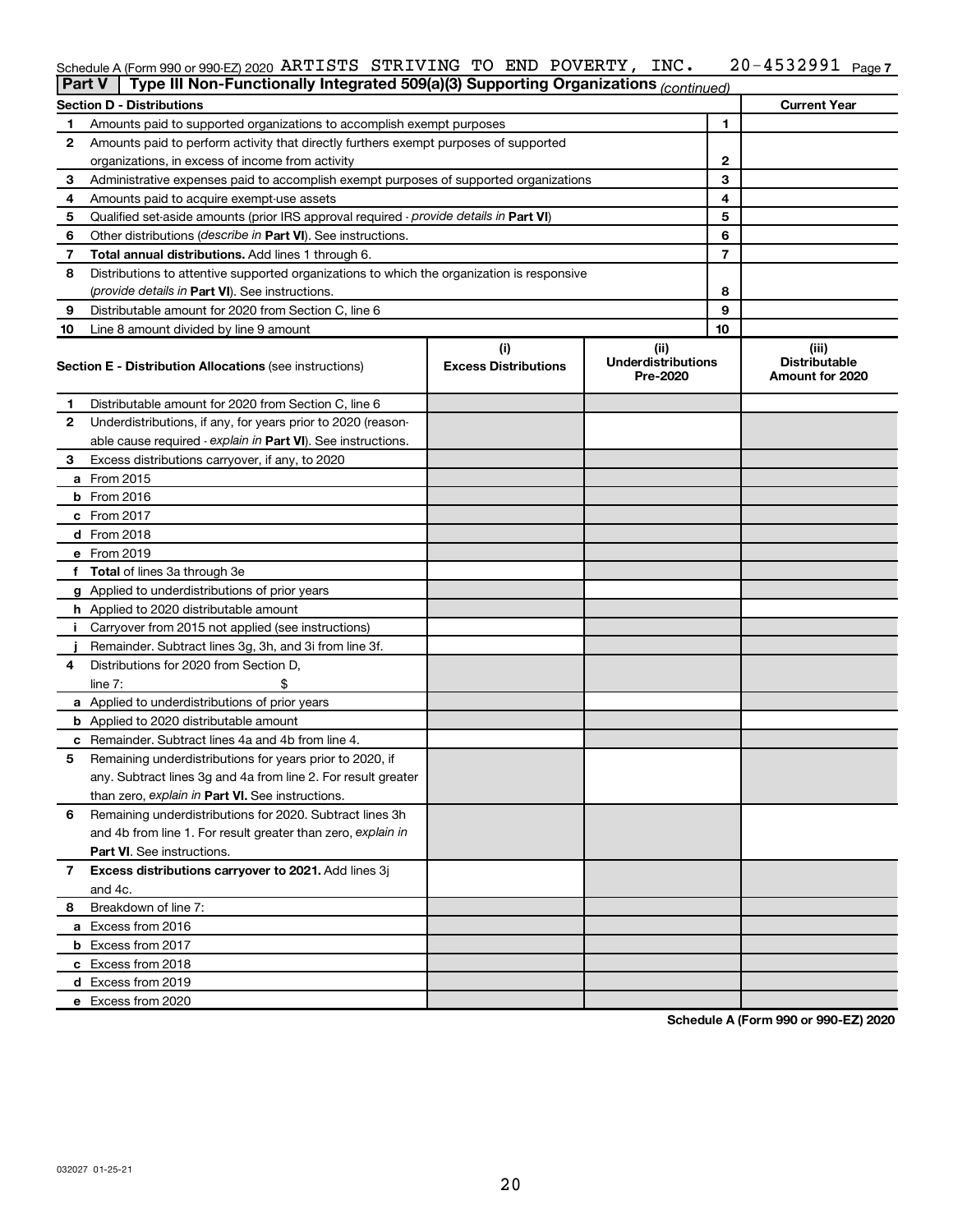|                | Schedule A (Form 990 or 990-EZ) 2020 ARTISTS STRIVING TO END POVERTY, INC.                                                      |  |  |  |  |  | 20-4532991 Page 8                                                                                                                                                                                                                                                                                |  |
|----------------|---------------------------------------------------------------------------------------------------------------------------------|--|--|--|--|--|--------------------------------------------------------------------------------------------------------------------------------------------------------------------------------------------------------------------------------------------------------------------------------------------------|--|
| <b>Part VI</b> |                                                                                                                                 |  |  |  |  |  | Supplemental Information. Provide the explanations required by Part II, line 10; Part II, line 17a or 17b; Part III, line 12;                                                                                                                                                                    |  |
|                |                                                                                                                                 |  |  |  |  |  | Part IV, Section A, lines 1, 2, 3b, 3c, 4b, 4c, 5a, 6, 9a, 9b, 9c, 11a, 11b, and 11c; Part IV, Section B, lines 1 and 2; Part IV, Section C,<br>line 1; Part IV, Section D, lines 2 and 3; Part IV, Section E, lines 1c, 2a, 2b, 3a, and 3b; Part V, line 1; Part V, Section B, line 1e; Part V, |  |
|                | Section D, lines 5, 6, and 8; and Part V, Section E, lines 2, 5, and 6. Also complete this part for any additional information. |  |  |  |  |  |                                                                                                                                                                                                                                                                                                  |  |
|                | (See instructions.)                                                                                                             |  |  |  |  |  |                                                                                                                                                                                                                                                                                                  |  |
|                |                                                                                                                                 |  |  |  |  |  |                                                                                                                                                                                                                                                                                                  |  |
|                |                                                                                                                                 |  |  |  |  |  |                                                                                                                                                                                                                                                                                                  |  |
|                |                                                                                                                                 |  |  |  |  |  |                                                                                                                                                                                                                                                                                                  |  |
|                |                                                                                                                                 |  |  |  |  |  |                                                                                                                                                                                                                                                                                                  |  |
|                |                                                                                                                                 |  |  |  |  |  |                                                                                                                                                                                                                                                                                                  |  |
|                |                                                                                                                                 |  |  |  |  |  |                                                                                                                                                                                                                                                                                                  |  |
|                |                                                                                                                                 |  |  |  |  |  |                                                                                                                                                                                                                                                                                                  |  |
|                |                                                                                                                                 |  |  |  |  |  |                                                                                                                                                                                                                                                                                                  |  |
|                |                                                                                                                                 |  |  |  |  |  |                                                                                                                                                                                                                                                                                                  |  |
|                |                                                                                                                                 |  |  |  |  |  |                                                                                                                                                                                                                                                                                                  |  |
|                |                                                                                                                                 |  |  |  |  |  |                                                                                                                                                                                                                                                                                                  |  |
|                |                                                                                                                                 |  |  |  |  |  |                                                                                                                                                                                                                                                                                                  |  |
|                |                                                                                                                                 |  |  |  |  |  |                                                                                                                                                                                                                                                                                                  |  |
|                |                                                                                                                                 |  |  |  |  |  |                                                                                                                                                                                                                                                                                                  |  |
|                |                                                                                                                                 |  |  |  |  |  |                                                                                                                                                                                                                                                                                                  |  |
|                |                                                                                                                                 |  |  |  |  |  |                                                                                                                                                                                                                                                                                                  |  |
|                |                                                                                                                                 |  |  |  |  |  |                                                                                                                                                                                                                                                                                                  |  |
|                |                                                                                                                                 |  |  |  |  |  |                                                                                                                                                                                                                                                                                                  |  |
|                |                                                                                                                                 |  |  |  |  |  |                                                                                                                                                                                                                                                                                                  |  |
|                |                                                                                                                                 |  |  |  |  |  |                                                                                                                                                                                                                                                                                                  |  |
|                |                                                                                                                                 |  |  |  |  |  |                                                                                                                                                                                                                                                                                                  |  |
|                |                                                                                                                                 |  |  |  |  |  |                                                                                                                                                                                                                                                                                                  |  |
|                |                                                                                                                                 |  |  |  |  |  |                                                                                                                                                                                                                                                                                                  |  |
|                |                                                                                                                                 |  |  |  |  |  |                                                                                                                                                                                                                                                                                                  |  |
|                |                                                                                                                                 |  |  |  |  |  |                                                                                                                                                                                                                                                                                                  |  |
|                |                                                                                                                                 |  |  |  |  |  |                                                                                                                                                                                                                                                                                                  |  |
|                |                                                                                                                                 |  |  |  |  |  |                                                                                                                                                                                                                                                                                                  |  |
|                |                                                                                                                                 |  |  |  |  |  |                                                                                                                                                                                                                                                                                                  |  |
|                |                                                                                                                                 |  |  |  |  |  |                                                                                                                                                                                                                                                                                                  |  |
|                |                                                                                                                                 |  |  |  |  |  |                                                                                                                                                                                                                                                                                                  |  |
|                |                                                                                                                                 |  |  |  |  |  |                                                                                                                                                                                                                                                                                                  |  |
|                |                                                                                                                                 |  |  |  |  |  |                                                                                                                                                                                                                                                                                                  |  |
|                |                                                                                                                                 |  |  |  |  |  |                                                                                                                                                                                                                                                                                                  |  |
|                |                                                                                                                                 |  |  |  |  |  |                                                                                                                                                                                                                                                                                                  |  |
|                |                                                                                                                                 |  |  |  |  |  |                                                                                                                                                                                                                                                                                                  |  |
|                |                                                                                                                                 |  |  |  |  |  |                                                                                                                                                                                                                                                                                                  |  |
|                |                                                                                                                                 |  |  |  |  |  |                                                                                                                                                                                                                                                                                                  |  |
|                |                                                                                                                                 |  |  |  |  |  |                                                                                                                                                                                                                                                                                                  |  |
|                |                                                                                                                                 |  |  |  |  |  |                                                                                                                                                                                                                                                                                                  |  |
|                |                                                                                                                                 |  |  |  |  |  |                                                                                                                                                                                                                                                                                                  |  |
|                |                                                                                                                                 |  |  |  |  |  |                                                                                                                                                                                                                                                                                                  |  |
|                |                                                                                                                                 |  |  |  |  |  |                                                                                                                                                                                                                                                                                                  |  |
|                |                                                                                                                                 |  |  |  |  |  |                                                                                                                                                                                                                                                                                                  |  |
|                |                                                                                                                                 |  |  |  |  |  |                                                                                                                                                                                                                                                                                                  |  |
|                |                                                                                                                                 |  |  |  |  |  |                                                                                                                                                                                                                                                                                                  |  |
|                |                                                                                                                                 |  |  |  |  |  |                                                                                                                                                                                                                                                                                                  |  |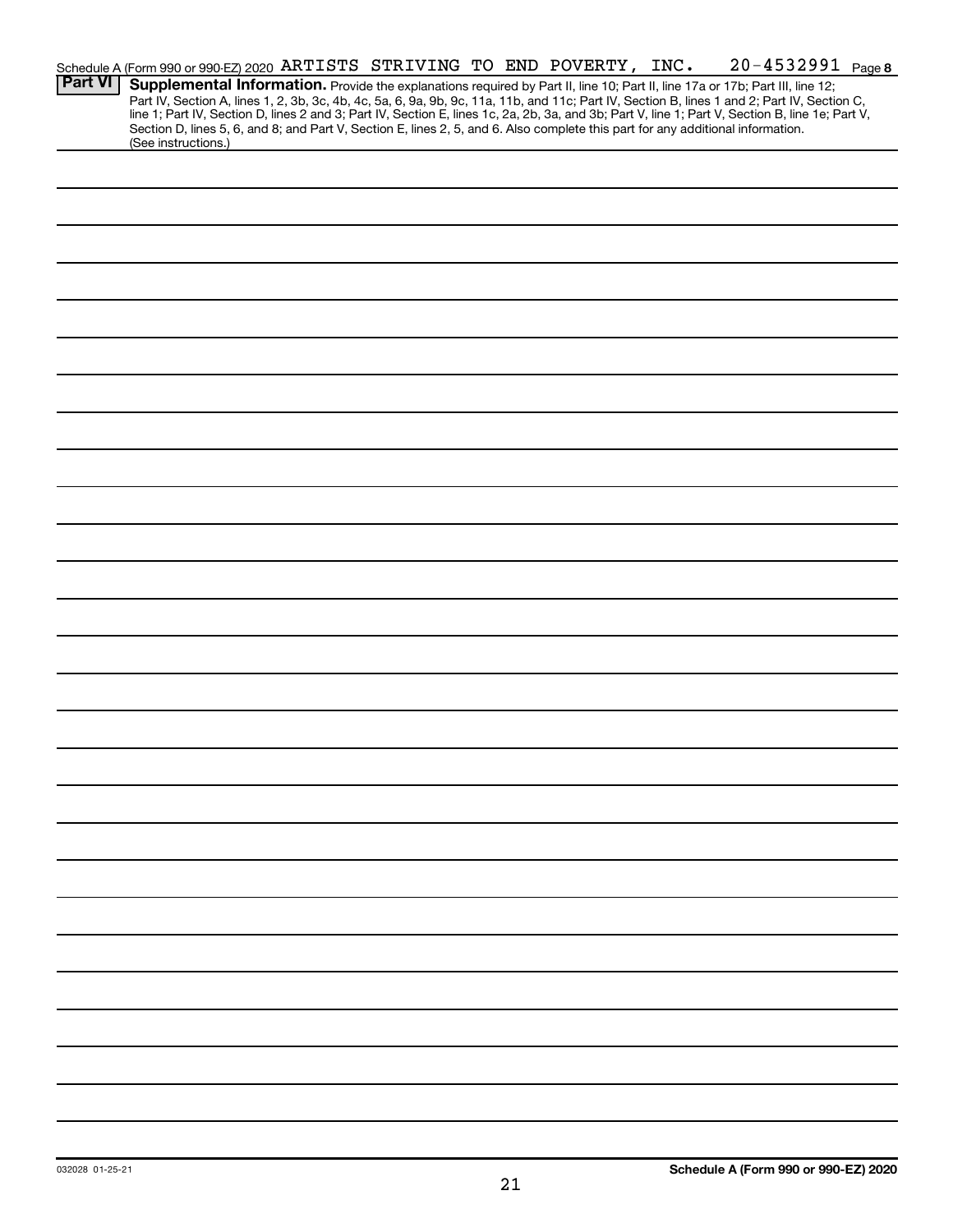## ARTISTS STRIVING TO END POVERTY, INC. 20-4532991

# **Payments from Disqualified Persons Included on Part III, Line 7a Schedule A <sup>2020</sup>**

**\*\* Do Not File \*\* \*\*\* Not Open to Public Inspection \*\*\***

| Payer's Name                              | 2016<br>Amount | 2017<br>Amount | 2018<br>Amount | 2019<br>Amount | 2020<br>Amount |
|-------------------------------------------|----------------|----------------|----------------|----------------|----------------|
| JOHNATHAN BRAY                            | 5,000.         | 250.           | 0.             | $\mathbf 0$ .  | $0$ .          |
| THOMAS FITZGERALD                         | 6, 250.        | 6,000.         | 7,496.         | 6,936.         | 536.           |
| CHARLES COURT                             | 1,150.         | 1,350.         | 850.           | 277.           | $\mathbf 0$ .  |
| SHERI SARKISIAN                           | 1,900.         | 1,600.         | 1,052.         | 3,850.         | 1,250.         |
| LAURIE TVEDT                              | 1,100.         | 1,000.         | 0.             | 0.             | $\mathbf 0$ .  |
| <b>GEORGE WILKINSON</b>                   | 500.           | $\mathbf 0$ .  | 0.             | 0.             | $\mathbf 0$ .  |
| TRUPTI DOSHI                              | 250.           | 300.           | 248.           | 1,000.         | 1,200.         |
| <b>JEFFREY KORN</b>                       | 2,000.         | 5,000.         | 12,500.        | 11,000.        | 10,050.        |
| CAROLINE PAPADATOS                        | 150.           | 0.             | 0.             | $\mathbf 0$ .  | $\mathbf 0$ .  |
| <b>JAIMIE MAYER</b>                       | $\mathbf 0$ .  | 0.             | $\mathbf 0$ .  | 400.           | 0.             |
| SHERYL CALABRO                            | 0.             | 200.           | 622.           | 239.           | 0.             |
| MARK CANAVERA                             | $\mathbf 0$ .  | 1,000.         | $\mathbf 0$ .  | 0.             | 0.             |
| LAURA BRAY                                | $\mathbf 0$ .  | 2,700.         | 5,000.         | 0.             | 0.             |
| HENRY SHAM                                | $\mathbf 0$ .  | 3,500.         | 0.             | 1,500.         | 5,000.         |
| DAVID TURNER                              | $\mathbf 0$ .  | 2,500.         | 0.             | 0.             | 0.             |
| LAURA CHITTICK                            | $\mathbf 0$ .  | 0.             | 3,000.         | 5,900.         | 5,150.         |
| SAM MINTZ                                 | $\mathbf 0$ .  | 0.             | 2,497.         | $\mathbf 0$ .  | 0.             |
| GABRIELLE SPEAKS                          | $0$ .          | $0$ .          | 400.           | 650.           | 929.           |
| JACOB HADAD                               | 0.             | $0$ .          | 0.             | 650.           | 270.           |
| STEVEN FARKAS                             | 0.             | 0.             | $0$ .          | 100.           | $0$ .          |
|                                           |                |                |                |                |                |
| Total to Schedule A,<br>Part III, Line 7a | 18,300.        | 25,400.        | 33,665.        | 32,502.        | 24,385.        |

023172 04-01-20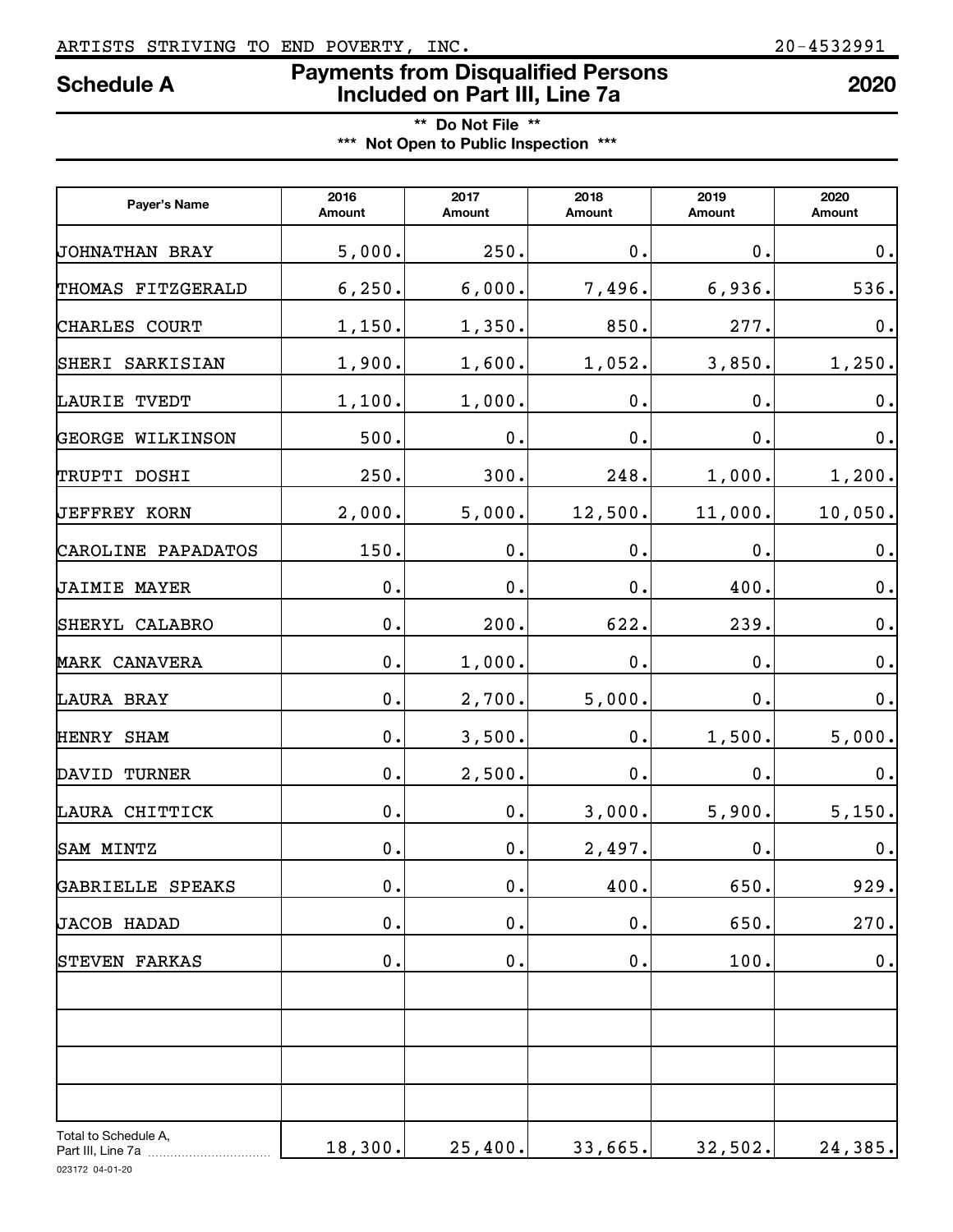## **Schedule B Schedule of Contributors**

**or 990-PF) | Attach to Form 990, Form 990-EZ, or Form 990-PF. | Go to www.irs.gov/Form990 for the latest information.** OMB No. 1545-0047

**2020**

**Employer identification number**

|                                |  | ARTISTS STRIVING TO END POVERTY, | INC. | 20-4532991 |
|--------------------------------|--|----------------------------------|------|------------|
| Organization type (check one): |  |                                  |      |            |

| Filers of:         | Section:                                                                           |
|--------------------|------------------------------------------------------------------------------------|
| Form 990 or 990-EZ | $ \mathbf{X} $ 501(c)( 3) (enter number) organization                              |
|                    | $4947(a)(1)$ nonexempt charitable trust <b>not</b> treated as a private foundation |
|                    | 527 political organization                                                         |
| Form 990-PF        | 501(c)(3) exempt private foundation                                                |
|                    | 4947(a)(1) nonexempt charitable trust treated as a private foundation              |
|                    | 501(c)(3) taxable private foundation                                               |
|                    |                                                                                    |

Check if your organization is covered by the General Rule or a Special Rule. **Note:**  Only a section 501(c)(7), (8), or (10) organization can check boxes for both the General Rule and a Special Rule. See instructions.

## **General Rule**

**K** For an organization filing Form 990, 990-EZ, or 990-PF that received, during the year, contributions totaling \$5,000 or more (in money or property) from any one contributor. Complete Parts I and II. See instructions for determining a contributor's total contributions.

## **Special Rules**

 $\Box$ 

any one contributor, during the year, total contributions of the greater of (1) \$5,000; or (2) 2% of the amount on (i) Form 990, Part VIII, line 1h; For an organization described in section 501(c)(3) filing Form 990 or 990-EZ that met the 33 1/3% support test of the regulations under sections 509(a)(1) and 170(b)(1)(A)(vi), that checked Schedule A (Form 990 or 990-EZ), Part II, line 13, 16a, or 16b, and that received from or (ii) Form 990-EZ, line 1. Complete Parts I and II.  $\Box$ 

For an organization described in section 501(c)(7), (8), or (10) filing Form 990 or 990-EZ that received from any one contributor, during the year, total contributions of more than \$1,000 exclusively for religious, charitable, scientific, literary, or educational purposes, or for the prevention of cruelty to children or animals. Complete Parts I (entering "N/A" in column (b) instead of the contributor name and address), II, and III.  $\Box$ 

purpose. Don't complete any of the parts unless the General Rule applies to this organization because it received nonexclusively year, contributions exclusively for religious, charitable, etc., purposes, but no such contributions totaled more than \$1,000. If this box is checked, enter here the total contributions that were received during the year for an exclusively religious, charitable, etc., For an organization described in section 501(c)(7), (8), or (10) filing Form 990 or 990-EZ that received from any one contributor, during the religious, charitable, etc., contributions totaling \$5,000 or more during the year  $\ldots$  $\ldots$  $\ldots$  $\ldots$  $\ldots$  $\ldots$ 

**Caution:**  An organization that isn't covered by the General Rule and/or the Special Rules doesn't file Schedule B (Form 990, 990-EZ, or 990-PF),  **must** but it answer "No" on Part IV, line 2, of its Form 990; or check the box on line H of its Form 990-EZ or on its Form 990-PF, Part I, line 2, to certify that it doesn't meet the filing requirements of Schedule B (Form 990, 990-EZ, or 990-PF).

**For Paperwork Reduction Act Notice, see the instructions for Form 990, 990-EZ, or 990-PF. Schedule B (Form 990, 990-EZ, or 990-PF) (2020)** LHA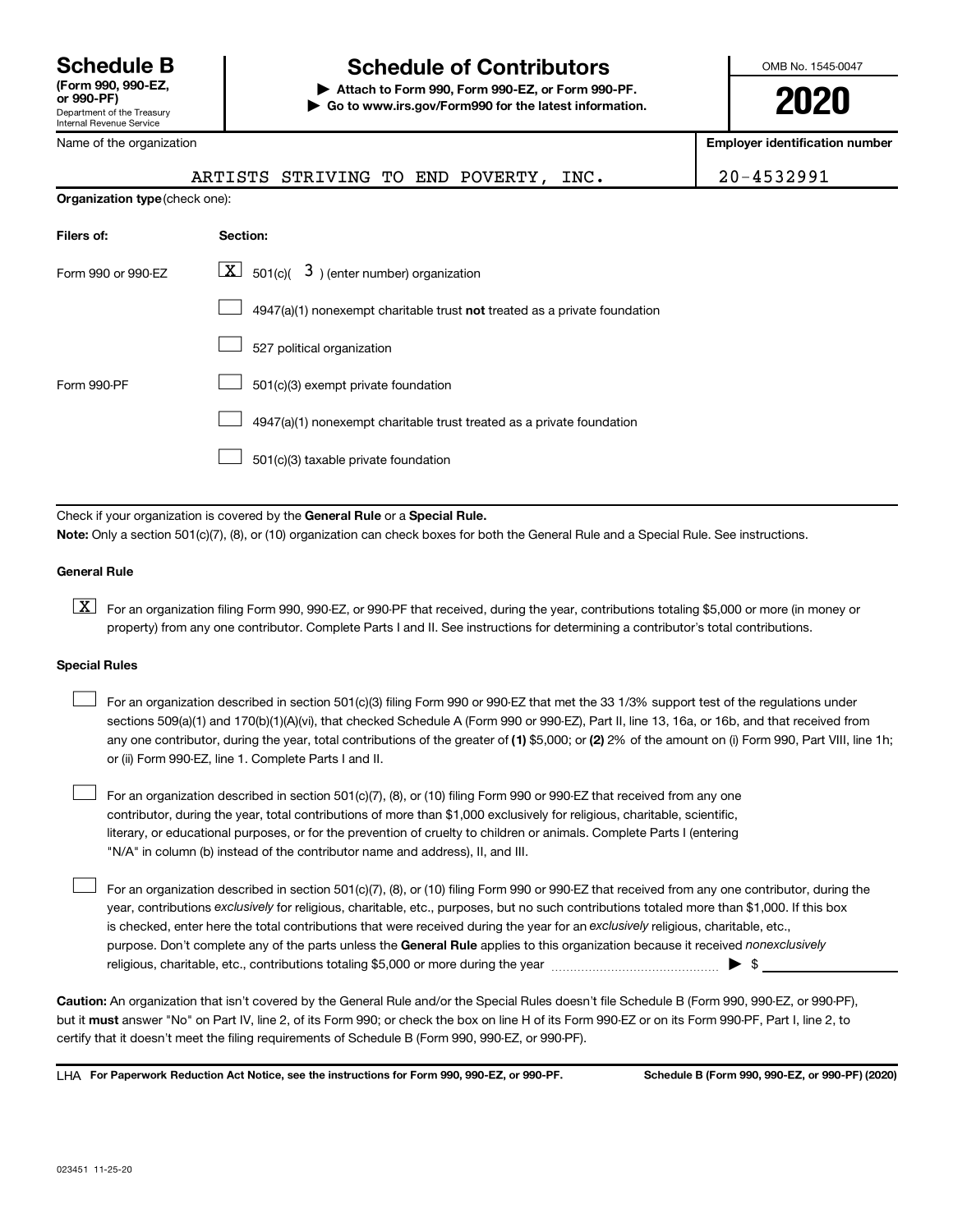## Schedule B (Form 990, 990-EZ, or 990-PF) (2020)

Name of organization

## ARTISTS STRIVING TO END POVERTY, INC. 20-4532991

**Part I** Contributors (see instructions). Use duplicate copies of Part I if additional space is needed.

| (a)        | (b)                                                                                                     | (c)                               | (d)                                                                                           |
|------------|---------------------------------------------------------------------------------------------------------|-----------------------------------|-----------------------------------------------------------------------------------------------|
| No.        | Name, address, and ZIP + 4                                                                              | <b>Total contributions</b>        | Type of contribution                                                                          |
| 1          | COMMON SENSE FUND<br>10 GLENVILLE ST, 1ST FL<br>GREENWICH, CT 06831                                     | 45,000.<br>\$                     | X.<br>Person<br>Payroll<br>Noncash<br>(Complete Part II for<br>noncash contributions.)        |
| (a)<br>No. | (b)<br>Name, address, and $ZIP + 4$                                                                     | (c)<br><b>Total contributions</b> | (d)<br>Type of contribution                                                                   |
| 2          | RBC FOUNDATION USA<br>BROOKFIELD PLACE, 200 VESEY STREET,<br>14TH FLOOR<br>NEW YORK, NY 10281           | 20,000.<br>\$                     | X.<br>Person<br>Payroll<br>Noncash<br>(Complete Part II for<br>noncash contributions.)        |
| (a)<br>No. | (b)<br>Name, address, and $ZIP + 4$                                                                     | (c)<br><b>Total contributions</b> | (d)<br>Type of contribution                                                                   |
| 3          | SILLS FAMILY FOUNDATION<br>C/O THE PHILANTHROPIC INITIATIVE, 420<br><b>BOYLSTON</b><br>BOSTON, MA 02116 | 10,000.<br>\$                     | X.<br>Person<br>Payroll<br><b>Noncash</b><br>(Complete Part II for<br>noncash contributions.) |
| (a)<br>No. | (b)<br>Name, address, and ZIP + 4                                                                       | (c)<br><b>Total contributions</b> | (d)<br>Type of contribution                                                                   |
| 4          | NATHAN CUMMINGS FOUNDATION<br>475 TENTH AVE, 14TH FL<br>NEW YORK, NY 10018                              | 10,000.<br>\$                     | X.<br>Person<br>Payroll<br><b>Noncash</b><br>(Complete Part II for<br>noncash contributions.) |
| (a)<br>No. | (b)<br>Name, address, and $ZIP + 4$                                                                     | (c)<br><b>Total contributions</b> | (d)<br>Type of contribution                                                                   |
| 5          | YOUTH INC.<br>535 8TH AVENUE, SUITE 1400                                                                | 65,000.<br>\$                     | <u>x</u><br>Person<br>Pavroll<br>Noncash<br>(Complete Part II for                             |
|            | NEW YORK, NY 10018                                                                                      |                                   | noncash contributions.)                                                                       |
| (a)<br>No. | (b)<br>Name, address, and $ZIP + 4$                                                                     | (c)<br><b>Total contributions</b> | (d)<br>Type of contribution                                                                   |

023452 11-25-20 **Schedule B (Form 990, 990-EZ, or 990-PF) (2020)**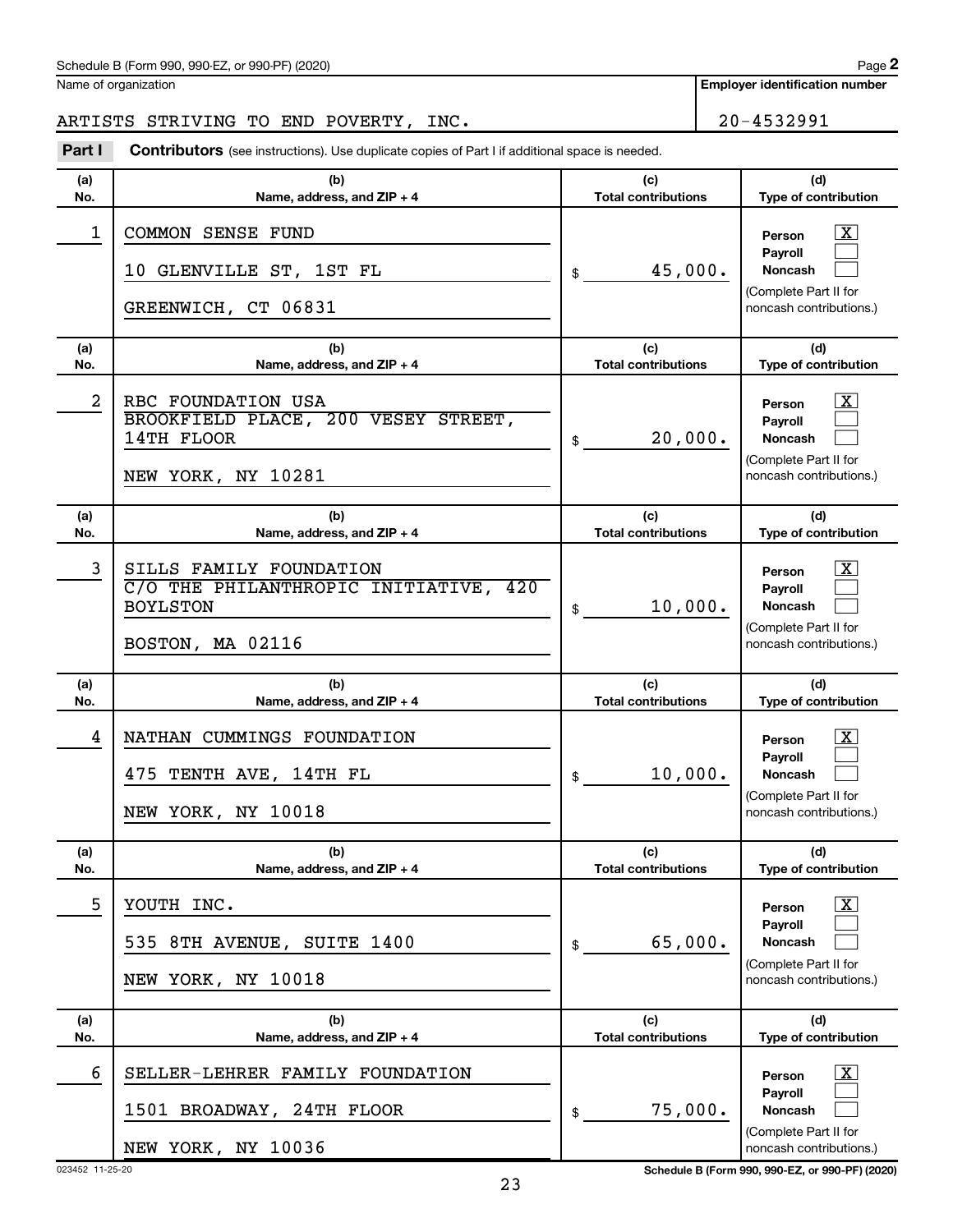## Schedule B (Form 990, 990-EZ, or 990-PF) (2020)

Name of organization

**Employer identification number**

## ARTISTS STRIVING TO END POVERTY, INC. 20-4532991

**Part I** Contributors (see instructions). Use duplicate copies of Part I if additional space is needed.

| (a) | (b)                                                                                                                           | (c)                        | (d)                                                                                                                   |
|-----|-------------------------------------------------------------------------------------------------------------------------------|----------------------------|-----------------------------------------------------------------------------------------------------------------------|
| No. | Name, address, and ZIP + 4                                                                                                    | <b>Total contributions</b> | Type of contribution                                                                                                  |
| 7   | RICHEMONT<br>645 FIFTH AVENUE; FL. 9<br>NEW YORK, NY 10022                                                                    | 29,000.<br>\$              | $\mathbf{X}$<br>Person<br><b>Payroll</b><br><b>Noncash</b><br>(Complete Part II for<br>noncash contributions.)        |
| (a) | (b)                                                                                                                           | (c)                        | (d)                                                                                                                   |
| No. | Name, address, and ZIP + 4                                                                                                    | <b>Total contributions</b> | Type of contribution                                                                                                  |
| 8   | ANNA-MARIA AND STEPHEN KELLEN<br><b>FOUNDATION</b><br>1345 AVENUE OF THE AMERICAS, 48TH<br><b>FLOOR</b><br>NEW YORK, NY 10105 | 75,000.<br>\$              | $\mathbf{X}$<br>Person<br><b>Payroll</b><br><b>Noncash</b><br>(Complete Part II for<br>noncash contributions.)        |
| (a) | (b)                                                                                                                           | (c)                        | (d)                                                                                                                   |
| No. | Name, address, and ZIP + 4                                                                                                    | <b>Total contributions</b> | Type of contribution                                                                                                  |
| 9   | WILLIAM AND MARY GREVE FOUNDATION<br>665 BROADWAY, SUITE 1001<br>NEW YORK, NY 10012                                           | 10,000.<br>\$              | $\mathbf{X}$<br>Person<br><b>Payroll</b><br><b>Noncash</b><br>(Complete Part II for<br>noncash contributions.)        |
| (a) | (b)                                                                                                                           | (c)                        | (d)                                                                                                                   |
| No. | Name, address, and ZIP + 4                                                                                                    | <b>Total contributions</b> | Type of contribution                                                                                                  |
| 10  | ATLANTIC PHILANTHROPIES<br>10 ROCKEFELLER PLAZA, 16TH FLOOR<br>NEW YORK, NY 10020                                             | 185,000.<br>\$             | $\mathbf{X}$<br>Person<br><b>Payroll</b><br><b>Noncash</b><br>(Complete Part II for<br>noncash contributions.)        |
| (a) | (b)                                                                                                                           | (c)                        | (d)                                                                                                                   |
| No. | Name, address, and ZIP + 4                                                                                                    | <b>Total contributions</b> | <b>Type of contribution</b>                                                                                           |
| 11  | WUNDERKINDER FOUNDATION<br>400 SOUTH BEVERLY DRIVE, SUITE 420<br>BEVERLY HILLS, CA 90212                                      | 25,000.<br>\$              | $\boxed{\textbf{X}}$<br>Person<br><b>Pavroll</b><br>Noncash<br>(Complete Part II for<br>noncash contributions.)       |
| (a) | (b)                                                                                                                           | (c)                        | (d)                                                                                                                   |
| No. | Name, address, and ZIP + 4                                                                                                    | <b>Total contributions</b> | <b>Type of contribution</b>                                                                                           |
| 12  | SBA PAYCHECK PROTECTION PROGRAM<br>409 3RD STREET SW<br>WASHINGTON, DC 20416                                                  | 134,500.<br>\$             | $\lfloor x \rfloor$<br>Person<br><b>Payroll</b><br><b>Noncash</b><br>(Complete Part II for<br>noncash contributions.) |

023452 11-25-20 **Schedule B (Form 990, 990-EZ, or 990-PF) (2020)**

24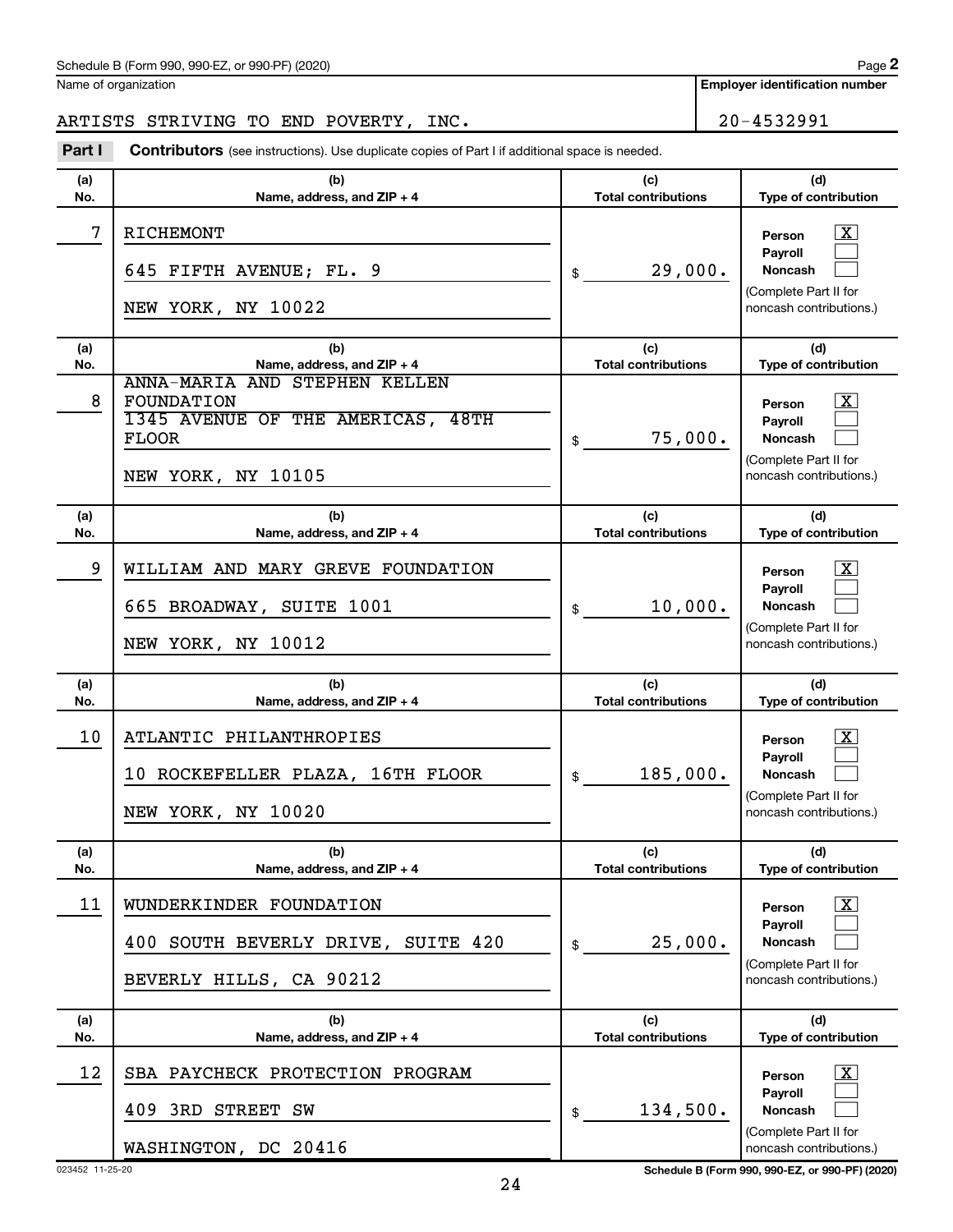| Schedule B (Form 990, 990-EZ, or 990-PF) (2020) | Page |
|-------------------------------------------------|------|
|-------------------------------------------------|------|

Name of organization

**Employer identification number**

ARTISTS STRIVING TO END POVERTY, INC. 20-4532991

| Part II                      | Noncash Property (see instructions). Use duplicate copies of Part II if additional space is needed. |                                                 |                      |  |  |  |  |  |
|------------------------------|-----------------------------------------------------------------------------------------------------|-------------------------------------------------|----------------------|--|--|--|--|--|
| (a)<br>No.<br>from<br>Part I | (b)<br>Description of noncash property given                                                        | (c)<br>FMV (or estimate)<br>(See instructions.) | (d)<br>Date received |  |  |  |  |  |
|                              |                                                                                                     | \$                                              |                      |  |  |  |  |  |
| (a)<br>No.<br>from<br>Part I | (b)<br>Description of noncash property given                                                        | (c)<br>FMV (or estimate)<br>(See instructions.) | (d)<br>Date received |  |  |  |  |  |
|                              |                                                                                                     | $\$$                                            |                      |  |  |  |  |  |
| (a)<br>No.<br>from<br>Part I | (b)<br>Description of noncash property given                                                        | (c)<br>FMV (or estimate)<br>(See instructions.) | (d)<br>Date received |  |  |  |  |  |
|                              |                                                                                                     | $\$$                                            |                      |  |  |  |  |  |
| (a)<br>No.<br>from<br>Part I | (b)<br>Description of noncash property given                                                        | (c)<br>FMV (or estimate)<br>(See instructions.) | (d)<br>Date received |  |  |  |  |  |
|                              |                                                                                                     | \$                                              |                      |  |  |  |  |  |
| (a)<br>No.<br>from<br>Part I | (b)<br>Description of noncash property given                                                        | (c)<br>FMV (or estimate)<br>(See instructions.) | (d)<br>Date received |  |  |  |  |  |
|                              |                                                                                                     | \$                                              |                      |  |  |  |  |  |
| (a)<br>No.<br>from<br>Part I | (b)<br>Description of noncash property given                                                        | (c)<br>FMV (or estimate)<br>(See instructions.) | (d)<br>Date received |  |  |  |  |  |
|                              |                                                                                                     | \$                                              |                      |  |  |  |  |  |

023453 11-25-20 **Schedule B (Form 990, 990-EZ, or 990-PF) (2020)**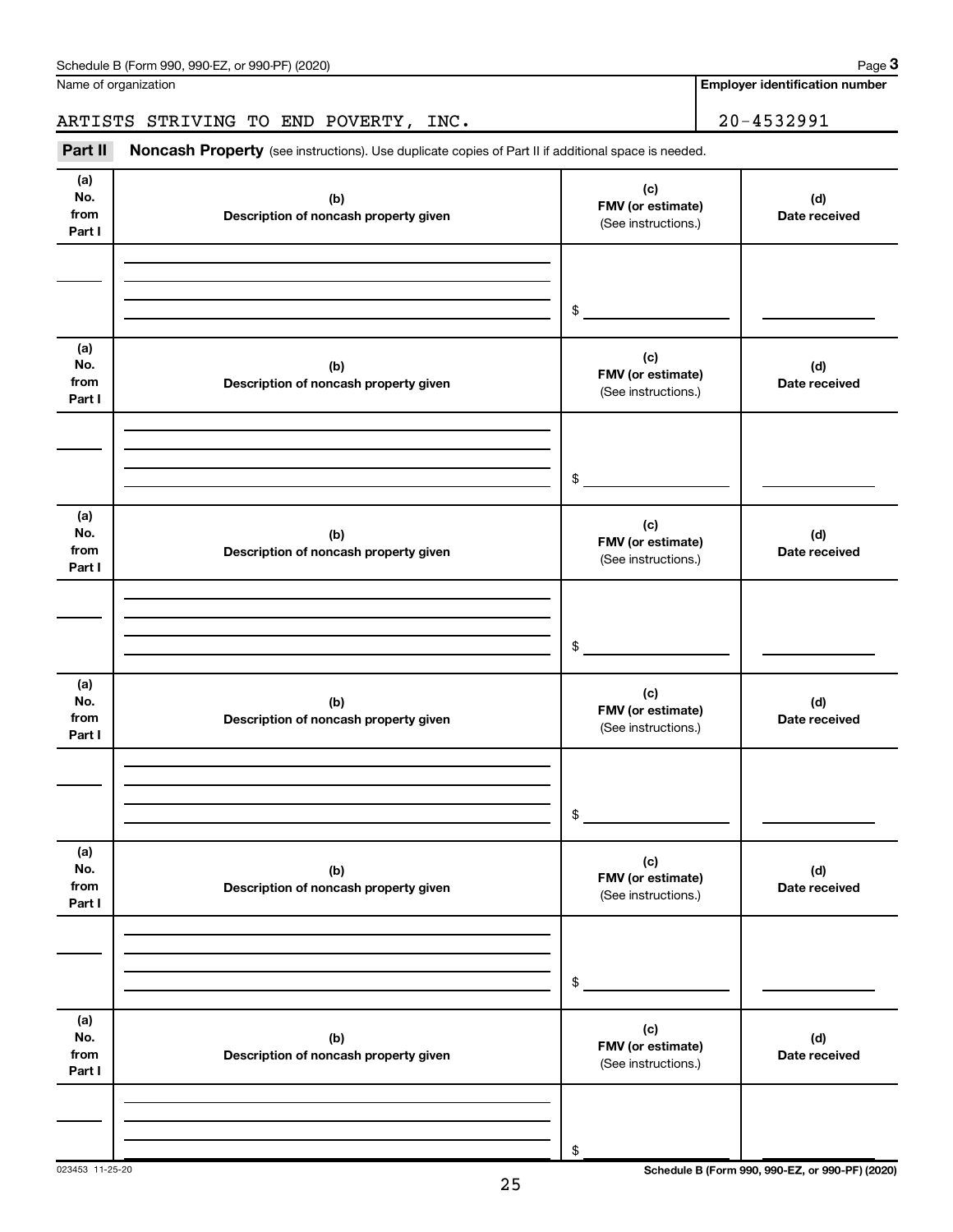|                           | Schedule B (Form 990, 990-EZ, or 990-PF) (2020)                                                                                                                                                                                                                        |                      | Page 4                                                                                                                                                         |  |  |  |
|---------------------------|------------------------------------------------------------------------------------------------------------------------------------------------------------------------------------------------------------------------------------------------------------------------|----------------------|----------------------------------------------------------------------------------------------------------------------------------------------------------------|--|--|--|
|                           | Name of organization                                                                                                                                                                                                                                                   |                      | <b>Employer identification number</b>                                                                                                                          |  |  |  |
|                           | ARTISTS STRIVING TO END POVERTY, INC.                                                                                                                                                                                                                                  |                      | 20-4532991                                                                                                                                                     |  |  |  |
| Part III                  |                                                                                                                                                                                                                                                                        |                      | Exclusively religious, charitable, etc., contributions to organizations described in section 501(c)(7), (8), or (10) that total more than \$1,000 for the year |  |  |  |
|                           | from any one contributor. Complete columns (a) through (e) and the following line entry. For organizations<br>completing Part III, enter the total of exclusively religious, charitable, etc., contributions of \$1,000 or less for the year. (Enter this info. once.) |                      |                                                                                                                                                                |  |  |  |
| (a) No.                   | Use duplicate copies of Part III if additional space is needed.                                                                                                                                                                                                        |                      |                                                                                                                                                                |  |  |  |
| from<br>Part I            | (b) Purpose of gift                                                                                                                                                                                                                                                    | (c) Use of gift      | (d) Description of how gift is held                                                                                                                            |  |  |  |
|                           |                                                                                                                                                                                                                                                                        |                      |                                                                                                                                                                |  |  |  |
|                           |                                                                                                                                                                                                                                                                        |                      |                                                                                                                                                                |  |  |  |
|                           |                                                                                                                                                                                                                                                                        |                      |                                                                                                                                                                |  |  |  |
|                           |                                                                                                                                                                                                                                                                        | (e) Transfer of gift |                                                                                                                                                                |  |  |  |
|                           | Transferee's name, address, and ZIP + 4                                                                                                                                                                                                                                |                      | Relationship of transferor to transferee                                                                                                                       |  |  |  |
|                           |                                                                                                                                                                                                                                                                        |                      |                                                                                                                                                                |  |  |  |
|                           |                                                                                                                                                                                                                                                                        |                      |                                                                                                                                                                |  |  |  |
| (a) No.<br>from<br>Part I | (b) Purpose of gift                                                                                                                                                                                                                                                    | (c) Use of gift      | (d) Description of how gift is held                                                                                                                            |  |  |  |
|                           |                                                                                                                                                                                                                                                                        |                      |                                                                                                                                                                |  |  |  |
|                           |                                                                                                                                                                                                                                                                        |                      |                                                                                                                                                                |  |  |  |
|                           |                                                                                                                                                                                                                                                                        |                      |                                                                                                                                                                |  |  |  |
|                           | (e) Transfer of gift                                                                                                                                                                                                                                                   |                      |                                                                                                                                                                |  |  |  |
|                           | Transferee's name, address, and $ZIP + 4$                                                                                                                                                                                                                              |                      | Relationship of transferor to transferee                                                                                                                       |  |  |  |
|                           |                                                                                                                                                                                                                                                                        |                      |                                                                                                                                                                |  |  |  |
|                           |                                                                                                                                                                                                                                                                        |                      |                                                                                                                                                                |  |  |  |
| (a) No.                   |                                                                                                                                                                                                                                                                        |                      |                                                                                                                                                                |  |  |  |
| from<br>Part I            | (b) Purpose of gift                                                                                                                                                                                                                                                    | (c) Use of gift      | (d) Description of how gift is held                                                                                                                            |  |  |  |
|                           |                                                                                                                                                                                                                                                                        |                      |                                                                                                                                                                |  |  |  |
|                           |                                                                                                                                                                                                                                                                        |                      |                                                                                                                                                                |  |  |  |
|                           |                                                                                                                                                                                                                                                                        |                      |                                                                                                                                                                |  |  |  |
|                           |                                                                                                                                                                                                                                                                        | (e) Transfer of gift |                                                                                                                                                                |  |  |  |
|                           | Transferee's name, address, and ZIP + 4                                                                                                                                                                                                                                |                      | Relationship of transferor to transferee                                                                                                                       |  |  |  |
|                           |                                                                                                                                                                                                                                                                        |                      |                                                                                                                                                                |  |  |  |
|                           |                                                                                                                                                                                                                                                                        |                      |                                                                                                                                                                |  |  |  |
|                           |                                                                                                                                                                                                                                                                        |                      |                                                                                                                                                                |  |  |  |
| (a) No.<br>from<br>Part I | (b) Purpose of gift                                                                                                                                                                                                                                                    | (c) Use of gift      | (d) Description of how gift is held                                                                                                                            |  |  |  |
|                           |                                                                                                                                                                                                                                                                        |                      |                                                                                                                                                                |  |  |  |
|                           |                                                                                                                                                                                                                                                                        |                      |                                                                                                                                                                |  |  |  |
|                           |                                                                                                                                                                                                                                                                        |                      |                                                                                                                                                                |  |  |  |
|                           |                                                                                                                                                                                                                                                                        | (e) Transfer of gift |                                                                                                                                                                |  |  |  |
|                           | Transferee's name, address, and ZIP + 4                                                                                                                                                                                                                                |                      | Relationship of transferor to transferee                                                                                                                       |  |  |  |
|                           |                                                                                                                                                                                                                                                                        |                      |                                                                                                                                                                |  |  |  |
|                           |                                                                                                                                                                                                                                                                        |                      |                                                                                                                                                                |  |  |  |
|                           |                                                                                                                                                                                                                                                                        |                      |                                                                                                                                                                |  |  |  |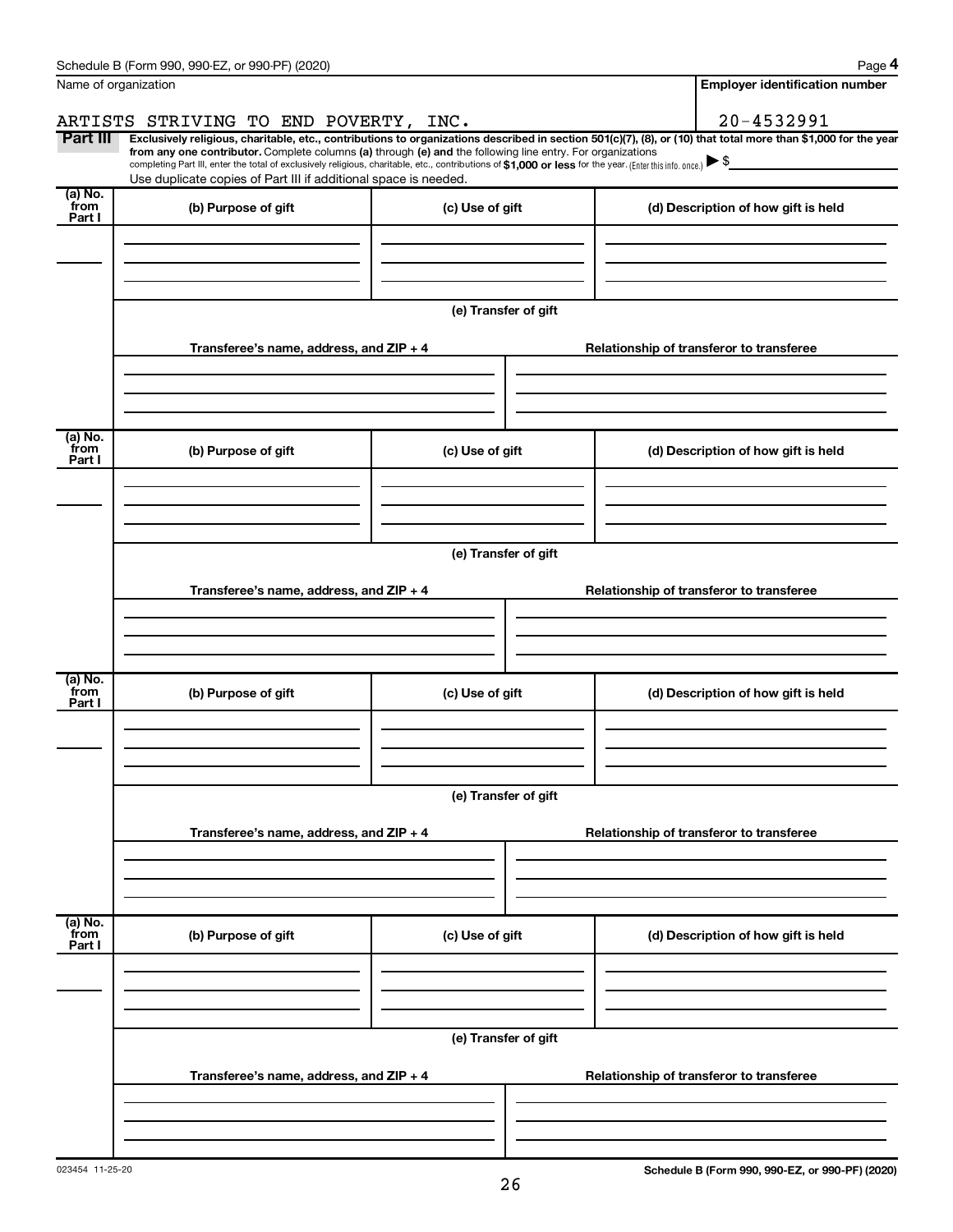| (Form 990) |  |
|------------|--|
|------------|--|

# **SCHEDULE D Supplemental Financial Statements**<br> **Form 990 2020**<br> **Part IV** line 6.7.8.9.10, 11a, 11b, 11d, 11d, 11d, 11d, 11d, 12a, 0r, 12b

**(Form 990) | Complete if the organization answered "Yes" on Form 990, Part IV, line 6, 7, 8, 9, 10, 11a, 11b, 11c, 11d, 11e, 11f, 12a, or 12b.**

**| Attach to Form 990. |Go to www.irs.gov/Form990 for instructions and the latest information.**

ARTISTS STRIVING TO END POVERTY, INC.



Department of the Treasury Internal Revenue Service

Name of the organization<br>**ARTISTS STRIVING TO END POVERTY, INC.** 20-4532991

| Part I       | Organizations Maintaining Donor Advised Funds or Other Similar Funds or Accounts. Complete if the                                                                                                                             |                         |                                                    |
|--------------|-------------------------------------------------------------------------------------------------------------------------------------------------------------------------------------------------------------------------------|-------------------------|----------------------------------------------------|
|              | organization answered "Yes" on Form 990, Part IV, line 6.                                                                                                                                                                     |                         |                                                    |
|              |                                                                                                                                                                                                                               | (a) Donor advised funds | (b) Funds and other accounts                       |
| 1            |                                                                                                                                                                                                                               |                         |                                                    |
| 2            | Aggregate value of contributions to (during year)                                                                                                                                                                             |                         |                                                    |
| з            | Aggregate value of grants from (during year)                                                                                                                                                                                  |                         |                                                    |
| 4            |                                                                                                                                                                                                                               |                         |                                                    |
| 5            | Did the organization inform all donors and donor advisors in writing that the assets held in donor advised funds                                                                                                              |                         |                                                    |
|              |                                                                                                                                                                                                                               |                         | Yes<br>No                                          |
| 6            | Did the organization inform all grantees, donors, and donor advisors in writing that grant funds can be used only                                                                                                             |                         |                                                    |
|              | for charitable purposes and not for the benefit of the donor or donor advisor, or for any other purpose conferring                                                                                                            |                         |                                                    |
|              |                                                                                                                                                                                                                               |                         | Yes<br>No                                          |
| Part II      | Conservation Easements. Complete if the organization answered "Yes" on Form 990, Part IV, line 7.                                                                                                                             |                         |                                                    |
| 1            | Purpose(s) of conservation easements held by the organization (check all that apply).                                                                                                                                         |                         |                                                    |
|              | Preservation of land for public use (for example, recreation or education)                                                                                                                                                    |                         | Preservation of a historically important land area |
|              | Protection of natural habitat                                                                                                                                                                                                 |                         | Preservation of a certified historic structure     |
|              | Preservation of open space                                                                                                                                                                                                    |                         |                                                    |
| 2            | Complete lines 2a through 2d if the organization held a qualified conservation contribution in the form of a conservation easement on the last                                                                                |                         |                                                    |
|              | day of the tax year.                                                                                                                                                                                                          |                         | Held at the End of the Tax Year                    |
| а            |                                                                                                                                                                                                                               |                         | 2a                                                 |
| b            |                                                                                                                                                                                                                               |                         | 2 <sub>b</sub>                                     |
|              |                                                                                                                                                                                                                               |                         | 2c                                                 |
|              | d Number of conservation easements included in (c) acquired after 7/25/06, and not on a historic structure                                                                                                                    |                         |                                                    |
|              | listed in the National Register [111] Marshall Register [11] Marshall Register [11] Marshall Register [11] Marshall Register [11] Marshall Register [11] Marshall Register [11] Marshall Register [11] Marshall Register [11] |                         | 2d                                                 |
| 3            | Number of conservation easements modified, transferred, released, extinguished, or terminated by the organization during the tax                                                                                              |                         |                                                    |
|              | $year \triangleright$                                                                                                                                                                                                         |                         |                                                    |
| 4            | Number of states where property subject to conservation easement is located >                                                                                                                                                 |                         |                                                    |
| 5            | Does the organization have a written policy regarding the periodic monitoring, inspection, handling of                                                                                                                        |                         |                                                    |
|              | violations, and enforcement of the conservation easements it holds?                                                                                                                                                           |                         | Yes<br><b>No</b>                                   |
| 6            | Staff and volunteer hours devoted to monitoring, inspecting, handling of violations, and enforcing conservation easements during the year                                                                                     |                         |                                                    |
|              |                                                                                                                                                                                                                               |                         |                                                    |
| 7            | Amount of expenses incurred in monitoring, inspecting, handling of violations, and enforcing conservation easements during the year                                                                                           |                         |                                                    |
|              | ► \$                                                                                                                                                                                                                          |                         |                                                    |
| 8            | Does each conservation easement reported on line 2(d) above satisfy the requirements of section 170(h)(4)(B)(i)                                                                                                               |                         | Yes<br><b>No</b>                                   |
| 9            | In Part XIII, describe how the organization reports conservation easements in its revenue and expense statement and                                                                                                           |                         |                                                    |
|              | balance sheet, and include, if applicable, the text of the footnote to the organization's financial statements that describes the                                                                                             |                         |                                                    |
|              | organization's accounting for conservation easements.                                                                                                                                                                         |                         |                                                    |
|              | Organizations Maintaining Collections of Art, Historical Treasures, or Other Similar Assets.<br>Part III                                                                                                                      |                         |                                                    |
|              | Complete if the organization answered "Yes" on Form 990, Part IV, line 8.                                                                                                                                                     |                         |                                                    |
|              | 1a If the organization elected, as permitted under FASB ASC 958, not to report in its revenue statement and balance sheet works                                                                                               |                         |                                                    |
|              | of art, historical treasures, or other similar assets held for public exhibition, education, or research in furtherance of public                                                                                             |                         |                                                    |
|              | service, provide in Part XIII the text of the footnote to its financial statements that describes these items.                                                                                                                |                         |                                                    |
|              | b If the organization elected, as permitted under FASB ASC 958, to report in its revenue statement and balance sheet works of                                                                                                 |                         |                                                    |
|              | art, historical treasures, or other similar assets held for public exhibition, education, or research in furtherance of public service,                                                                                       |                         |                                                    |
|              | provide the following amounts relating to these items:                                                                                                                                                                        |                         |                                                    |
|              |                                                                                                                                                                                                                               |                         | - \$                                               |
|              | (i)<br>(ii) Assets included in Form 990, Part X                                                                                                                                                                               |                         | ▶<br>$\blacktriangleright$ \$                      |
| $\mathbf{2}$ | If the organization received or held works of art, historical treasures, or other similar assets for financial gain, provide                                                                                                  |                         |                                                    |
|              | the following amounts required to be reported under FASB ASC 958 relating to these items:                                                                                                                                     |                         |                                                    |
|              |                                                                                                                                                                                                                               |                         | $\blacktriangleright$ \$                           |
|              |                                                                                                                                                                                                                               |                         |                                                    |
|              | convert Deduction Act Notice, ace the Instructions for Form 000                                                                                                                                                               |                         | Cahadula D (Faum 000) 0000                         |

032051 12-01-20 **For Paperwork Reduction Act Notice, see the Instructions for Form 990. Schedule D (Form 990) 2020** LHA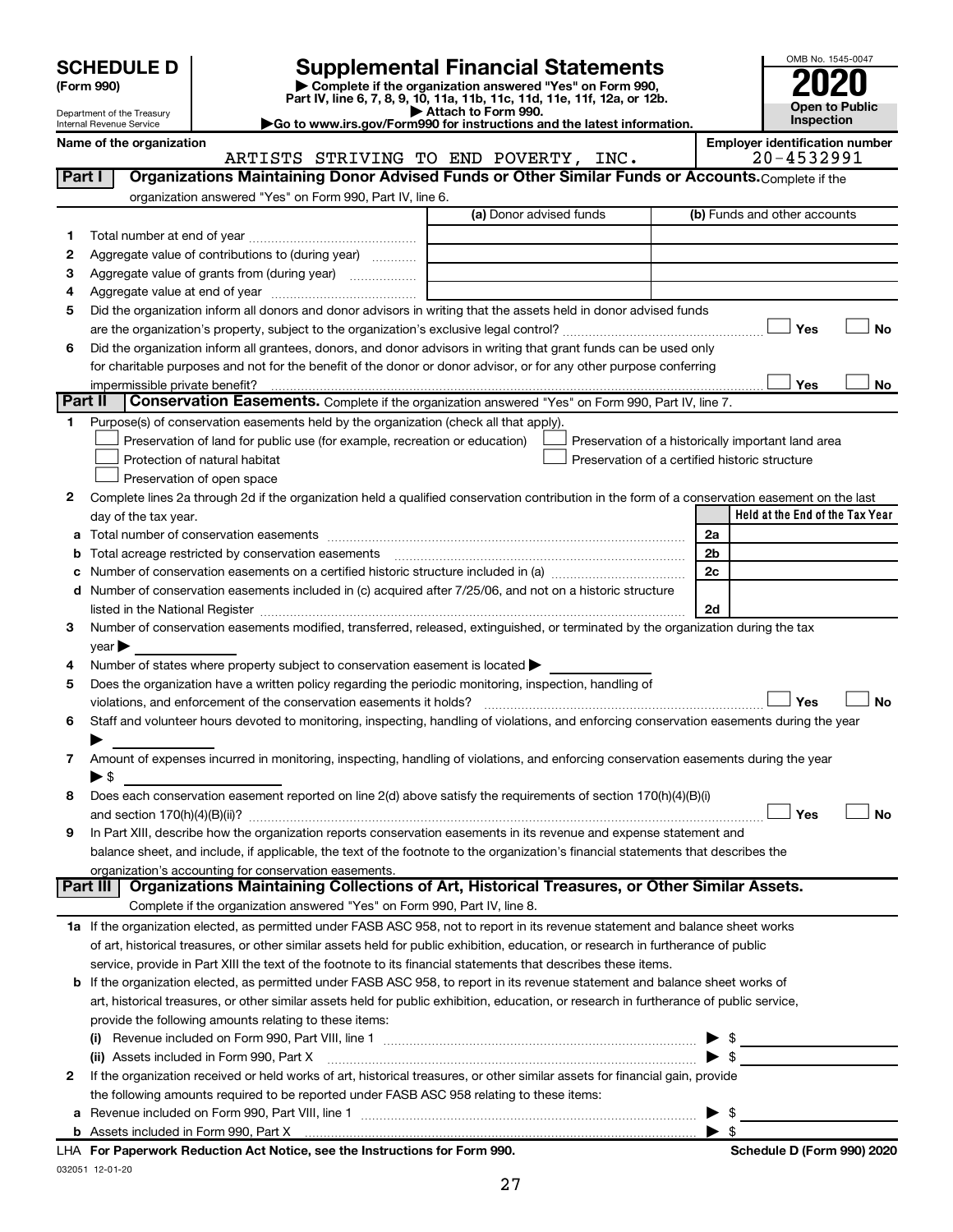|        | Schedule D (Form 990) 2020<br>Part III  <br>Organizations Maintaining Collections of Art, Historical Treasures, or Other Similar Assets (continued)                                                                            | ARTISTS STRIVING TO END POVERTY, INC. |   |                |                                                                                                                                                                                                                               |  |                 |  |                  | $20 - 4532991$ Page 2 |
|--------|--------------------------------------------------------------------------------------------------------------------------------------------------------------------------------------------------------------------------------|---------------------------------------|---|----------------|-------------------------------------------------------------------------------------------------------------------------------------------------------------------------------------------------------------------------------|--|-----------------|--|------------------|-----------------------|
| 3      | Using the organization's acquisition, accession, and other records, check any of the following that make significant use of its                                                                                                |                                       |   |                |                                                                                                                                                                                                                               |  |                 |  |                  |                       |
|        | collection items (check all that apply):                                                                                                                                                                                       |                                       |   |                |                                                                                                                                                                                                                               |  |                 |  |                  |                       |
| a      | Public exhibition                                                                                                                                                                                                              |                                       |   |                | Loan or exchange program                                                                                                                                                                                                      |  |                 |  |                  |                       |
| b      | Scholarly research                                                                                                                                                                                                             |                                       |   |                | Other and the contract of the contract of the contract of the contract of the contract of the contract of the contract of the contract of the contract of the contract of the contract of the contract of the contract of the |  |                 |  |                  |                       |
| c      | Preservation for future generations                                                                                                                                                                                            |                                       |   |                |                                                                                                                                                                                                                               |  |                 |  |                  |                       |
| 4      | Provide a description of the organization's collections and explain how they further the organization's exempt purpose in Part XIII.                                                                                           |                                       |   |                |                                                                                                                                                                                                                               |  |                 |  |                  |                       |
| 5      | During the year, did the organization solicit or receive donations of art, historical treasures, or other similar assets                                                                                                       |                                       |   |                |                                                                                                                                                                                                                               |  |                 |  |                  |                       |
|        |                                                                                                                                                                                                                                |                                       |   |                |                                                                                                                                                                                                                               |  |                 |  | Yes              | No                    |
|        | Part IV<br><b>Escrow and Custodial Arrangements.</b> Complete if the organization answered "Yes" on Form 990, Part IV, line 9, or                                                                                              |                                       |   |                |                                                                                                                                                                                                                               |  |                 |  |                  |                       |
|        | reported an amount on Form 990, Part X, line 21.                                                                                                                                                                               |                                       |   |                |                                                                                                                                                                                                                               |  |                 |  |                  |                       |
|        | 1a Is the organization an agent, trustee, custodian or other intermediary for contributions or other assets not included                                                                                                       |                                       |   |                |                                                                                                                                                                                                                               |  |                 |  |                  |                       |
|        |                                                                                                                                                                                                                                |                                       |   |                |                                                                                                                                                                                                                               |  |                 |  | Yes              | No                    |
|        | b If "Yes," explain the arrangement in Part XIII and complete the following table:                                                                                                                                             |                                       |   |                |                                                                                                                                                                                                                               |  |                 |  |                  |                       |
|        |                                                                                                                                                                                                                                |                                       |   |                |                                                                                                                                                                                                                               |  |                 |  | Amount           |                       |
|        |                                                                                                                                                                                                                                |                                       |   |                |                                                                                                                                                                                                                               |  | 1c              |  |                  |                       |
|        |                                                                                                                                                                                                                                |                                       |   |                |                                                                                                                                                                                                                               |  | 1d              |  |                  |                       |
|        | e Distributions during the year manufactured and continuum control of the control of the control of the control of the control of the control of the control of the control of the control of the control of the control of th |                                       |   |                |                                                                                                                                                                                                                               |  | 1е              |  |                  |                       |
| Ť.     |                                                                                                                                                                                                                                |                                       |   |                |                                                                                                                                                                                                                               |  | 1f              |  |                  |                       |
|        | 2a Did the organization include an amount on Form 990, Part X, line 21, for escrow or custodial account liability?                                                                                                             |                                       |   |                |                                                                                                                                                                                                                               |  |                 |  | Yes              | No                    |
|        |                                                                                                                                                                                                                                |                                       |   |                |                                                                                                                                                                                                                               |  |                 |  |                  |                       |
| Part V | <b>Endowment Funds.</b> Complete if the organization answered "Yes" on Form 990, Part IV, line 10.                                                                                                                             |                                       |   |                |                                                                                                                                                                                                                               |  |                 |  |                  |                       |
|        |                                                                                                                                                                                                                                | (a) Current year                      |   | (b) Prior year | (c) Two years back $\vert$ (d) Three years back $\vert$ (e) Four years back                                                                                                                                                   |  |                 |  |                  |                       |
|        | 1a Beginning of year balance                                                                                                                                                                                                   |                                       |   |                |                                                                                                                                                                                                                               |  |                 |  |                  |                       |
| b      |                                                                                                                                                                                                                                |                                       |   |                |                                                                                                                                                                                                                               |  |                 |  |                  |                       |
|        | Net investment earnings, gains, and losses                                                                                                                                                                                     |                                       |   |                |                                                                                                                                                                                                                               |  |                 |  |                  |                       |
| d      | Grants or scholarships                                                                                                                                                                                                         |                                       |   |                |                                                                                                                                                                                                                               |  |                 |  |                  |                       |
|        | e Other expenditures for facilities                                                                                                                                                                                            |                                       |   |                |                                                                                                                                                                                                                               |  |                 |  |                  |                       |
|        | and programs                                                                                                                                                                                                                   |                                       |   |                |                                                                                                                                                                                                                               |  |                 |  |                  |                       |
|        |                                                                                                                                                                                                                                |                                       |   |                |                                                                                                                                                                                                                               |  |                 |  |                  |                       |
| g      |                                                                                                                                                                                                                                |                                       |   |                |                                                                                                                                                                                                                               |  |                 |  |                  |                       |
| 2      | Provide the estimated percentage of the current year end balance (line 1g, column (a)) held as:                                                                                                                                |                                       |   |                |                                                                                                                                                                                                                               |  |                 |  |                  |                       |
| а      | Board designated or quasi-endowment >                                                                                                                                                                                          |                                       | % |                |                                                                                                                                                                                                                               |  |                 |  |                  |                       |
| b      | Permanent endowment                                                                                                                                                                                                            | %                                     |   |                |                                                                                                                                                                                                                               |  |                 |  |                  |                       |
|        | $\mathbf c$ Term endowment $\blacktriangleright$                                                                                                                                                                               | %                                     |   |                |                                                                                                                                                                                                                               |  |                 |  |                  |                       |
|        | The percentages on lines 2a, 2b, and 2c should equal 100%.                                                                                                                                                                     |                                       |   |                |                                                                                                                                                                                                                               |  |                 |  |                  |                       |
|        | 3a Are there endowment funds not in the possession of the organization that are held and administered for the organization                                                                                                     |                                       |   |                |                                                                                                                                                                                                                               |  |                 |  |                  | Yes                   |
|        | by:<br>(i)                                                                                                                                                                                                                     |                                       |   |                |                                                                                                                                                                                                                               |  |                 |  |                  | No                    |
|        |                                                                                                                                                                                                                                |                                       |   |                |                                                                                                                                                                                                                               |  |                 |  | 3a(i)<br> 3a(ii) |                       |
|        | (ii) Related organizations [11] Related organizations [11] Maximum material contract to the contract of the contract of the contract of the contract of the contract of the contract of the contract of the contract of the co |                                       |   |                |                                                                                                                                                                                                                               |  |                 |  | 3b               |                       |
| 4      | Describe in Part XIII the intended uses of the organization's endowment funds.                                                                                                                                                 |                                       |   |                |                                                                                                                                                                                                                               |  |                 |  |                  |                       |
|        | <b>Land, Buildings, and Equipment.</b><br><b>Part VI</b>                                                                                                                                                                       |                                       |   |                |                                                                                                                                                                                                                               |  |                 |  |                  |                       |
|        | Complete if the organization answered "Yes" on Form 990, Part IV, line 11a. See Form 990, Part X, line 10.                                                                                                                     |                                       |   |                |                                                                                                                                                                                                                               |  |                 |  |                  |                       |
|        | Description of property                                                                                                                                                                                                        | (a) Cost or other                     |   |                | (b) Cost or other                                                                                                                                                                                                             |  | (c) Accumulated |  | (d) Book value   |                       |
|        |                                                                                                                                                                                                                                | basis (investment)                    |   | basis (other)  |                                                                                                                                                                                                                               |  | depreciation    |  |                  |                       |
|        |                                                                                                                                                                                                                                |                                       |   |                |                                                                                                                                                                                                                               |  |                 |  |                  |                       |
|        |                                                                                                                                                                                                                                |                                       |   |                |                                                                                                                                                                                                                               |  |                 |  |                  |                       |
|        |                                                                                                                                                                                                                                |                                       |   |                |                                                                                                                                                                                                                               |  |                 |  |                  |                       |
|        |                                                                                                                                                                                                                                |                                       |   |                | 13,071.                                                                                                                                                                                                                       |  | 11,971.         |  |                  | 1,100.                |
|        |                                                                                                                                                                                                                                |                                       |   |                |                                                                                                                                                                                                                               |  |                 |  |                  |                       |
|        | Total. Add lines 1a through 1e. (Column (d) must equal Form 990, Part X, column (B), line 10c.)                                                                                                                                |                                       |   |                |                                                                                                                                                                                                                               |  |                 |  |                  | 1,100.                |

**Schedule D (Form 990) 2020**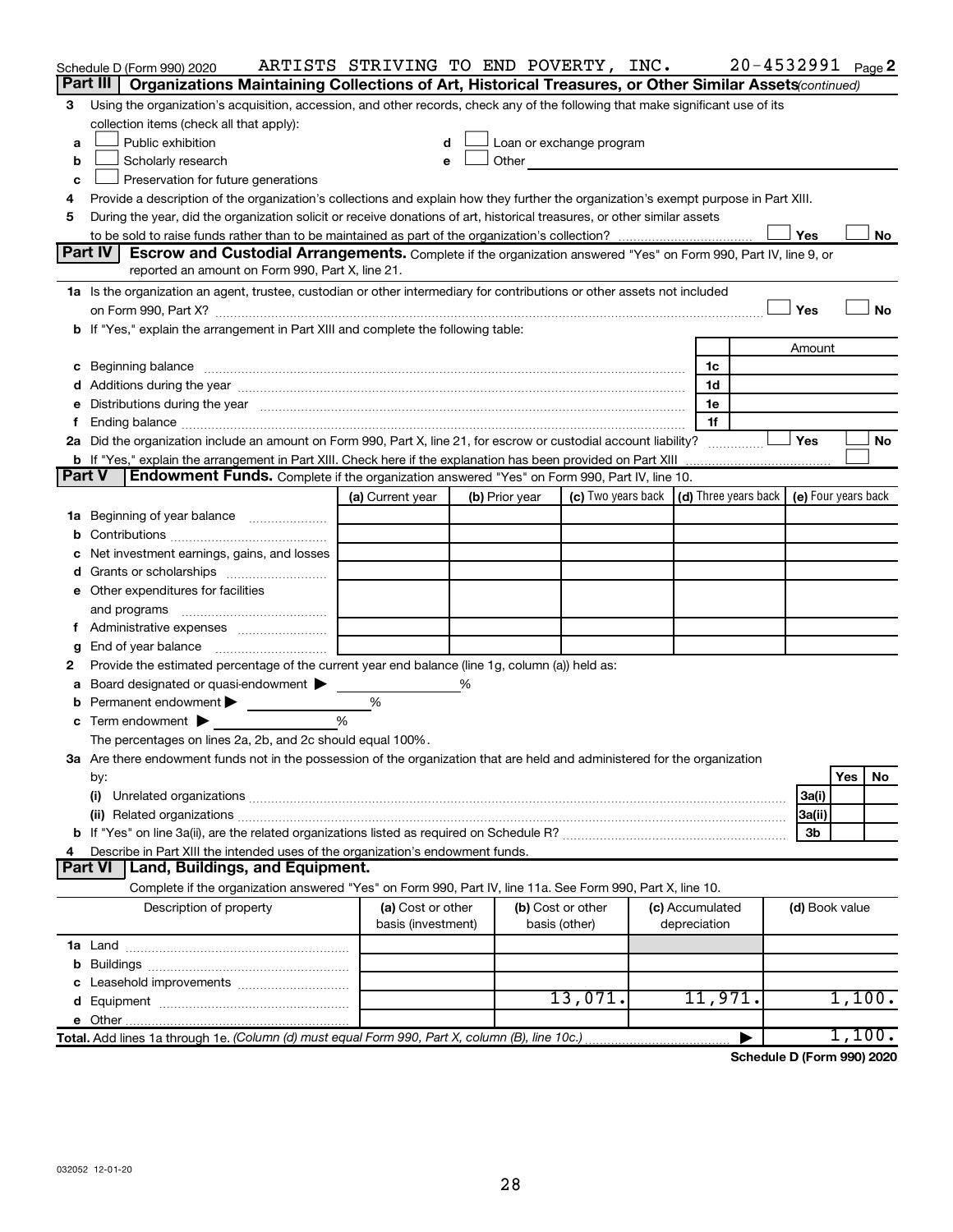| Part VII Investments - Other Securities.                                                                                                                                           |                 |                                                           |                |
|------------------------------------------------------------------------------------------------------------------------------------------------------------------------------------|-----------------|-----------------------------------------------------------|----------------|
| Complete if the organization answered "Yes" on Form 990, Part IV, line 11b. See Form 990, Part X, line 12.<br>(a) Description of security or category (including name of security) | (b) Book value  | (c) Method of valuation: Cost or end-of-year market value |                |
| (1) Financial derivatives                                                                                                                                                          |                 |                                                           |                |
|                                                                                                                                                                                    |                 |                                                           |                |
| $(3)$ Other                                                                                                                                                                        |                 |                                                           |                |
| (A)                                                                                                                                                                                |                 |                                                           |                |
| (B)                                                                                                                                                                                |                 |                                                           |                |
| (C)                                                                                                                                                                                |                 |                                                           |                |
| (D)                                                                                                                                                                                |                 |                                                           |                |
| (E)                                                                                                                                                                                |                 |                                                           |                |
| (F)                                                                                                                                                                                |                 |                                                           |                |
| (G)                                                                                                                                                                                |                 |                                                           |                |
| (H)                                                                                                                                                                                |                 |                                                           |                |
| Total. (Col. (b) must equal Form 990, Part X, col. (B) line 12.)                                                                                                                   |                 |                                                           |                |
| Part VIII Investments - Program Related.                                                                                                                                           |                 |                                                           |                |
| Complete if the organization answered "Yes" on Form 990, Part IV, line 11c. See Form 990, Part X, line 13.                                                                         |                 |                                                           |                |
| (a) Description of investment                                                                                                                                                      | (b) Book value  | (c) Method of valuation: Cost or end-of-year market value |                |
| (1)                                                                                                                                                                                |                 |                                                           |                |
| (2)                                                                                                                                                                                |                 |                                                           |                |
| (3)                                                                                                                                                                                |                 |                                                           |                |
| (4)                                                                                                                                                                                |                 |                                                           |                |
| (5)                                                                                                                                                                                |                 |                                                           |                |
| (6)                                                                                                                                                                                |                 |                                                           |                |
| (7)                                                                                                                                                                                |                 |                                                           |                |
| (8)                                                                                                                                                                                |                 |                                                           |                |
| (9)                                                                                                                                                                                |                 |                                                           |                |
| Total. (Col. (b) must equal Form 990, Part X, col. (B) line 13.)<br><b>Other Assets.</b>                                                                                           |                 |                                                           |                |
| Part IX                                                                                                                                                                            |                 |                                                           |                |
| Complete if the organization answered "Yes" on Form 990, Part IV, line 11d. See Form 990, Part X, line 15.                                                                         | (a) Description |                                                           | (b) Book value |
|                                                                                                                                                                                    |                 |                                                           |                |
| (1)                                                                                                                                                                                |                 |                                                           |                |
| (2)                                                                                                                                                                                |                 |                                                           |                |
| (3)                                                                                                                                                                                |                 |                                                           |                |
| (4)<br>(5)                                                                                                                                                                         |                 |                                                           |                |
| (6)                                                                                                                                                                                |                 |                                                           |                |
| (7)                                                                                                                                                                                |                 |                                                           |                |
| (8)                                                                                                                                                                                |                 |                                                           |                |
| (9)                                                                                                                                                                                |                 |                                                           |                |
| Total. (Column (b) must equal Form 990, Part X, col. (B) line 15.)                                                                                                                 |                 |                                                           |                |
| <b>Other Liabilities.</b><br>Part X                                                                                                                                                |                 |                                                           |                |
| Complete if the organization answered "Yes" on Form 990, Part IV, line 11e or 11f. See Form 990, Part X, line 25.                                                                  |                 |                                                           |                |
| (a) Description of liability<br>1.                                                                                                                                                 |                 |                                                           | (b) Book value |
| Federal income taxes<br>(1)                                                                                                                                                        |                 |                                                           |                |
| REFUNDABLE EIDL ADVANCE<br>(2)                                                                                                                                                     |                 |                                                           | 10,000.        |
| (3)                                                                                                                                                                                |                 |                                                           |                |
| (4)                                                                                                                                                                                |                 |                                                           |                |
| (5)                                                                                                                                                                                |                 |                                                           |                |
| (6)                                                                                                                                                                                |                 |                                                           |                |
| (7)                                                                                                                                                                                |                 |                                                           |                |
| (8)                                                                                                                                                                                |                 |                                                           |                |
| (9)                                                                                                                                                                                |                 |                                                           |                |
|                                                                                                                                                                                    |                 |                                                           | 10,000.        |
| 2. Liability for uncertain tax positions. In Part XIII, provide the text of the footnote to the organization's financial statements that reports the                               |                 |                                                           |                |

Schedule D (Form 990) 2020  $\;$  <code>ARTISTS STRIVING TO END POVERTY</code> , <code>INC.</code>  $\;$  <code>20–4532991</code> <code>Page</code>

organization's liability for uncertain tax positions under FASB ASC 740. Check here if the text of the footnote has been provided in Part XIII…  $\boxed{\mathrm{X}}$ 

**Schedule D (Form 990) 2020**

20-4532991 Page 3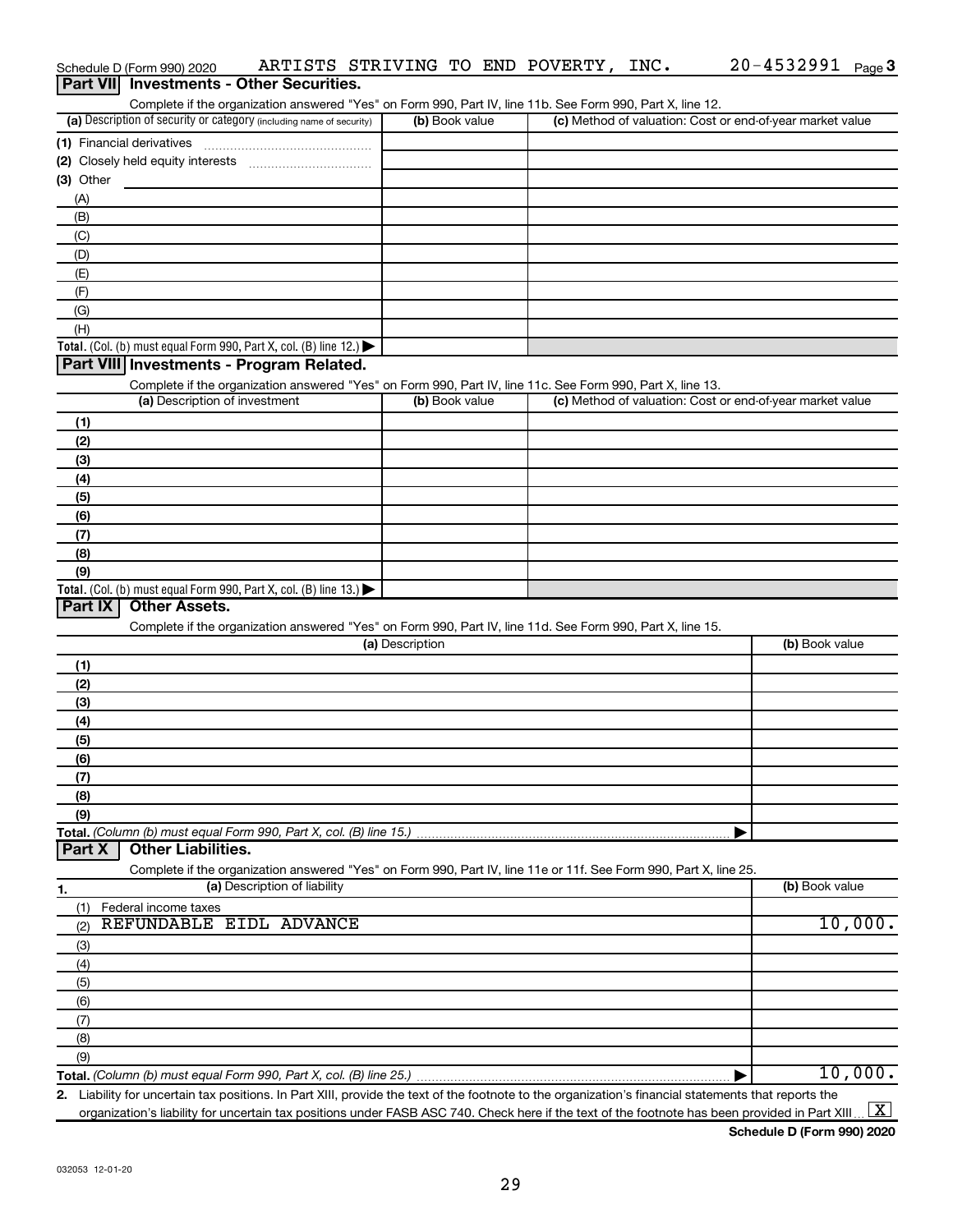|   | ARTISTS STRIVING TO END POVERTY, INC.<br>Schedule D (Form 990) 2020                                                                                                                                                                                                          |                |         |              | $20 - 4532991$ Page 4 |
|---|------------------------------------------------------------------------------------------------------------------------------------------------------------------------------------------------------------------------------------------------------------------------------|----------------|---------|--------------|-----------------------|
|   | Reconciliation of Revenue per Audited Financial Statements With Revenue per Return.<br>Part XI                                                                                                                                                                               |                |         |              |                       |
|   | Complete if the organization answered "Yes" on Form 990, Part IV, line 12a.                                                                                                                                                                                                  |                |         |              |                       |
| 1 | Total revenue, gains, and other support per audited financial statements                                                                                                                                                                                                     |                |         | $\mathbf{1}$ | 1,584,572.            |
| 2 | Amounts included on line 1 but not on Form 990, Part VIII, line 12:                                                                                                                                                                                                          |                |         |              |                       |
| a | Net unrealized gains (losses) on investments [111] Met unrealized main states and investments [11] Metamas and the university of the unrealized main states and the unrealized main states and the unrealized main states and                                                | 2a             | 44,633. |              |                       |
| b |                                                                                                                                                                                                                                                                              | 2 <sub>b</sub> | 72,716. |              |                       |
| c |                                                                                                                                                                                                                                                                              | 2 <sub>c</sub> |         |              |                       |
| d |                                                                                                                                                                                                                                                                              | 2d             |         |              |                       |
| е | Add lines 2a through 2d <b>continuum continuum contracts</b> and an analysis of the contract of the contract of the contract of the contract of the contract of the contract of the contract of the contract of the contract of the                                          |                |         | 2e           | 117,349.              |
| 3 |                                                                                                                                                                                                                                                                              |                |         | 3            | 1,467,223.            |
| 4 | Amounts included on Form 990, Part VIII, line 12, but not on line 1:                                                                                                                                                                                                         |                |         |              |                       |
|   |                                                                                                                                                                                                                                                                              | 4a             |         |              |                       |
|   |                                                                                                                                                                                                                                                                              | 4 <sub>b</sub> |         |              |                       |
|   | c Add lines 4a and 4b                                                                                                                                                                                                                                                        |                |         | 4с           | 0.                    |
|   |                                                                                                                                                                                                                                                                              |                |         | 5            | 1,467,223.            |
|   |                                                                                                                                                                                                                                                                              |                |         |              |                       |
|   | Part XII   Reconciliation of Expenses per Audited Financial Statements With Expenses per Return.                                                                                                                                                                             |                |         |              |                       |
|   | Complete if the organization answered "Yes" on Form 990, Part IV, line 12a.                                                                                                                                                                                                  |                |         |              |                       |
| 1 |                                                                                                                                                                                                                                                                              |                |         | $\mathbf{1}$ | 954, 332.             |
| 2 | Amounts included on line 1 but not on Form 990, Part IX, line 25:                                                                                                                                                                                                            |                |         |              |                       |
| a |                                                                                                                                                                                                                                                                              | 2a             | 72,716. |              |                       |
| b |                                                                                                                                                                                                                                                                              | 2 <sub>b</sub> |         |              |                       |
| c |                                                                                                                                                                                                                                                                              | 2 <sub>c</sub> |         |              |                       |
| d |                                                                                                                                                                                                                                                                              | 2d             |         |              |                       |
|   | e Add lines 2a through 2d <b>[10]</b> [20] <b>All and Provide 20</b> [20] <b>All and Provide 20</b> [30] <b>All and Provide 20</b> [30] <b>All and Provide 20</b> [30] <b>All and Provide 20</b> [30] <b>All and Provide 20</b> [30] <b>All and Provide 20</b> [30] <b>A</b> |                |         | 2e           | 72,716.               |
| 3 |                                                                                                                                                                                                                                                                              |                |         | 3            | 881,616.              |
| 4 | Amounts included on Form 990, Part IX, line 25, but not on line 1:                                                                                                                                                                                                           |                |         |              |                       |
| a |                                                                                                                                                                                                                                                                              | 4a             |         |              |                       |
|   |                                                                                                                                                                                                                                                                              | 4b             |         |              |                       |
|   | c Add lines 4a and 4b                                                                                                                                                                                                                                                        |                |         | 4с           | 0.                    |
|   | Part XIII Supplemental Information.                                                                                                                                                                                                                                          |                |         | 5            | 881,616.              |

Provide the descriptions required for Part II, lines 3, 5, and 9; Part III, lines 1a and 4; Part IV, lines 1b and 2b; Part V, line 4; Part X, line 2; Part XI, lines 2d and 4b; and Part XII, lines 2d and 4b. Also complete this part to provide any additional information.

## PART X, LINE 2:

| THE ORGANIZATION IS A TAX-EXEMPT ORGANIZATION AS DEFINED BY SECTION        |
|----------------------------------------------------------------------------|
| $501(C)(3)$ OF THE INTERNAL REVENUE CODE, THOUGH IT IS SUBJECT TO TAX ON   |
| INCOME UNRELATED TO ITS EXEMPT PURPOSE, UNLESS THAT INCOME IS OTHERWISE    |
| EXCLUDED BY THE CODE. THE ORGANIZATION HAS PROCESSES PRESENTLY IN PLACE TO |
| ENSURE THE MAINTENANCE OF ITS TAX-EXEMPT STATUS; TO IDENTIFY AND REPORT    |
| UNRELATED INCOME; TO DETERMINE ITS FILING AND TAX OBLIGATIONS IN           |
| JURISDICTIONS FOR WHICH IT HAS NEXUS; AND TO IDENTIFY AND EVALUATE OTHER   |
| MATTERS THAT MAY BE CONSIDERED TAX POSITIONS. THE ORGANIZATION HAS         |
| DETERMINED THAT THERE ARE NO MATERIAL UNCERTAIN TAX POSITIONS THAT REOUIRE |
| RECOGNITION OR DISCLOSURE IN THE FINANCIAL STATEMENTS.                     |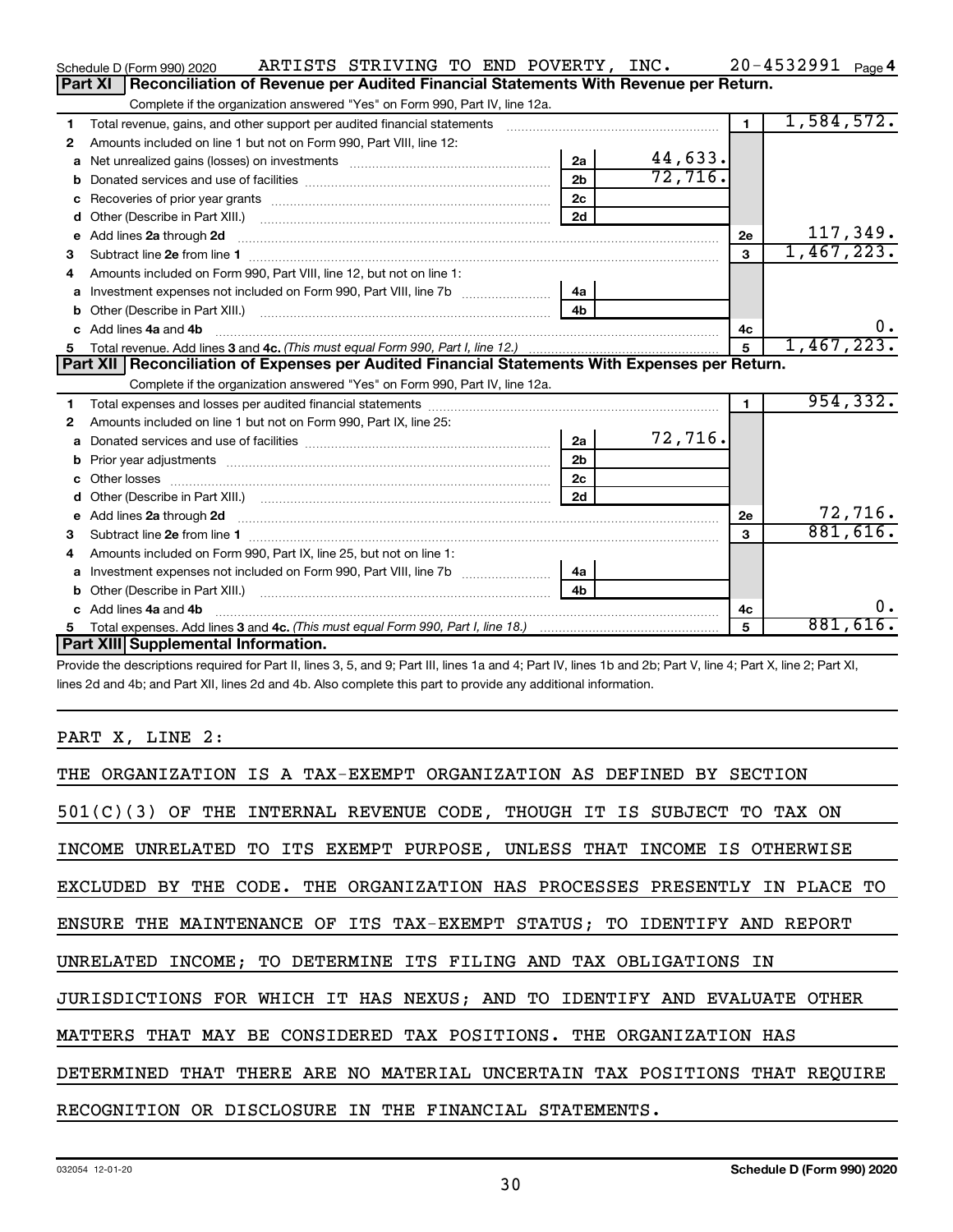|                                                                                                |  |  | ARTISTS STRIVING TO END POVERTY, INC. | 20-4532991 Page 5 |  |
|------------------------------------------------------------------------------------------------|--|--|---------------------------------------|-------------------|--|
| Schedule D (Form 990) 2020 ARTISTS ST<br><b>Part XIII Supplemental Information</b> (continued) |  |  |                                       |                   |  |
|                                                                                                |  |  |                                       |                   |  |
|                                                                                                |  |  |                                       |                   |  |
|                                                                                                |  |  |                                       |                   |  |
|                                                                                                |  |  |                                       |                   |  |
|                                                                                                |  |  |                                       |                   |  |
|                                                                                                |  |  |                                       |                   |  |
|                                                                                                |  |  |                                       |                   |  |
|                                                                                                |  |  |                                       |                   |  |
|                                                                                                |  |  |                                       |                   |  |
|                                                                                                |  |  |                                       |                   |  |
|                                                                                                |  |  |                                       |                   |  |
|                                                                                                |  |  |                                       |                   |  |
|                                                                                                |  |  |                                       |                   |  |
|                                                                                                |  |  |                                       |                   |  |
|                                                                                                |  |  |                                       |                   |  |
|                                                                                                |  |  |                                       |                   |  |
|                                                                                                |  |  |                                       |                   |  |
|                                                                                                |  |  |                                       |                   |  |
|                                                                                                |  |  |                                       |                   |  |
|                                                                                                |  |  |                                       |                   |  |
|                                                                                                |  |  |                                       |                   |  |
|                                                                                                |  |  |                                       |                   |  |
|                                                                                                |  |  |                                       |                   |  |
|                                                                                                |  |  |                                       |                   |  |
|                                                                                                |  |  |                                       |                   |  |
|                                                                                                |  |  |                                       |                   |  |
|                                                                                                |  |  |                                       |                   |  |
|                                                                                                |  |  |                                       |                   |  |
|                                                                                                |  |  |                                       |                   |  |
|                                                                                                |  |  |                                       |                   |  |
|                                                                                                |  |  |                                       |                   |  |
|                                                                                                |  |  |                                       |                   |  |
|                                                                                                |  |  |                                       |                   |  |
|                                                                                                |  |  |                                       |                   |  |
|                                                                                                |  |  |                                       |                   |  |
|                                                                                                |  |  |                                       |                   |  |
|                                                                                                |  |  |                                       |                   |  |
|                                                                                                |  |  |                                       |                   |  |
|                                                                                                |  |  |                                       |                   |  |
|                                                                                                |  |  |                                       |                   |  |
|                                                                                                |  |  |                                       |                   |  |
|                                                                                                |  |  |                                       |                   |  |
|                                                                                                |  |  |                                       |                   |  |
|                                                                                                |  |  |                                       |                   |  |
|                                                                                                |  |  |                                       |                   |  |
|                                                                                                |  |  |                                       |                   |  |
|                                                                                                |  |  |                                       |                   |  |
|                                                                                                |  |  |                                       |                   |  |
|                                                                                                |  |  |                                       |                   |  |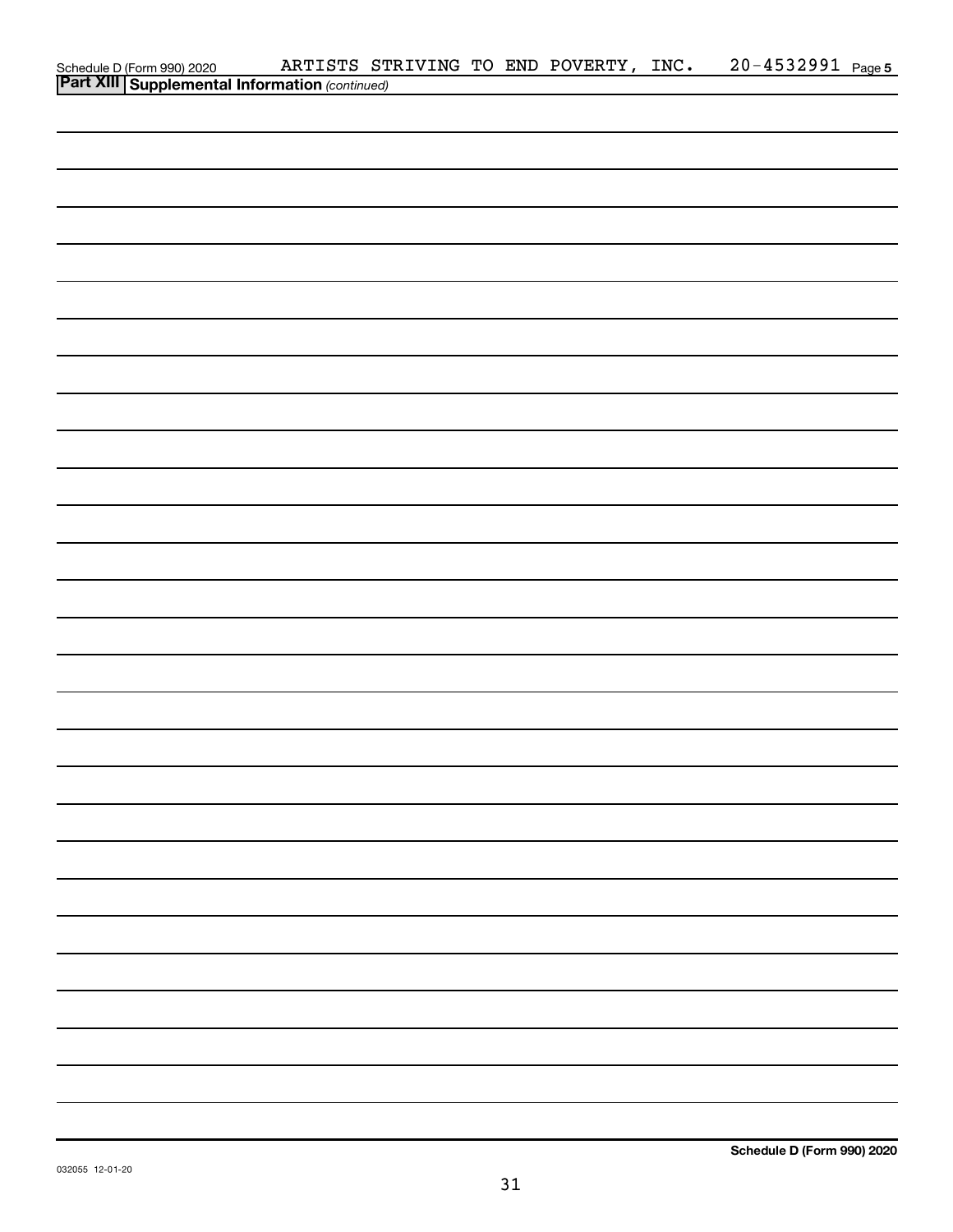| <b>SCHEDULE F</b>                                    |               |                                     | <b>Statement of Activities Outside the United States</b>                                                                                |                 |                                                 | OMB No. 1545-0047                     |
|------------------------------------------------------|---------------|-------------------------------------|-----------------------------------------------------------------------------------------------------------------------------------------|-----------------|-------------------------------------------------|---------------------------------------|
| (Form 990)                                           |               |                                     | Complete if the organization answered "Yes" on Form 990, Part IV, line 14b, 15, or 16.                                                  |                 |                                                 |                                       |
| Department of the Treasury                           |               |                                     | Attach to Form 990.                                                                                                                     |                 |                                                 | <b>Open to Public</b>                 |
| Internal Revenue Service                             |               |                                     | Go to www.irs.gov/Form990 for instructions and the latest information.                                                                  |                 |                                                 | Inspection                            |
| Name of the organization                             |               |                                     |                                                                                                                                         |                 |                                                 | <b>Employer identification number</b> |
| ARTISTS STRIVING TO END POVERTY, INC.                |               |                                     |                                                                                                                                         |                 | 20-4532991                                      |                                       |
| Part I                                               |               |                                     | General Information on Activities Outside the United States. Complete if the organization answered "Yes" on                             |                 |                                                 |                                       |
| Form 990, Part IV, line 14b.                         |               |                                     |                                                                                                                                         |                 |                                                 |                                       |
| 1                                                    |               |                                     | For grantmakers. Does the organization maintain records to substantiate the amount of its grants and other assistance,                  |                 |                                                 |                                       |
|                                                      |               |                                     | the grantees' eligibility for the grants or assistance, and the selection criteria used to award the grants or assistance?              |                 |                                                 | Yes<br>No                             |
| $\mathbf{2}$                                         |               |                                     | For grantmakers. Describe in Part V the organization's procedures for monitoring the use of its grants and other assistance outside the |                 |                                                 |                                       |
| United States.                                       |               |                                     |                                                                                                                                         |                 |                                                 |                                       |
| 3                                                    |               |                                     | Activities per Region. (The following Part I, line 3 table can be duplicated if additional space is needed.)                            |                 |                                                 |                                       |
| (a) Region                                           |               | (b) Number of $\vert$ (c) Number of | (d) Activities conducted in the region                                                                                                  |                 | (e) If activity listed in (d)                   | (f) Total                             |
|                                                      | offices       | employees,<br>agents, and           | (by type) (such as, fundraising, pro-<br>gram services, investments, grants to                                                          |                 | is a program service,<br>describe specific type | expenditures<br>for and               |
|                                                      | in the region | independent<br>contractors          | recipients located in the region)                                                                                                       |                 | of service(s) in the region                     | investments                           |
|                                                      |               | in the region                       |                                                                                                                                         |                 |                                                 | in the region                         |
|                                                      |               |                                     |                                                                                                                                         |                 |                                                 |                                       |
|                                                      |               |                                     |                                                                                                                                         |                 |                                                 |                                       |
| SUB-SAHARAN AFRICA                                   | 0             | 0                                   | PROGRAM SERVICES                                                                                                                        | ARTS INSIDE-OUT |                                                 | 22, 123.                              |
|                                                      |               |                                     |                                                                                                                                         |                 |                                                 |                                       |
|                                                      |               |                                     |                                                                                                                                         |                 |                                                 |                                       |
|                                                      |               |                                     |                                                                                                                                         |                 |                                                 |                                       |
| SOUTH ASIA                                           | 0             | 0                                   | PROGRAM SERVICES                                                                                                                        | SHANTI BHAVAN   |                                                 | 27,162.                               |
|                                                      |               |                                     |                                                                                                                                         |                 |                                                 |                                       |
|                                                      |               |                                     |                                                                                                                                         |                 |                                                 |                                       |
|                                                      |               |                                     |                                                                                                                                         |                 |                                                 |                                       |
|                                                      |               |                                     |                                                                                                                                         |                 |                                                 |                                       |
|                                                      |               |                                     |                                                                                                                                         |                 |                                                 |                                       |
|                                                      |               |                                     |                                                                                                                                         |                 |                                                 |                                       |
|                                                      |               |                                     |                                                                                                                                         |                 |                                                 |                                       |
|                                                      |               |                                     |                                                                                                                                         |                 |                                                 |                                       |
|                                                      |               |                                     |                                                                                                                                         |                 |                                                 |                                       |
|                                                      |               |                                     |                                                                                                                                         |                 |                                                 |                                       |
|                                                      |               |                                     |                                                                                                                                         |                 |                                                 |                                       |
|                                                      |               |                                     |                                                                                                                                         |                 |                                                 |                                       |
|                                                      |               |                                     |                                                                                                                                         |                 |                                                 |                                       |
|                                                      |               |                                     |                                                                                                                                         |                 |                                                 |                                       |
|                                                      |               |                                     |                                                                                                                                         |                 |                                                 |                                       |
|                                                      |               |                                     |                                                                                                                                         |                 |                                                 |                                       |
|                                                      |               |                                     |                                                                                                                                         |                 |                                                 |                                       |
|                                                      |               |                                     |                                                                                                                                         |                 |                                                 |                                       |
|                                                      |               |                                     |                                                                                                                                         |                 |                                                 |                                       |
|                                                      |               |                                     |                                                                                                                                         |                 |                                                 |                                       |
|                                                      |               |                                     |                                                                                                                                         |                 |                                                 |                                       |
| <b>3 a</b> Subtotal<br>.                             | 0             | 0                                   |                                                                                                                                         |                 |                                                 | 49,285.                               |
| <b>b</b> Total from continuation<br>sheets to Part I | 0             |                                     |                                                                                                                                         |                 |                                                 | 0.                                    |
| c Totals (add lines 3a                               |               |                                     |                                                                                                                                         |                 |                                                 |                                       |
| and 3b)                                              |               |                                     |                                                                                                                                         |                 |                                                 | 49,285.                               |

**For Paperwork Reduction Act Notice, see the Instructions for Form 990. Schedule F (Form 990) 2020** LHA

OMB No. 1545-0047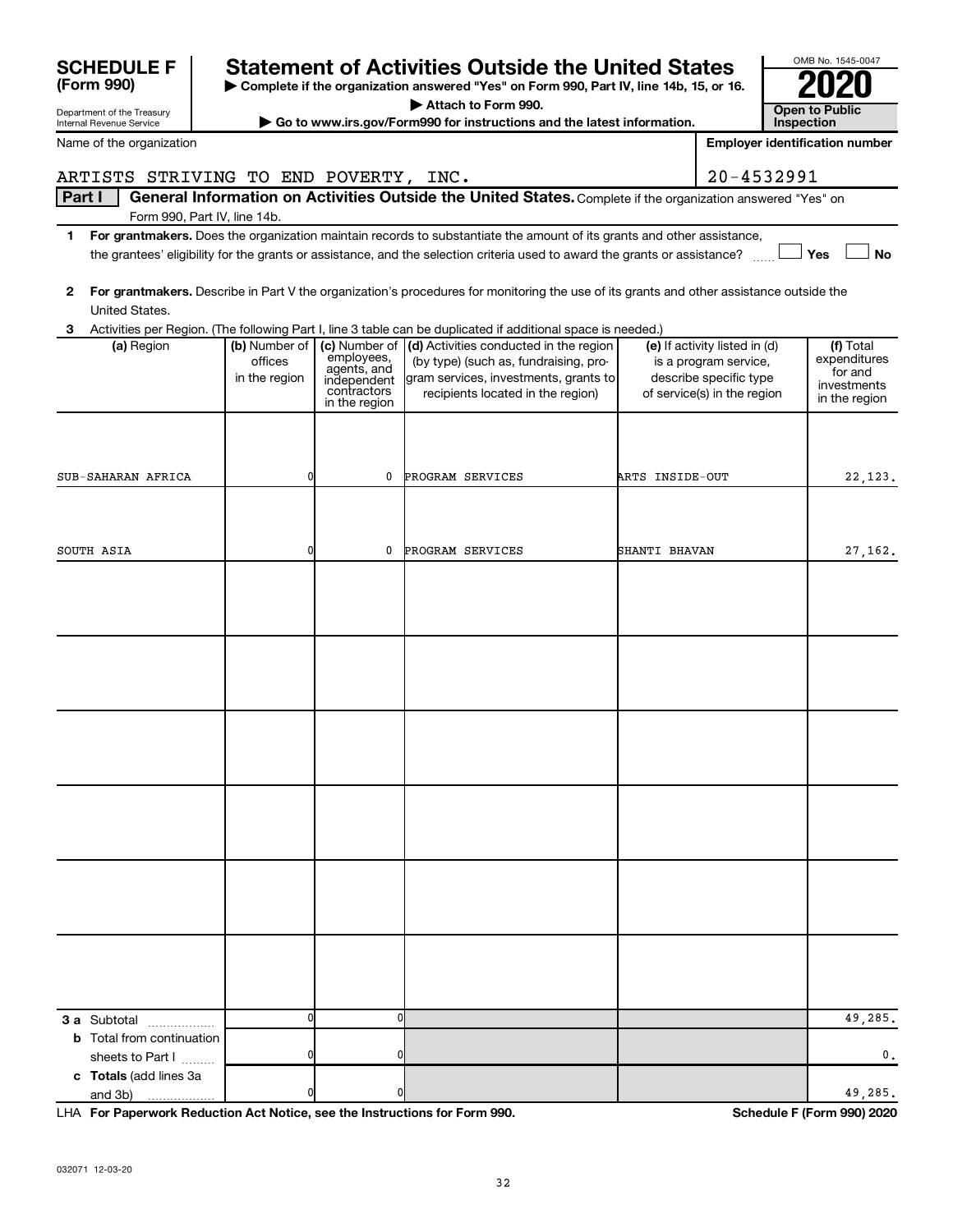Part II | Grants and Other Assistance to Organizations or Entities Outside the United States. Complete if the organization answered "Yes" on Form 990, Part IV, line 15, for any recipient who received more than \$5,000. Part II can be duplicated if additional space is needed.

| 1<br>(a) Name of organization                              | (b) IRS code section<br>and EIN (if applicable) | (c) Region | (d) Purpose of<br>grant                                                                                                                 | (e) Amount | (f) Manner of<br>of cash grant cash disbursement | (g) Amount of<br>noncash<br>assistance | (h) Description<br>of noncash<br>assistance | (i) Method of<br>valuation (book, FMV,<br>appraisal, other) |
|------------------------------------------------------------|-------------------------------------------------|------------|-----------------------------------------------------------------------------------------------------------------------------------------|------------|--------------------------------------------------|----------------------------------------|---------------------------------------------|-------------------------------------------------------------|
|                                                            |                                                 |            |                                                                                                                                         |            |                                                  |                                        |                                             |                                                             |
|                                                            |                                                 |            |                                                                                                                                         |            |                                                  |                                        |                                             |                                                             |
|                                                            |                                                 |            |                                                                                                                                         |            |                                                  |                                        |                                             |                                                             |
|                                                            |                                                 |            |                                                                                                                                         |            |                                                  |                                        |                                             |                                                             |
|                                                            |                                                 |            |                                                                                                                                         |            |                                                  |                                        |                                             |                                                             |
|                                                            |                                                 |            |                                                                                                                                         |            |                                                  |                                        |                                             |                                                             |
|                                                            |                                                 |            |                                                                                                                                         |            |                                                  |                                        |                                             |                                                             |
|                                                            |                                                 |            |                                                                                                                                         |            |                                                  |                                        |                                             |                                                             |
|                                                            |                                                 |            |                                                                                                                                         |            |                                                  |                                        |                                             |                                                             |
|                                                            |                                                 |            |                                                                                                                                         |            |                                                  |                                        |                                             |                                                             |
|                                                            |                                                 |            |                                                                                                                                         |            |                                                  |                                        |                                             |                                                             |
|                                                            |                                                 |            |                                                                                                                                         |            |                                                  |                                        |                                             |                                                             |
|                                                            |                                                 |            |                                                                                                                                         |            |                                                  |                                        |                                             |                                                             |
|                                                            |                                                 |            |                                                                                                                                         |            |                                                  |                                        |                                             |                                                             |
|                                                            |                                                 |            |                                                                                                                                         |            |                                                  |                                        |                                             |                                                             |
|                                                            |                                                 |            |                                                                                                                                         |            |                                                  |                                        |                                             |                                                             |
| $\mathbf{2}$                                               |                                                 |            | Enter total number of recipient organizations listed above that are recognized as charities by the foreign country, recognized as a tax |            |                                                  |                                        |                                             |                                                             |
| Enter total number of other organizations or entities<br>3 |                                                 |            |                                                                                                                                         |            |                                                  |                                        |                                             |                                                             |

**Schedule F (Form 990) 2020**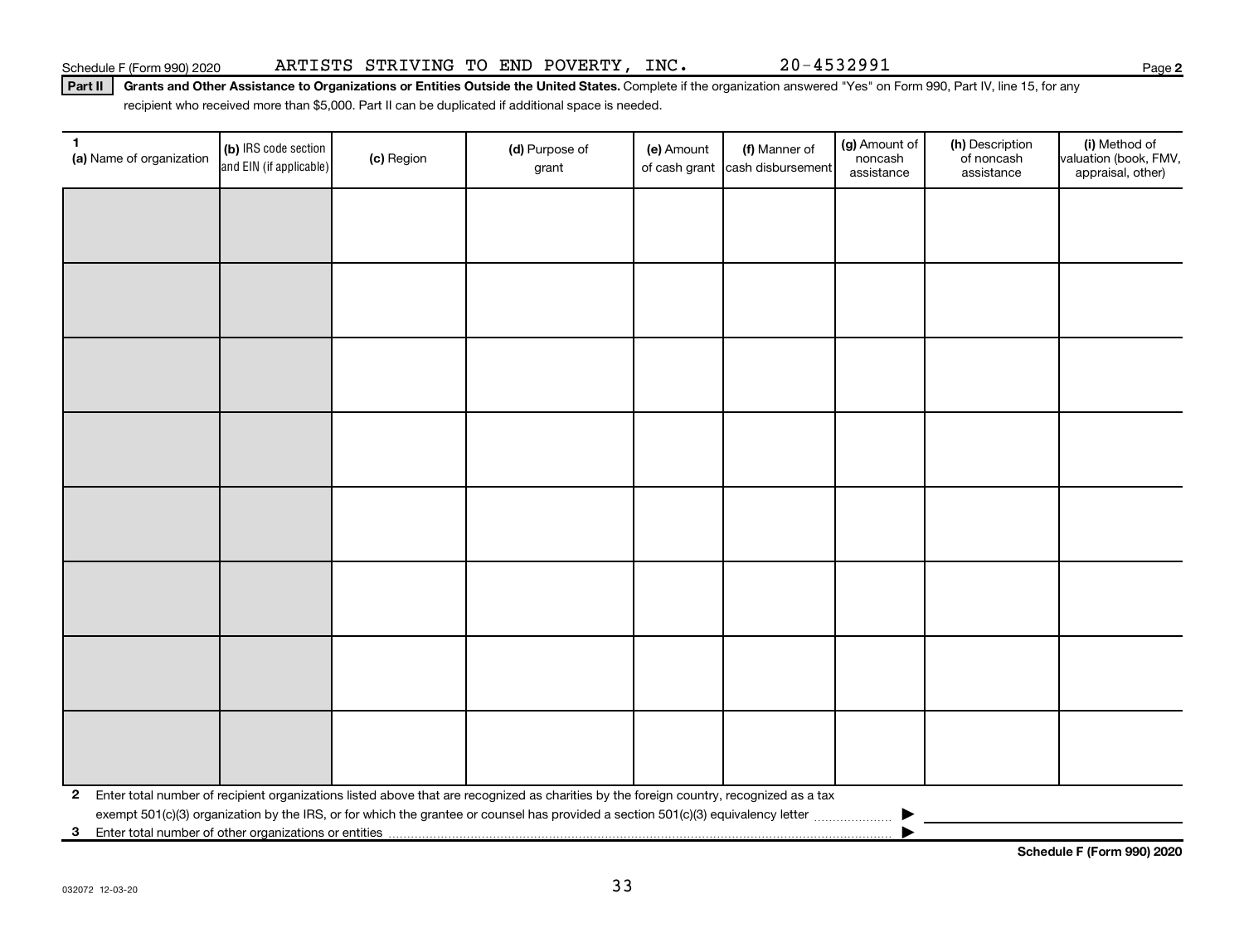| Schedule F (Form 990) 2020 |  |  |  |  |  |  |  |  |  |  |
|----------------------------|--|--|--|--|--|--|--|--|--|--|

(f) Amount of noncash assistance

(g) Description of noncash assistance

(e) Manner of cash disbursement

Part III Grants and Other Assistance to Individuals Outside the United States. Complete if the organization answered "Yes" on Form 990, Part IV, line 16. Part III can be duplicated if additional space is needed.

> (c) Number of **recipients**

(a) Type of grant or assistance (b) Region (b) Region (c) Number of (d) Amount of (e) Manner of (f) Amount of (f)<br>Region (cash grant cash dishursement popcash noncash assistance v

(d) Amount of cash grant

Schedule F (Form 990) 2020 ARTISTS STRIVING TO END POVERTY, INC.  $20-4532991$ 

**(h)** Method of<br>valuation<br>(book, FMV,<br>appraisal, other)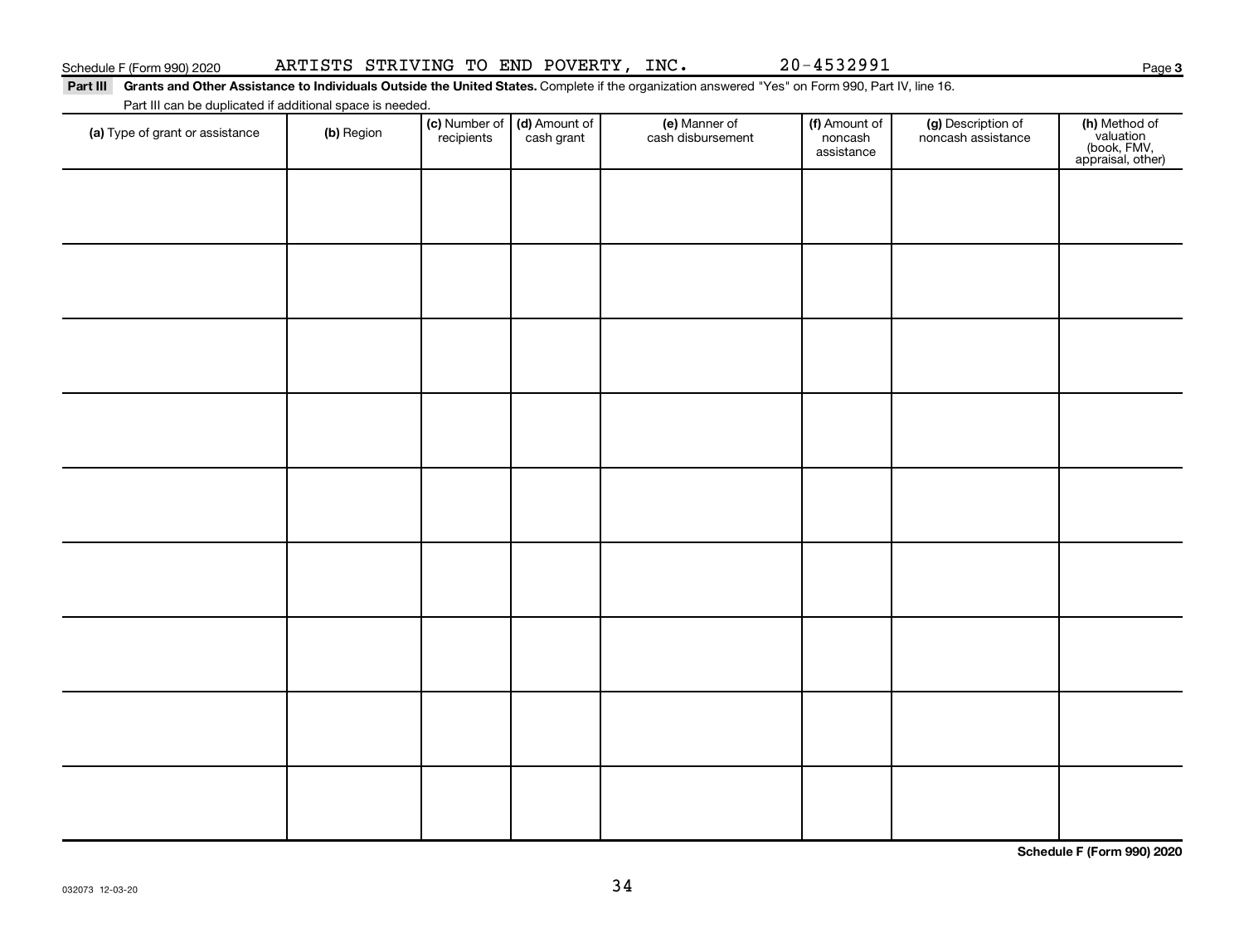| Schedule F (Form 990) 2020 ARTISTS STRIVING TO END POVERTY, |  |  | INC. | 20-4532991 | Page 4 |
|-------------------------------------------------------------|--|--|------|------------|--------|
| <b>Part IV   Foreign Forms</b>                              |  |  |      |            |        |

| 1            | Was the organization a U.S. transferor of property to a foreign corporation during the tax year? If "Yes,"<br>the organization may be required to file Form 926, Return by a U.S. Transferor of Property to a Foreign                                                                                                             | Yes | $\overline{X}$ No |
|--------------|-----------------------------------------------------------------------------------------------------------------------------------------------------------------------------------------------------------------------------------------------------------------------------------------------------------------------------------|-----|-------------------|
| $\mathbf{2}$ | Did the organization have an interest in a foreign trust during the tax year? If "Yes," the organization may<br>be required to separately file Form 3520, Annual Return To Report Transactions With Foreign Trusts and<br>Receipt of Certain Foreign Gifts, and/or Form 3520-A, Annual Information Return of Foreign Trust With a | Yes | $X _{N_{\Omega}}$ |
| 3            | Did the organization have an ownership interest in a foreign corporation during the tax year? If "Yes,"<br>the organization may be required to file Form 5471, Information Return of U.S. Persons With Respect to                                                                                                                 | Yes | $\overline{X}$ No |
| 4            | Was the organization a direct or indirect shareholder of a passive foreign investment company or a<br>qualified electing fund during the tax year? If "Yes," the organization may be required to file Form 8621,<br>Information Return by a Shareholder of a Passive Foreign Investment Company or Qualified Electing             | Yes | $\overline{X}$ No |
| 5            | Did the organization have an ownership interest in a foreign partnership during the tax year? If "Yes,"<br>the organization may be required to file Form 8865, Return of U.S. Persons With Respect to Certain<br>Foreign Partnerships (see Instructions for Form 8865)                                                            | Yes | $X _{\text{No}}$  |
| 6            | Did the organization have any operations in or related to any boycotting countries during the tax year? If<br>"Yes," the organization may be required to separately file Form 5713, International Boycott Report (see                                                                                                             | Yes |                   |

**Schedule F (Form 990) 2020**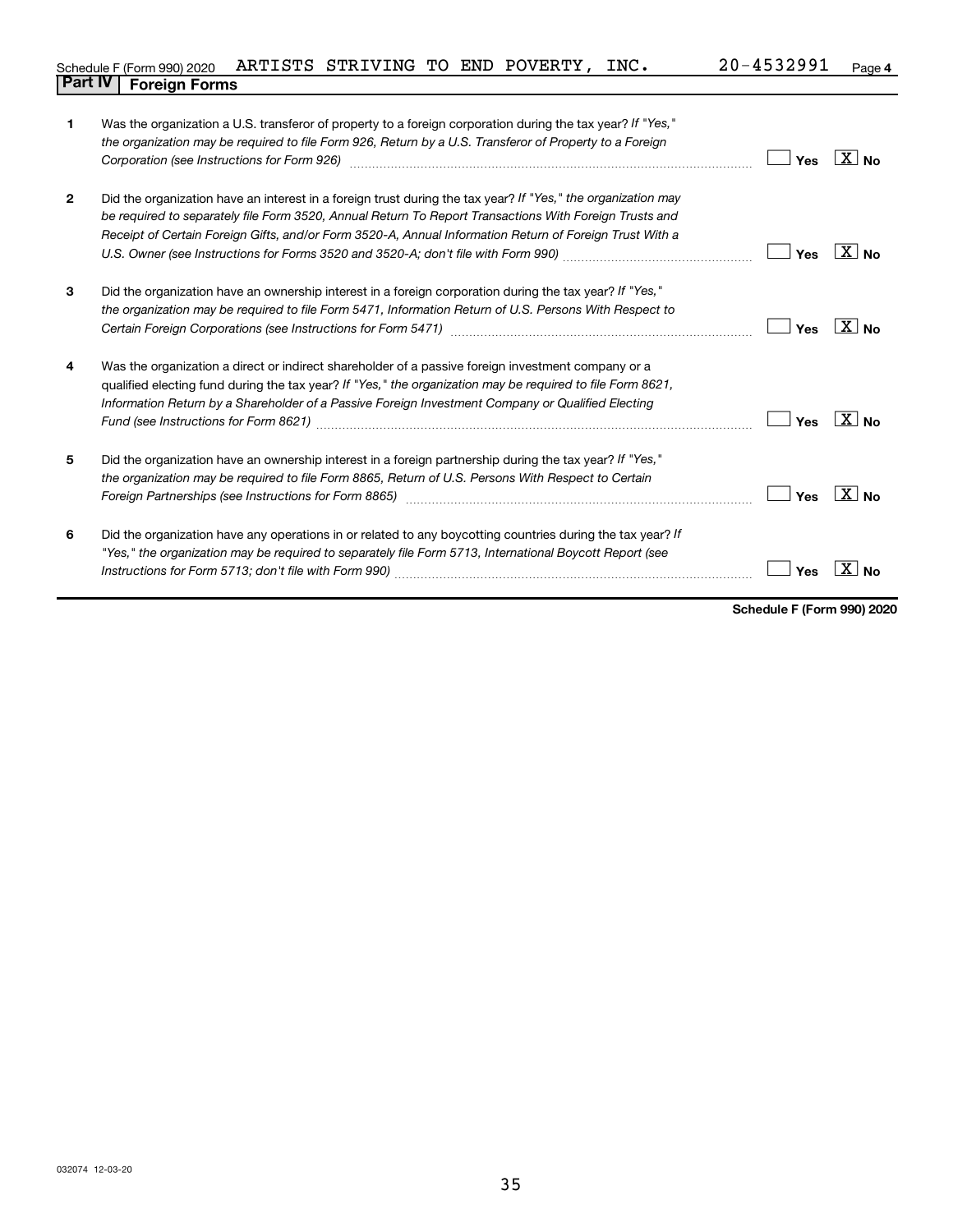|               | Schedule F (Form 990) 2020      |  | ARTISTS STRIVING TO END POVERTY, | INC. | $20 - 4532991$                                                                                                                        | Page 5 |
|---------------|---------------------------------|--|----------------------------------|------|---------------------------------------------------------------------------------------------------------------------------------------|--------|
| <b>Part V</b> | <b>Supplemental Information</b> |  |                                  |      |                                                                                                                                       |        |
|               |                                 |  |                                  |      | Provide the information required by Part I, line 2 (monitoring of funds); Part I, line 3, column (f) (accounting method; amounts of   |        |
|               |                                 |  |                                  |      | investments vs. expenditures per region); Part II, line 1 (accounting method); Part III (accounting method); and Part III, column (c) |        |
|               |                                 |  |                                  |      | (estimated number of recipients), as applicable. Also complete this part to provide any additional information. See instructions.     |        |
|               |                                 |  |                                  |      |                                                                                                                                       |        |
|               |                                 |  |                                  |      |                                                                                                                                       |        |
|               |                                 |  |                                  |      |                                                                                                                                       |        |
|               |                                 |  |                                  |      |                                                                                                                                       |        |
|               |                                 |  |                                  |      |                                                                                                                                       |        |
|               |                                 |  |                                  |      |                                                                                                                                       |        |
|               |                                 |  |                                  |      |                                                                                                                                       |        |
|               |                                 |  |                                  |      |                                                                                                                                       |        |
|               |                                 |  |                                  |      |                                                                                                                                       |        |
|               |                                 |  |                                  |      |                                                                                                                                       |        |
|               |                                 |  |                                  |      |                                                                                                                                       |        |
|               |                                 |  |                                  |      |                                                                                                                                       |        |
|               |                                 |  |                                  |      |                                                                                                                                       |        |
|               |                                 |  |                                  |      |                                                                                                                                       |        |
|               |                                 |  |                                  |      |                                                                                                                                       |        |
|               |                                 |  |                                  |      |                                                                                                                                       |        |
|               |                                 |  |                                  |      |                                                                                                                                       |        |
|               |                                 |  |                                  |      |                                                                                                                                       |        |
|               |                                 |  |                                  |      |                                                                                                                                       |        |
|               |                                 |  |                                  |      |                                                                                                                                       |        |
|               |                                 |  |                                  |      |                                                                                                                                       |        |
|               |                                 |  |                                  |      |                                                                                                                                       |        |
|               |                                 |  |                                  |      |                                                                                                                                       |        |
|               |                                 |  |                                  |      |                                                                                                                                       |        |
|               |                                 |  |                                  |      |                                                                                                                                       |        |
|               |                                 |  |                                  |      |                                                                                                                                       |        |
|               |                                 |  |                                  |      |                                                                                                                                       |        |
|               |                                 |  |                                  |      |                                                                                                                                       |        |
|               |                                 |  |                                  |      |                                                                                                                                       |        |
|               |                                 |  |                                  |      |                                                                                                                                       |        |
|               |                                 |  |                                  |      |                                                                                                                                       |        |
|               |                                 |  |                                  |      |                                                                                                                                       |        |
|               |                                 |  |                                  |      |                                                                                                                                       |        |
|               |                                 |  |                                  |      |                                                                                                                                       |        |
|               |                                 |  |                                  |      |                                                                                                                                       |        |
|               |                                 |  |                                  |      |                                                                                                                                       |        |
|               |                                 |  |                                  |      |                                                                                                                                       |        |
|               |                                 |  |                                  |      |                                                                                                                                       |        |
|               |                                 |  |                                  |      |                                                                                                                                       |        |
|               |                                 |  |                                  |      |                                                                                                                                       |        |
|               |                                 |  |                                  |      |                                                                                                                                       |        |
|               |                                 |  |                                  |      |                                                                                                                                       |        |
|               |                                 |  |                                  |      |                                                                                                                                       |        |
|               |                                 |  |                                  |      |                                                                                                                                       |        |
|               |                                 |  |                                  |      |                                                                                                                                       |        |
|               |                                 |  |                                  |      |                                                                                                                                       |        |
|               |                                 |  |                                  |      |                                                                                                                                       |        |
|               |                                 |  |                                  |      |                                                                                                                                       |        |
|               |                                 |  |                                  |      |                                                                                                                                       |        |
|               |                                 |  |                                  |      |                                                                                                                                       |        |
|               |                                 |  |                                  |      |                                                                                                                                       |        |
|               |                                 |  |                                  |      |                                                                                                                                       |        |
|               |                                 |  |                                  |      |                                                                                                                                       |        |
|               |                                 |  |                                  |      |                                                                                                                                       |        |
|               |                                 |  |                                  |      |                                                                                                                                       |        |
|               |                                 |  |                                  |      |                                                                                                                                       |        |
|               |                                 |  |                                  |      |                                                                                                                                       |        |
|               |                                 |  |                                  |      |                                                                                                                                       |        |
|               |                                 |  |                                  |      |                                                                                                                                       |        |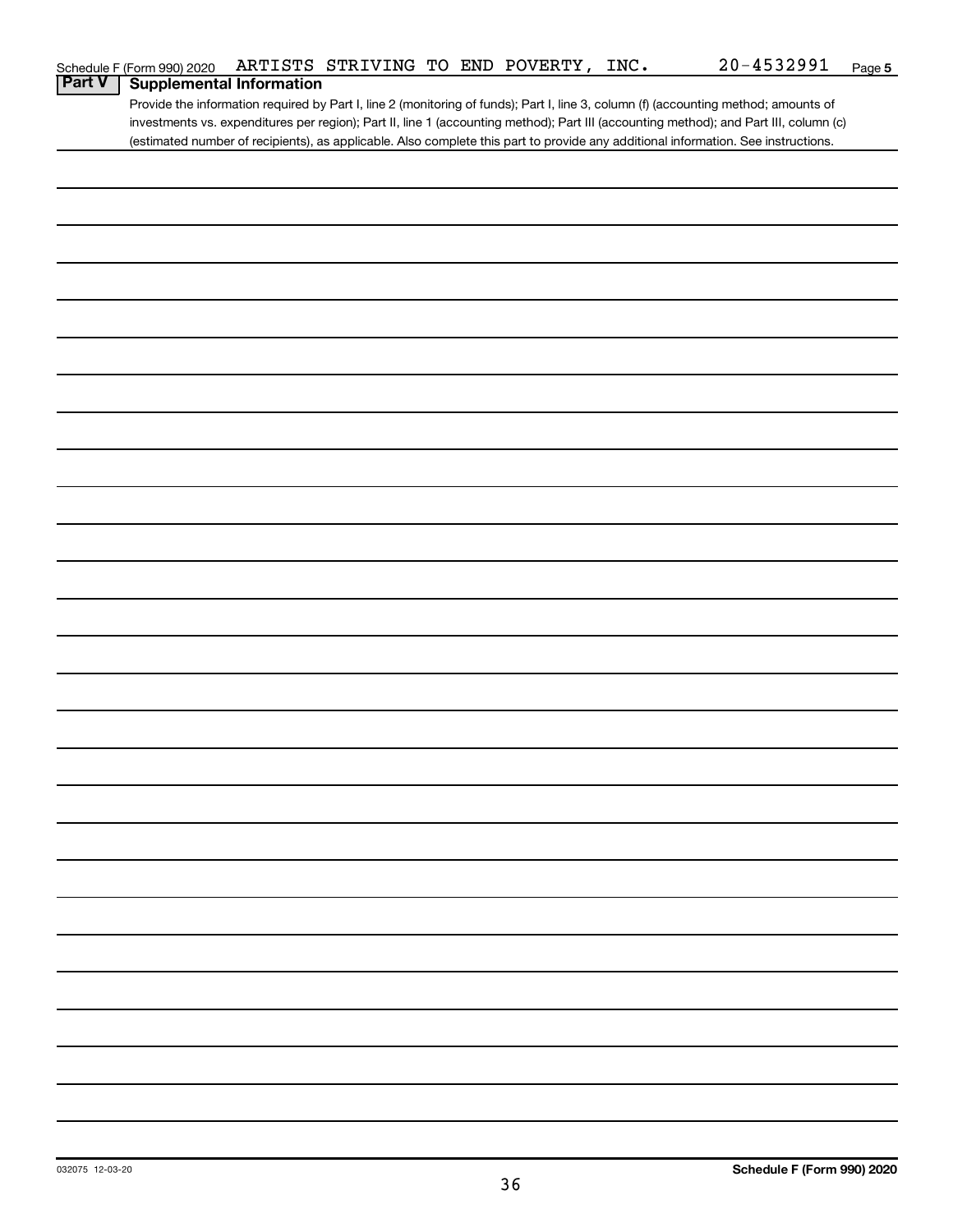| <b>SCHEDULE G</b>                                                                                                                                                                                                                                                                                                                                                                                                                                                                                                                                  |                                  |                                       |                                    |                            |                                                                            | <b>Supplemental Information Regarding Fundraising or Gaming Activities</b>                                                                                                                |  | OMB No. 1545-0047                                       |
|----------------------------------------------------------------------------------------------------------------------------------------------------------------------------------------------------------------------------------------------------------------------------------------------------------------------------------------------------------------------------------------------------------------------------------------------------------------------------------------------------------------------------------------------------|----------------------------------|---------------------------------------|------------------------------------|----------------------------|----------------------------------------------------------------------------|-------------------------------------------------------------------------------------------------------------------------------------------------------------------------------------------|--|---------------------------------------------------------|
| (Form 990 or 990-EZ)                                                                                                                                                                                                                                                                                                                                                                                                                                                                                                                               |                                  |                                       |                                    |                            |                                                                            | Complete if the organization answered "Yes" on Form 990, Part IV, line 17, 18, or 19, or if the<br>organization entered more than \$15,000 on Form 990-EZ, line 6a.                       |  |                                                         |
| Department of the Treasury<br>Internal Revenue Service                                                                                                                                                                                                                                                                                                                                                                                                                                                                                             |                                  |                                       | Attach to Form 990 or Form 990-EZ. |                            |                                                                            |                                                                                                                                                                                           |  | <b>Open to Public</b><br>Inspection                     |
| Name of the organization                                                                                                                                                                                                                                                                                                                                                                                                                                                                                                                           |                                  |                                       |                                    |                            |                                                                            | ► Go to www.irs.gov/Form990 for instructions and the latest information.                                                                                                                  |  | <b>Employer identification number</b>                   |
|                                                                                                                                                                                                                                                                                                                                                                                                                                                                                                                                                    |                                  | ARTISTS STRIVING TO END POVERTY, INC. |                                    |                            |                                                                            |                                                                                                                                                                                           |  | 20-4532991                                              |
| Part I                                                                                                                                                                                                                                                                                                                                                                                                                                                                                                                                             | required to complete this part.  |                                       |                                    |                            |                                                                            | Fundraising Activities. Complete if the organization answered "Yes" on Form 990, Part IV, line 17. Form 990-EZ filers are not                                                             |  |                                                         |
| Indicate whether the organization raised funds through any of the following activities. Check all that apply.<br>1.<br>Mail solicitations<br>a<br>b<br>Phone solicitations<br>с<br>In-person solicitations<br>d<br>2 a Did the organization have a written or oral agreement with any individual (including officers, directors, trustees, or<br><b>b</b> If "Yes," list the 10 highest paid individuals or entities (fundraisers) pursuant to agreements under which the fundraiser is to be<br>compensated at least \$5,000 by the organization. | Internet and email solicitations |                                       | е<br>f<br>g                        | Special fundraising events |                                                                            | Solicitation of non-government grants<br>Solicitation of government grants<br>key employees listed in Form 990, Part VII) or entity in connection with professional fundraising services? |  | <b>No</b><br>Yes                                        |
| (i) Name and address of individual<br>or entity (fundraiser)                                                                                                                                                                                                                                                                                                                                                                                                                                                                                       |                                  | (ii) Activity                         |                                    |                            | (iii) Did<br>fundraiser<br>have custody<br>or control of<br>contributions? | (v) Amount paid<br>(iv) Gross receipts<br>to (or retained by)<br>fundraiser<br>from activity<br>listed in col. (i)                                                                        |  | (vi) Amount paid<br>to (or retained by)<br>organization |
|                                                                                                                                                                                                                                                                                                                                                                                                                                                                                                                                                    |                                  |                                       |                                    | Yes                        | No                                                                         |                                                                                                                                                                                           |  |                                                         |
|                                                                                                                                                                                                                                                                                                                                                                                                                                                                                                                                                    |                                  |                                       |                                    |                            |                                                                            |                                                                                                                                                                                           |  |                                                         |
|                                                                                                                                                                                                                                                                                                                                                                                                                                                                                                                                                    |                                  |                                       |                                    |                            |                                                                            |                                                                                                                                                                                           |  |                                                         |
|                                                                                                                                                                                                                                                                                                                                                                                                                                                                                                                                                    |                                  |                                       |                                    |                            |                                                                            |                                                                                                                                                                                           |  |                                                         |
|                                                                                                                                                                                                                                                                                                                                                                                                                                                                                                                                                    |                                  |                                       |                                    |                            |                                                                            |                                                                                                                                                                                           |  |                                                         |
|                                                                                                                                                                                                                                                                                                                                                                                                                                                                                                                                                    |                                  |                                       |                                    |                            |                                                                            |                                                                                                                                                                                           |  |                                                         |
|                                                                                                                                                                                                                                                                                                                                                                                                                                                                                                                                                    |                                  |                                       |                                    |                            |                                                                            |                                                                                                                                                                                           |  |                                                         |
|                                                                                                                                                                                                                                                                                                                                                                                                                                                                                                                                                    |                                  |                                       |                                    |                            |                                                                            |                                                                                                                                                                                           |  |                                                         |
|                                                                                                                                                                                                                                                                                                                                                                                                                                                                                                                                                    |                                  |                                       |                                    |                            |                                                                            |                                                                                                                                                                                           |  |                                                         |
|                                                                                                                                                                                                                                                                                                                                                                                                                                                                                                                                                    |                                  |                                       |                                    |                            |                                                                            |                                                                                                                                                                                           |  |                                                         |
| Total                                                                                                                                                                                                                                                                                                                                                                                                                                                                                                                                              |                                  |                                       |                                    |                            |                                                                            |                                                                                                                                                                                           |  |                                                         |
| 3 List all states in which the organization is registered or licensed to solicit contributions or has been notified it is exempt from registration<br>or licensing.                                                                                                                                                                                                                                                                                                                                                                                |                                  |                                       |                                    |                            |                                                                            |                                                                                                                                                                                           |  |                                                         |
|                                                                                                                                                                                                                                                                                                                                                                                                                                                                                                                                                    |                                  |                                       |                                    |                            |                                                                            |                                                                                                                                                                                           |  |                                                         |
|                                                                                                                                                                                                                                                                                                                                                                                                                                                                                                                                                    |                                  |                                       |                                    |                            |                                                                            |                                                                                                                                                                                           |  |                                                         |
|                                                                                                                                                                                                                                                                                                                                                                                                                                                                                                                                                    |                                  |                                       |                                    |                            |                                                                            |                                                                                                                                                                                           |  |                                                         |
|                                                                                                                                                                                                                                                                                                                                                                                                                                                                                                                                                    |                                  |                                       |                                    |                            |                                                                            |                                                                                                                                                                                           |  |                                                         |

**For Paperwork Reduction Act Notice, see the Instructions for Form 990 or 990-EZ. Schedule G (Form 990 or 990-EZ) 2020** LHA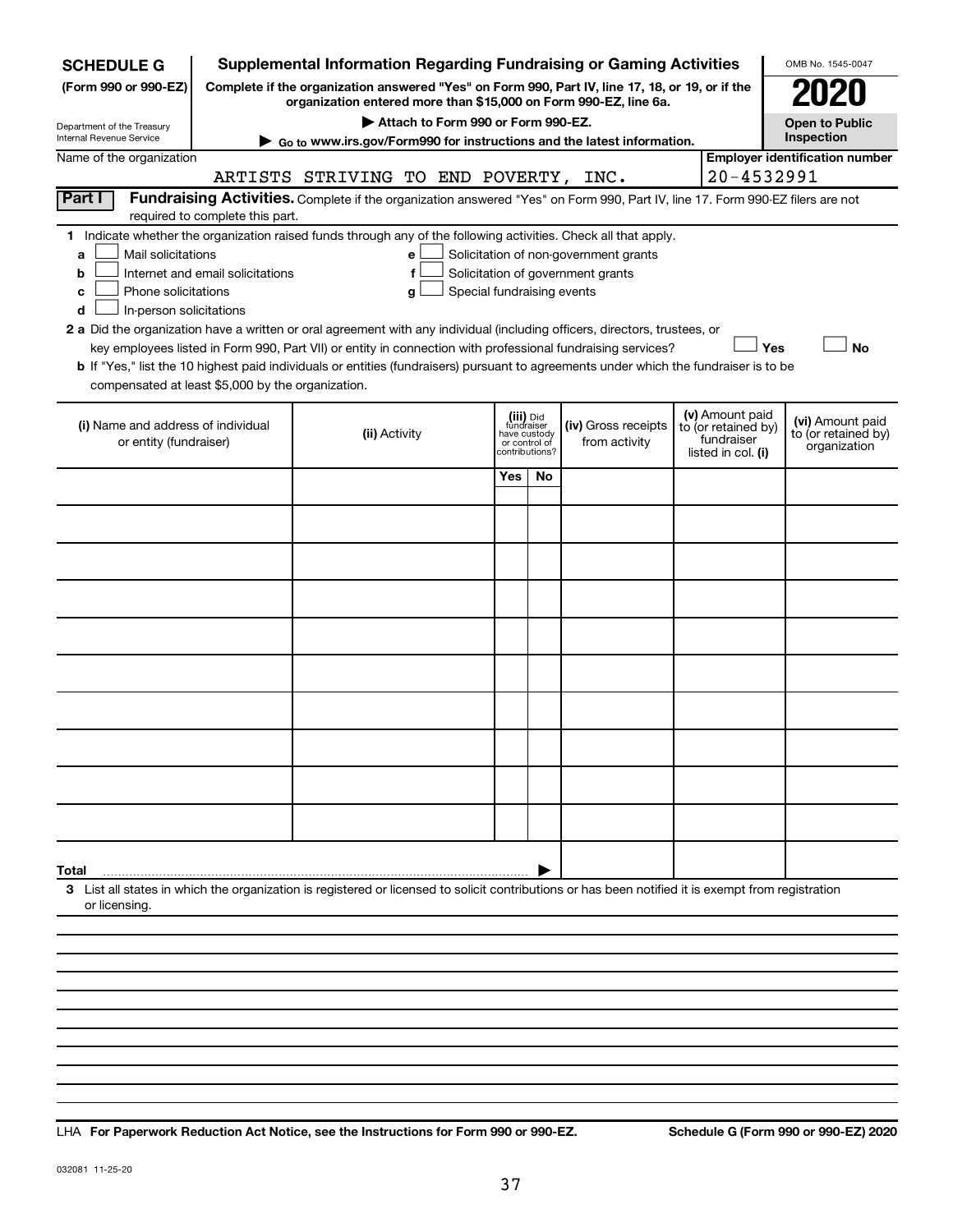20-4532991 Page 2 Schedule G (Form 990 or 990-EZ) 2020  $\verb|ARTISTS|$   $\verb|STRIVING|$  to  $\verb|END|$   $\verb|POVERTY|$ ,  $\verb|INC.|$  20–4532991  $\verb|Page|$ 

Part II | Fundraising Events. Complete if the organization answered "Yes" on Form 990, Part IV, line 18, or reported more than \$15,000 of fundraising event contributions and gross income on Form 990-EZ, lines 1 and 6b. List events with gross receipts greater than \$5,000.

|                 |              |                                                                                                                                                      | $(a)$ Event #1                                                             | (b) Event #2            | (c) Other events | (d) Total events           |
|-----------------|--------------|------------------------------------------------------------------------------------------------------------------------------------------------------|----------------------------------------------------------------------------|-------------------------|------------------|----------------------------|
|                 |              |                                                                                                                                                      | SONDHEIM                                                                   |                         |                  | (add col. (a) through      |
|                 |              |                                                                                                                                                      | VIRTUAL CONC                                                               |                         | 1                | col. (c))                  |
|                 |              |                                                                                                                                                      | (event type)                                                               | (event type)            | (total number)   |                            |
|                 |              |                                                                                                                                                      |                                                                            |                         |                  |                            |
| Revenue         | 1.           |                                                                                                                                                      | 45,170.                                                                    |                         |                  | 45,170.                    |
|                 |              |                                                                                                                                                      |                                                                            |                         |                  |                            |
|                 | $\mathbf{2}$ |                                                                                                                                                      | 2,500.                                                                     |                         |                  | 2,500.                     |
|                 |              |                                                                                                                                                      |                                                                            |                         |                  |                            |
|                 |              | 3 Gross income (line 1 minus line 2)                                                                                                                 | 42,670.                                                                    |                         |                  | 42,670.                    |
|                 |              |                                                                                                                                                      |                                                                            |                         |                  |                            |
|                 |              |                                                                                                                                                      |                                                                            |                         |                  |                            |
|                 |              |                                                                                                                                                      |                                                                            |                         |                  |                            |
|                 | 5            |                                                                                                                                                      |                                                                            |                         |                  |                            |
| Direct Expenses |              |                                                                                                                                                      |                                                                            |                         |                  |                            |
|                 | 6            |                                                                                                                                                      |                                                                            |                         |                  |                            |
|                 |              |                                                                                                                                                      |                                                                            |                         |                  |                            |
|                 | 7            | Food and beverages                                                                                                                                   |                                                                            |                         |                  |                            |
|                 |              |                                                                                                                                                      |                                                                            |                         |                  |                            |
|                 | 8            |                                                                                                                                                      | 12,610.                                                                    |                         |                  | 12,610.                    |
|                 | 9            |                                                                                                                                                      |                                                                            |                         |                  | 12,610.                    |
|                 | 10           | Direct expense summary. Add lines 4 through 9 in column (d)<br>11 Net income summary. Subtract line 10 from line 3, column (d)                       |                                                                            |                         |                  | 30,060.                    |
| <b>Part III</b> |              | Gaming. Complete if the organization answered "Yes" on Form 990, Part IV, line 19, or reported more than                                             |                                                                            |                         |                  |                            |
|                 |              | \$15,000 on Form 990-EZ, line 6a.                                                                                                                    |                                                                            |                         |                  |                            |
|                 |              |                                                                                                                                                      |                                                                            | (b) Pull tabs/instant   |                  | (d) Total gaming (add      |
| Revenue         |              |                                                                                                                                                      | (a) Bingo                                                                  | bingo/progressive bingo | (c) Other gaming | col. (a) through col. (c)) |
|                 |              |                                                                                                                                                      |                                                                            |                         |                  |                            |
|                 |              |                                                                                                                                                      |                                                                            |                         |                  |                            |
|                 |              |                                                                                                                                                      |                                                                            |                         |                  |                            |
|                 |              |                                                                                                                                                      |                                                                            |                         |                  |                            |
|                 |              |                                                                                                                                                      |                                                                            |                         |                  |                            |
| Direct Expenses | 3            |                                                                                                                                                      |                                                                            |                         |                  |                            |
|                 |              |                                                                                                                                                      |                                                                            |                         |                  |                            |
|                 | 4            |                                                                                                                                                      |                                                                            |                         |                  |                            |
|                 |              |                                                                                                                                                      |                                                                            |                         |                  |                            |
|                 |              |                                                                                                                                                      |                                                                            |                         |                  |                            |
|                 |              |                                                                                                                                                      | Yes<br>%                                                                   | Yes<br>%                | Yes<br>%         |                            |
|                 | 6            | Volunteer labor                                                                                                                                      | No                                                                         | No                      | No               |                            |
|                 |              |                                                                                                                                                      |                                                                            |                         |                  |                            |
|                 | 7            | Direct expense summary. Add lines 2 through 5 in column (d)                                                                                          |                                                                            |                         |                  |                            |
|                 |              |                                                                                                                                                      |                                                                            |                         |                  |                            |
|                 | 8            |                                                                                                                                                      |                                                                            |                         |                  |                            |
| 9               |              | Enter the state(s) in which the organization conducts gaming activities:                                                                             |                                                                            |                         |                  |                            |
|                 |              |                                                                                                                                                      |                                                                            |                         |                  | Yes<br>No                  |
|                 |              | <b>b</b> If "No," explain:                                                                                                                           |                                                                            |                         |                  |                            |
|                 |              |                                                                                                                                                      | the control of the control of the control of the control of the control of |                         |                  |                            |
|                 |              |                                                                                                                                                      |                                                                            |                         |                  |                            |
|                 |              |                                                                                                                                                      |                                                                            |                         |                  | Yes<br>No                  |
|                 |              | <b>b</b> If "Yes," explain:<br><u> 1980 - Jan Sterling von Berling von Berling von Berling von Berling von Berling von Berling von Berling von B</u> |                                                                            |                         |                  |                            |
|                 |              |                                                                                                                                                      |                                                                            |                         |                  |                            |
|                 |              |                                                                                                                                                      |                                                                            |                         |                  |                            |

032082 11-25-20

**Schedule G (Form 990 or 990-EZ) 2020**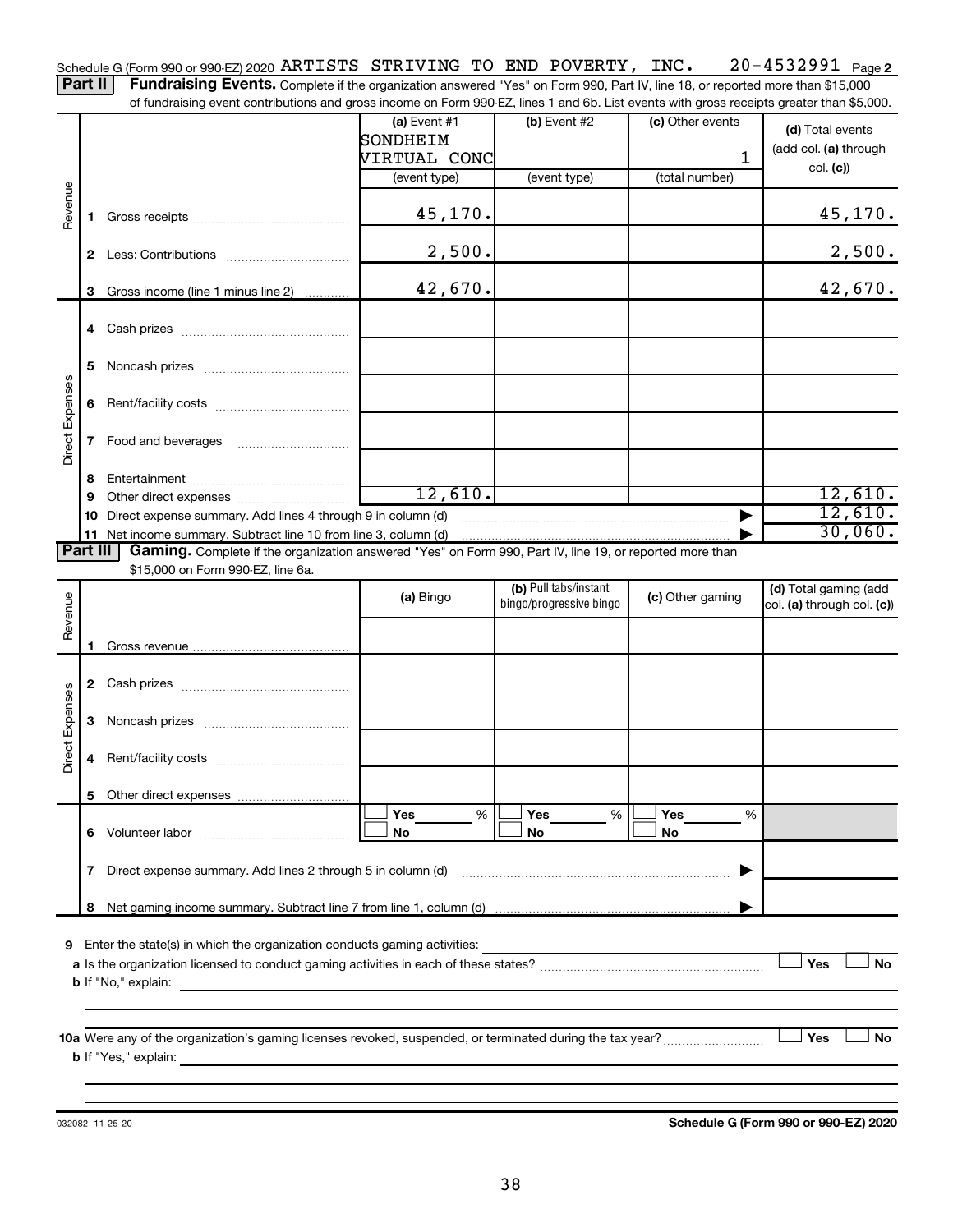| Schedule G (Form 990 or 990-EZ) 2020 ARTISTS STRIVING TO END POVERTY, INC.                                                                               | 20-4532991      | Page 3               |
|----------------------------------------------------------------------------------------------------------------------------------------------------------|-----------------|----------------------|
|                                                                                                                                                          | Yes             | <b>No</b>            |
| 12 Is the organization a grantor, beneficiary or trustee of a trust, or a member of a partnership or other entity formed                                 |                 |                      |
|                                                                                                                                                          | Yes             | <b>No</b>            |
| 13 Indicate the percentage of gaming activity conducted in:                                                                                              |                 |                      |
|                                                                                                                                                          | 13a             | %                    |
|                                                                                                                                                          | 13 <sub>b</sub> | %                    |
| 14 Enter the name and address of the person who prepares the organization's gaming/special events books and records:                                     |                 |                      |
|                                                                                                                                                          |                 |                      |
| Name $\blacktriangleright$ $\blacksquare$                                                                                                                |                 |                      |
|                                                                                                                                                          |                 |                      |
| 15a Does the organization have a contract with a third party from whom the organization receives gaming revenue?                                         | Yes             | <b>No</b>            |
|                                                                                                                                                          |                 |                      |
| of gaming revenue retained by the third party $\triangleright$ \$                                                                                        |                 |                      |
| c If "Yes," enter name and address of the third party:                                                                                                   |                 |                      |
|                                                                                                                                                          |                 |                      |
| Name $\blacktriangleright$<br><u> 1980 - Johann Barbara, martin amerikan basar dan berasal dan berasal dalam basar dalam basar dalam basar dala</u>      |                 |                      |
|                                                                                                                                                          |                 |                      |
| <b>16</b> Gaming manager information:                                                                                                                    |                 |                      |
| Name $\blacktriangleright$                                                                                                                               |                 |                      |
| Gaming manager compensation > \$                                                                                                                         |                 |                      |
|                                                                                                                                                          |                 |                      |
| Description of services provided > example and the contract of the contract of the contract of the contract of                                           |                 |                      |
|                                                                                                                                                          |                 |                      |
|                                                                                                                                                          |                 |                      |
| Director/officer<br>Employee<br>Independent contractor                                                                                                   |                 |                      |
| <b>17</b> Mandatory distributions:                                                                                                                       |                 |                      |
| <b>a</b> Is the organization required under state law to make charitable distributions from the gaming proceeds to                                       |                 |                      |
| retain the state gaming license?                                                                                                                         |                 | $\Box$ Yes $\Box$ No |
| <b>b</b> Enter the amount of distributions required under state law to be distributed to other exempt organizations or spent in the                      |                 |                      |
| organization's own exempt activities during the tax year $\triangleright$ \$                                                                             |                 |                      |
| <b>Part IV</b><br>Supplemental Information. Provide the explanations required by Part I, line 2b, columns (iii) and (v); and Part III, lines 9, 9b, 10b, |                 |                      |
| 15b, 15c, 16, and 17b, as applicable. Also provide any additional information. See instructions.                                                         |                 |                      |
|                                                                                                                                                          |                 |                      |
|                                                                                                                                                          |                 |                      |
|                                                                                                                                                          |                 |                      |
|                                                                                                                                                          |                 |                      |
|                                                                                                                                                          |                 |                      |
|                                                                                                                                                          |                 |                      |
|                                                                                                                                                          |                 |                      |
|                                                                                                                                                          |                 |                      |
|                                                                                                                                                          |                 |                      |
|                                                                                                                                                          |                 |                      |
|                                                                                                                                                          |                 |                      |
|                                                                                                                                                          |                 |                      |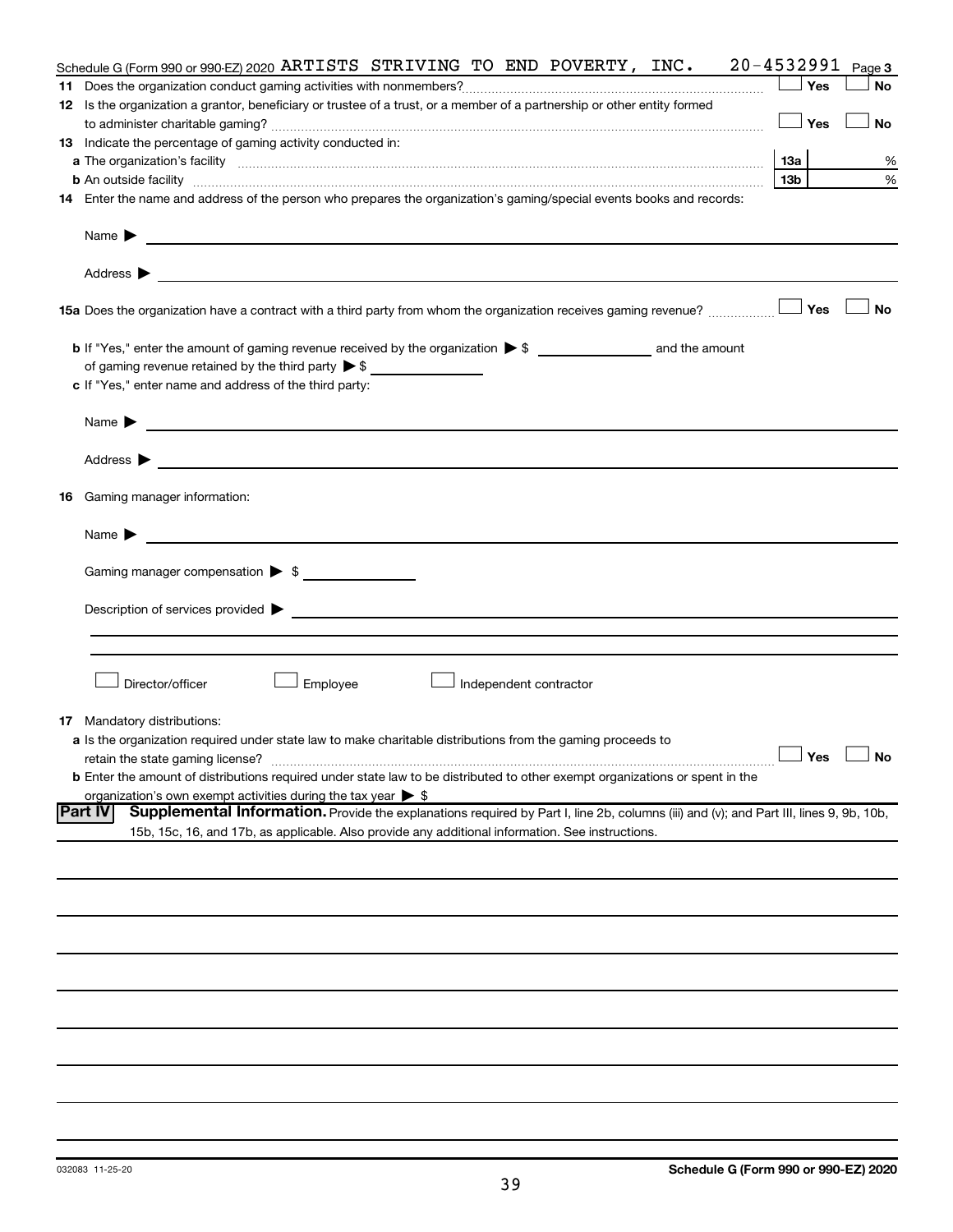| Schedule G (Form 990 or 990-EZ) ARTISTS ST<br><b>Part IV   Supplemental Information</b> (continued) |  |  | ARTISTS STRIVING TO END POVERTY, INC. | 20-4532991 Page 4 |
|-----------------------------------------------------------------------------------------------------|--|--|---------------------------------------|-------------------|
|                                                                                                     |  |  |                                       |                   |
|                                                                                                     |  |  |                                       |                   |
|                                                                                                     |  |  |                                       |                   |
|                                                                                                     |  |  |                                       |                   |
|                                                                                                     |  |  |                                       |                   |
|                                                                                                     |  |  |                                       |                   |
|                                                                                                     |  |  |                                       |                   |
|                                                                                                     |  |  |                                       |                   |
|                                                                                                     |  |  |                                       |                   |
|                                                                                                     |  |  |                                       |                   |
|                                                                                                     |  |  |                                       |                   |
|                                                                                                     |  |  |                                       |                   |
|                                                                                                     |  |  |                                       |                   |
|                                                                                                     |  |  |                                       |                   |
|                                                                                                     |  |  |                                       |                   |
|                                                                                                     |  |  |                                       |                   |
|                                                                                                     |  |  |                                       |                   |
|                                                                                                     |  |  |                                       |                   |
|                                                                                                     |  |  |                                       |                   |
|                                                                                                     |  |  |                                       |                   |
|                                                                                                     |  |  |                                       |                   |
|                                                                                                     |  |  |                                       |                   |
|                                                                                                     |  |  |                                       |                   |
|                                                                                                     |  |  |                                       |                   |
|                                                                                                     |  |  |                                       |                   |
|                                                                                                     |  |  |                                       |                   |
|                                                                                                     |  |  |                                       |                   |
|                                                                                                     |  |  |                                       |                   |
|                                                                                                     |  |  |                                       |                   |
|                                                                                                     |  |  |                                       |                   |
|                                                                                                     |  |  |                                       |                   |
|                                                                                                     |  |  |                                       |                   |
|                                                                                                     |  |  |                                       |                   |
|                                                                                                     |  |  |                                       |                   |
|                                                                                                     |  |  |                                       |                   |
|                                                                                                     |  |  |                                       |                   |
|                                                                                                     |  |  |                                       |                   |
|                                                                                                     |  |  |                                       |                   |
|                                                                                                     |  |  |                                       |                   |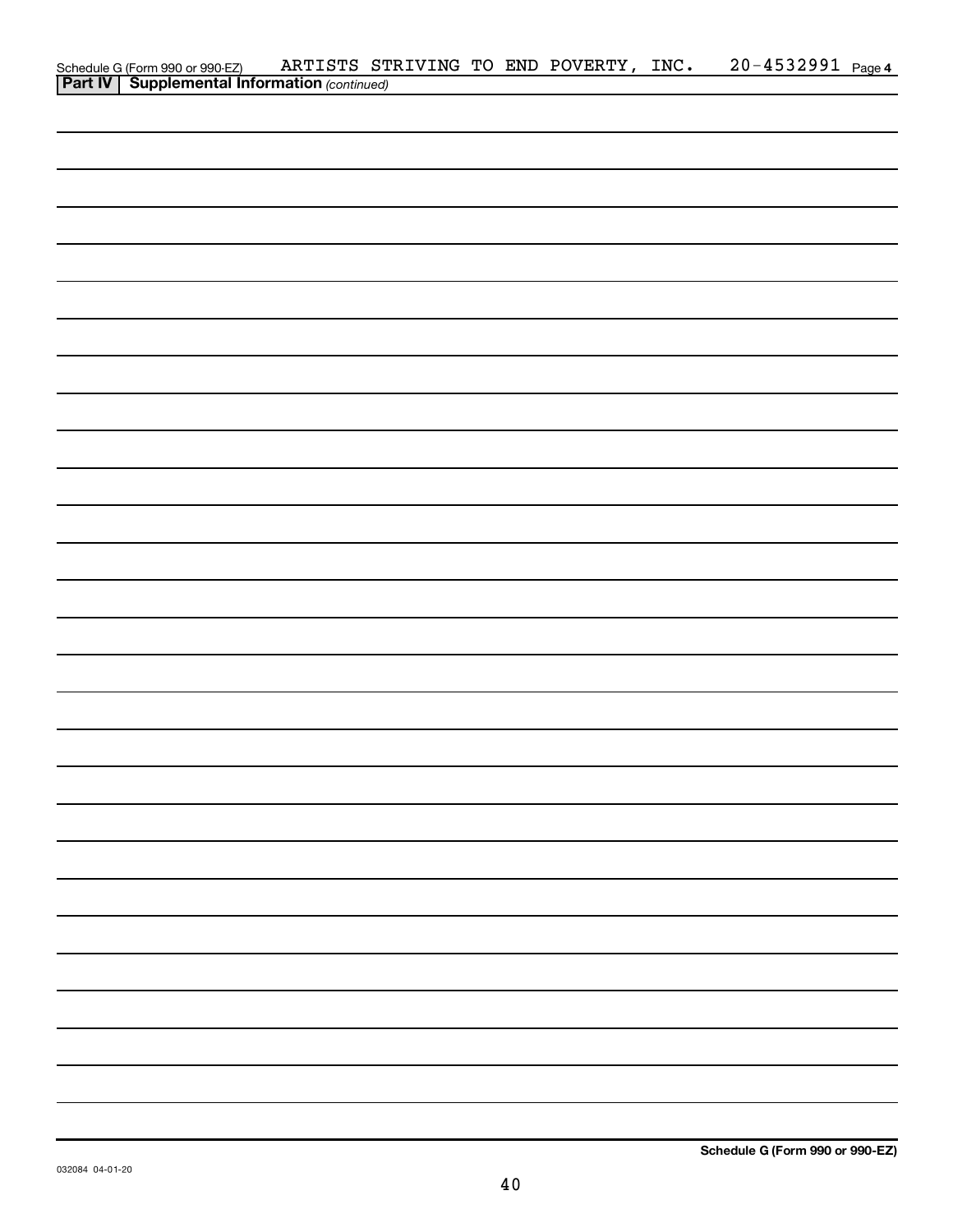| <b>SCHEDULE I</b><br>(Form 990)<br>Department of the Treasury<br>Internal Revenue Service                                                                                                                                                                                                                  | <b>Grants and Other Assistance to Organizations,</b><br>Governments, and Individuals in the United States<br>Complete if the organization answered "Yes" on Form 990, Part IV, line 21 or 22.<br>Attach to Form 990.<br>Go to www.irs.gov/Form990 for the latest information. |                                       |                             |                                         |                                                                |                                          |                                                     |  |  |  |  |  |  |
|------------------------------------------------------------------------------------------------------------------------------------------------------------------------------------------------------------------------------------------------------------------------------------------------------------|-------------------------------------------------------------------------------------------------------------------------------------------------------------------------------------------------------------------------------------------------------------------------------|---------------------------------------|-----------------------------|-----------------------------------------|----------------------------------------------------------------|------------------------------------------|-----------------------------------------------------|--|--|--|--|--|--|
| Name of the organization                                                                                                                                                                                                                                                                                   |                                                                                                                                                                                                                                                                               |                                       |                             |                                         |                                                                |                                          | <b>Employer identification number</b><br>20-4532991 |  |  |  |  |  |  |
| Part I<br><b>General Information on Grants and Assistance</b>                                                                                                                                                                                                                                              |                                                                                                                                                                                                                                                                               | ARTISTS STRIVING TO END POVERTY, INC. |                             |                                         |                                                                |                                          |                                                     |  |  |  |  |  |  |
| Does the organization maintain records to substantiate the amount of the grants or assistance, the grantees' eligibility for the grants or assistance, and the selection<br>$\mathbf 1$<br>2 Describe in Part IV the organization's procedures for monitoring the use of grant funds in the United States. |                                                                                                                                                                                                                                                                               |                                       |                             |                                         |                                                                |                                          | $\boxed{\text{X}}$ Yes<br>l No                      |  |  |  |  |  |  |
| Part II<br>Grants and Other Assistance to Domestic Organizations and Domestic Governments. Complete if the organization answered "Yes" on Form 990, Part IV, line 21, for any                                                                                                                              |                                                                                                                                                                                                                                                                               |                                       |                             |                                         |                                                                |                                          |                                                     |  |  |  |  |  |  |
| recipient that received more than \$5,000. Part II can be duplicated if additional space is needed.<br>1 (a) Name and address of organization<br>or government                                                                                                                                             | $(b)$ EIN                                                                                                                                                                                                                                                                     | (c) IRC section<br>(if applicable)    | (d) Amount of<br>cash grant | (e) Amount of<br>non-cash<br>assistance | (f) Method of<br>valuation (book,<br>FMV, appraisal,<br>other) | (g) Description of<br>noncash assistance | (h) Purpose of grant<br>or assistance               |  |  |  |  |  |  |
| <b>ABRAHAM HOUSE</b><br>340 WILLIS AVENUE<br>BRONX, NY 10454                                                                                                                                                                                                                                               | 13-3721924                                                                                                                                                                                                                                                                    |                                       | 14,309.                     |                                         | 0.FMV                                                          |                                          | ESSENTIAL NEEDS DURING<br>COVID                     |  |  |  |  |  |  |
| ENFAMILIA<br>16090 SW 293RD DR<br>HOMESTEAD, FL 33033                                                                                                                                                                                                                                                      | 52-2284294                                                                                                                                                                                                                                                                    |                                       | 7,500                       |                                         | $0.$ $FMV$                                                     |                                          | ESSENTIAL NEEDS DURING<br>COVID                     |  |  |  |  |  |  |
| MOSAIC<br>7 SHANNON DRIVE<br>GREENVILLE, SC 29615                                                                                                                                                                                                                                                          | 82-2396174                                                                                                                                                                                                                                                                    |                                       | 6,000,                      |                                         | $0.$ FMV                                                       |                                          | ESSENTIAL NEEDS DURING<br>COVID                     |  |  |  |  |  |  |
| NETWORK SUPPORT SERVICES<br>55 BERGEN AVE 3RD FL<br>BRONX, NY 10455                                                                                                                                                                                                                                        | $27 - 1041447$                                                                                                                                                                                                                                                                |                                       | 5,550,                      |                                         | $0.$ FMV                                                       |                                          | ESSENTIAL NEEDS DURING<br>COVID                     |  |  |  |  |  |  |
|                                                                                                                                                                                                                                                                                                            |                                                                                                                                                                                                                                                                               |                                       |                             |                                         |                                                                |                                          |                                                     |  |  |  |  |  |  |

**3** Enter total number of other organizations listed in the line 1 table |

**For Paperwork Reduction Act Notice, see the Instructions for Form 990. Schedule I (Form 990) 2020** LHA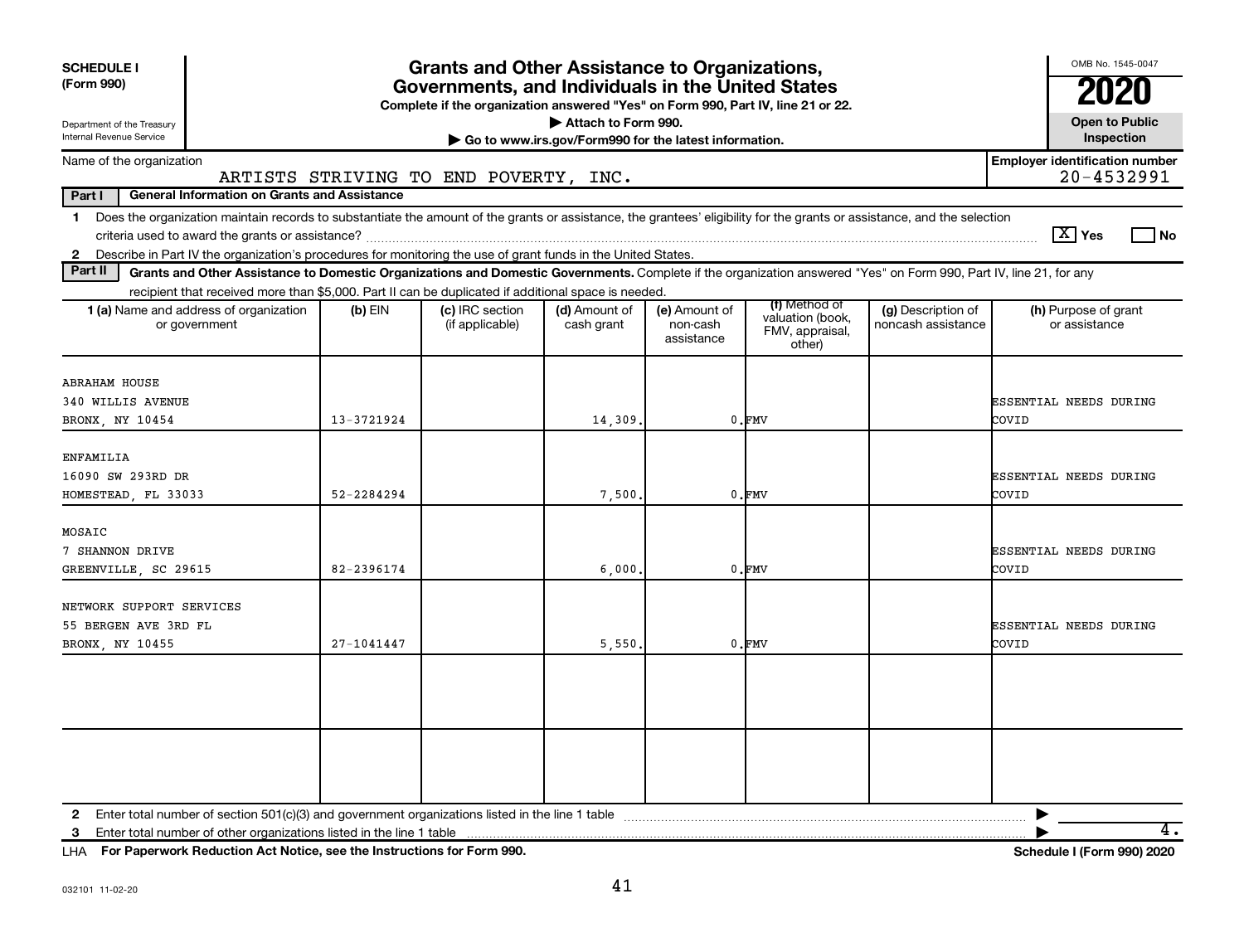032102 11-02-20

42

## Schedule I (Form 990) 2020 ARTISTS STRIVING TO END POVERTY, INC.  $20-4532991$  Page

Part III can be duplicated if additional space is needed.

Part III | Grants and Other Assistance to Domestic Individuals. Complete if the organization answered "Yes" on Form 990, Part IV, line 22.

(a) Type of grant or assistance **(b)** Number of  $|$  **(c)** Amount of  $|$  **(d)** Amount of non- $|$  **(e)** Method of valuation  $|$  **(f)** (e) Method of valuation (book, FMV, appraisal, other) recipients (c) Amount of cash grant (d) Amount of noncash assistance (f) Description of noncash assistance

Part IV | Supplemental Information. Provide the information required in Part I, line 2; Part III, column (b); and any other additional information.

PART I, LINE 2:

THE ORGANIZATION MONITORS THE ACTIVITIES OF THE ORGANIZATIONS THAT WERE

AWARDED WITH ESSENTIAL NEEDS FUNDS TO ENSURE THEY WERE USED FOR PERSONAL

PROTECTIVE EQUIPMENT, FOOD RELIEF, ARTS SUPPLIES, ETC.

**2**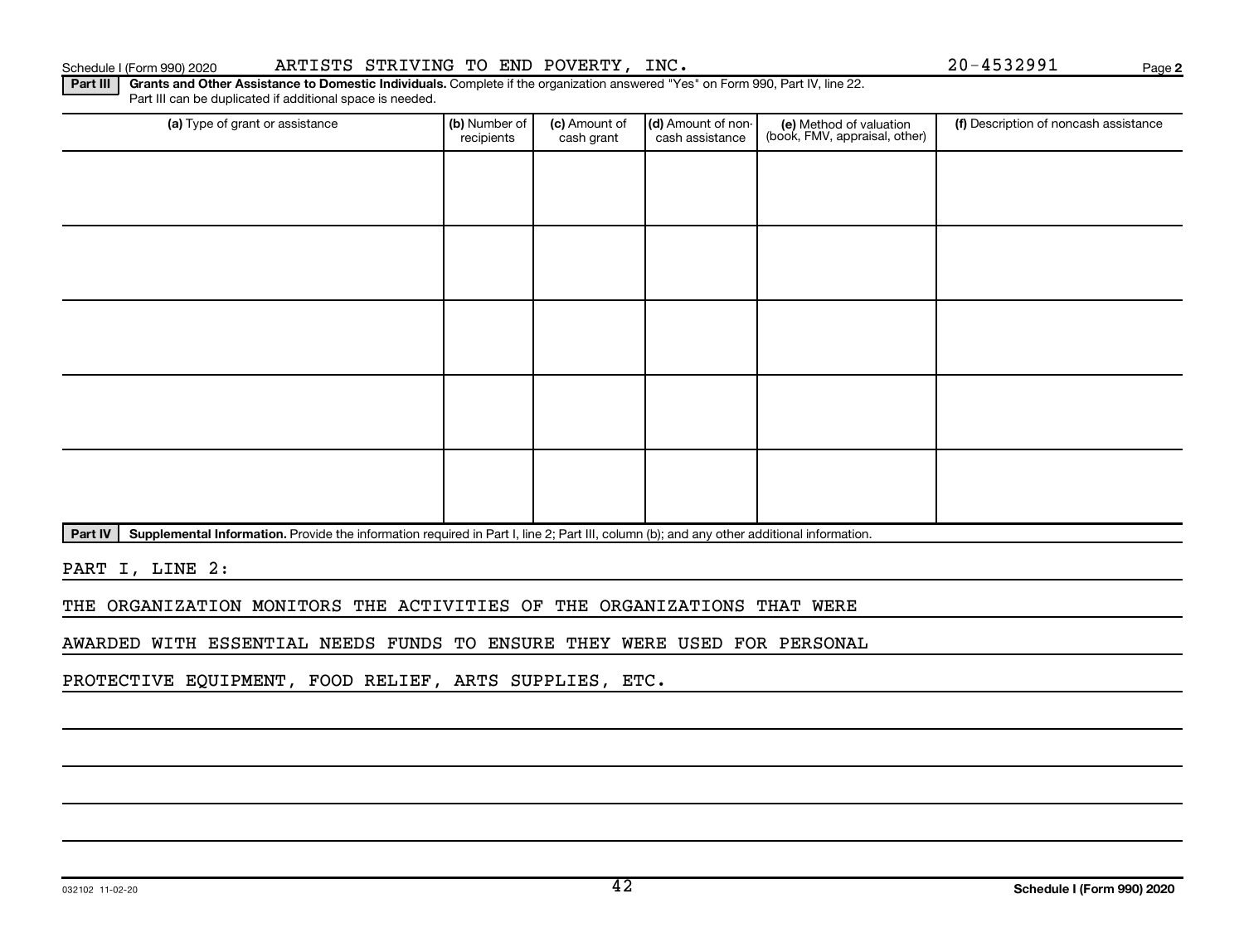**(Form 990 or 990-EZ)**

Department of the Treasury Internal Revenue Service

Name of the organization

**Complete to provide information for responses to specific questions on Form 990 or 990-EZ or to provide any additional information. | Attach to Form 990 or 990-EZ. | Go to www.irs.gov/Form990 for the latest information. SCHEDULE O Supplemental Information to Form 990 or 990-EZ 2020**<br>(Form 990 or 990-EZ) Complete to provide information for responses to specific questions on



ARTISTS STRIVING TO END POVERTY, INC. 20-4532991

FORM 990, PART III, LINE 1, DESCRIPTION OF ORGANIZATION MISSION:

UNDERSERVED COMMUNITIES IN THE U.S. AND AROUND THE WORLD TO AWAKEN

THEIR IMAGINATIONS, FOSTER CRITICAL THINKING, AND HELP THEM BREAK THE

CYCLE OF POVERTY.

ASTEP PARTNERS WITH SCHOOLS AND COMMUNITY ORGANIZATIONS TO CREATE

AFTER-SCHOOL AND SUMMER PROGRAMMING THAT CELEBRATES YOUNG PEOPLE'S

STRENGTHS AND BUILDS UP THEIR UNIQUE AREAS FOR GROWTH. THESE PROGRAMS

USE THE ARTS AS A VEHICLE TO TEACH YOUTH THE SOCIAL EMOTIONAL SKILLS

THEY NEED TO BE THE BEST VERSIONS OF THEMSELVES.

FORM 990, PART III, LINE 3, CHANGES IN PROGRAM SERVICES:

DUE TO THE GLOBAL PANDEMIC IN 2020, ASTEP DID NOT LEAD ITS ARTS CAMPS

AT SHANTI BHAVAN CHILDREN'S PROJECT IN INDIA OR ARTSINSIDEOUT IN SOUTH

AFRICA. IN ADDITION, THE REMAINING SCHEDULE OF IN-PERSON AFTER-SCHOOL

WORKSHOPS WERE CANCELED AND HELD REMOTELY INSTEAD. ASTEP IS NO LONGER

PARTNERING WITH TEACH FOR INDIA.

FORM 990, PART III, LINE 4D, OTHER PROGRAM SERVICES:

ASTEP LEADERS NETWORK

DUE TO THE GLOBAL PANDEMIC, ASTEP DID NOT CREATE THE ANNUAL ARTIST AS

CITIZEN CONFERENCE IN 2020 BUT CONTINUED TO SUPPORT ASTEP CHAPTERS

AROUND THE COUNTRY.

ART-IN-ACTION SUMMER CAMP - SOUTH FLORIDA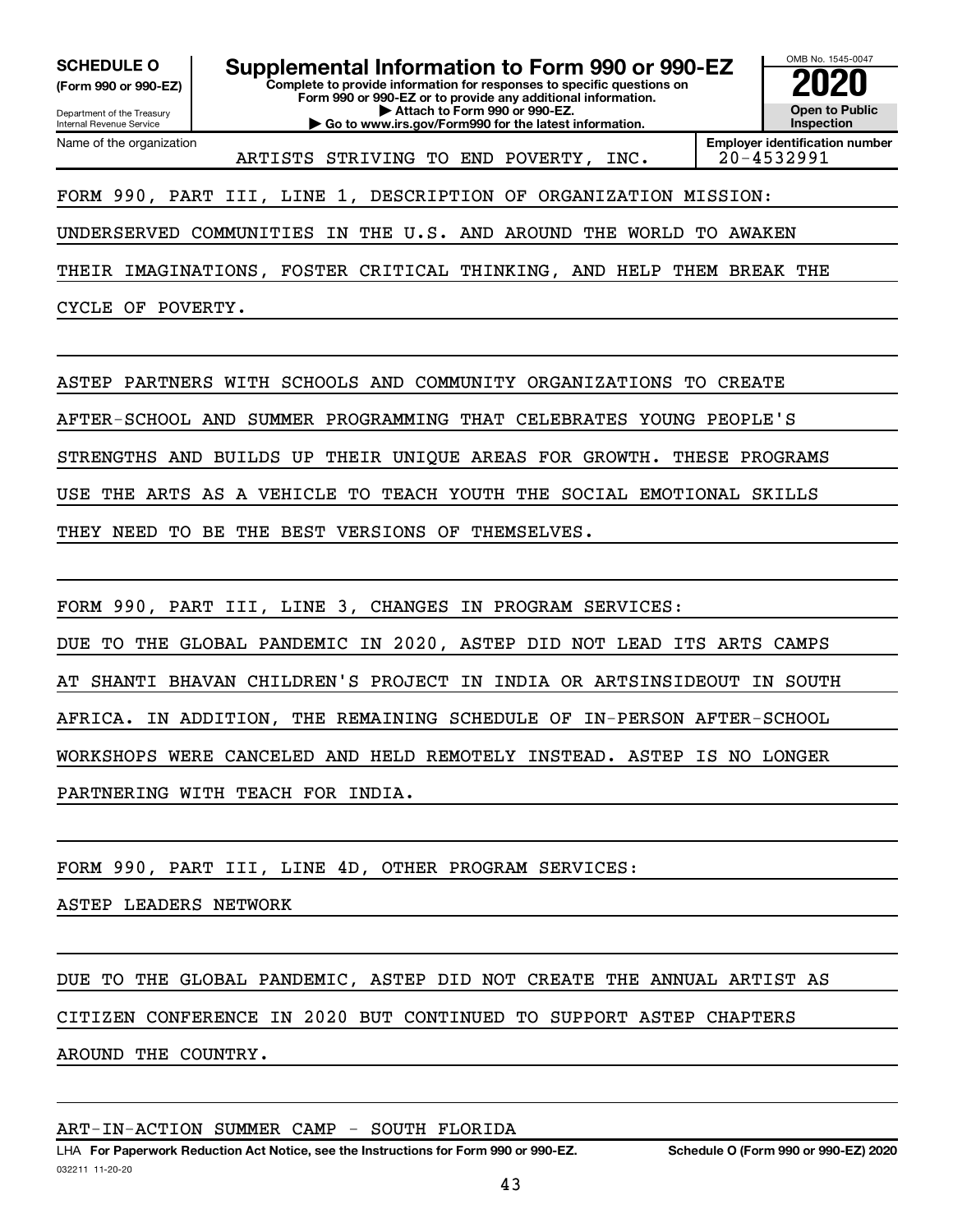Name of the organization

ARTISTS STRIVING TO END POVERTY, INC. 20-4532991

**Employer identification number**

THROUGH A FOUR-WEEK VISUAL AND PERFORMING ARTS SUMMER CAMP, ASTEP

VOLUNTEER ARTISTS ENGAGED LOCAL YOUTH AND FOSTERS CREATIVITY AND

LEADERSHIP BUILDING WHILE ADDRESSING FAMILY AND COMMUNITY ISSUES,

PARTNERING WITH ENFAMILIA, A COMMUNITY-BASED ORGANIZATION PROVIDING

FAMILY STRENGTHENING SERVICES TO IMMIGRANT AND MIGRANT FAMILIES.

ASTEP AT SHANTI BHAVAN - INDIA

DUE TO THE GLOBAL PANDEMIC, ASTEP DID NOT LEAD OUR ANNUAL ART CAMPS IN 2020. THIS 2-WEEK CAMP TRADITIONALLY INCLUDES MUSIC, THEATRE, DANCE, AND VISUAL ART FOR SHANTI BHAVAN CHILDREN'S PROJECT, A SCHOOL AND HOME FOR ECONOMICALLY AND SOCIALLY DISADVANTAGED CHILDREN NEAR BANGALORE, INDIA.

ARTSINSIDEOUT - SOUTH AFRICA

DUE TO THE GLOBAL PANDEMIC, ASTEP DID NOT LEAD OUR ANNUAL ARTSINSIDEOUT CAMP IN 2020. ARTSINSIDEOUT IS TRADITIONALLY A 2 WEEK PERFORMING ARTS CAMP AT NKOSI'S HAVEN IN JOHANNESBURG, SOUTH AFRICA, A RESIDENTIAL FACILITY FOR CHILDREN AND THEIR MOTHERS AFFECTED BY HIV/AIDS. EXPENSES \$ 69,532. INCLUDING GRANTS OF \$ 1,500. REVENUE \$ 0.

FORM 990, PART VI, SECTION A, LINE 2:

BOARD MEMBERS SHERYL CALABRO AND THOMAS FITZGERALD ARE MARRIED.

FORM 990, PART VI, SECTION B, LINE 11B:

032212 11-20-20 **Schedule O (Form 990 or 990-EZ) 2020** FORM 990 IS REVIEWED BY BOARD CHAIR AND CO-EXECUTIVE DIRECTORS BEFORE IT'S